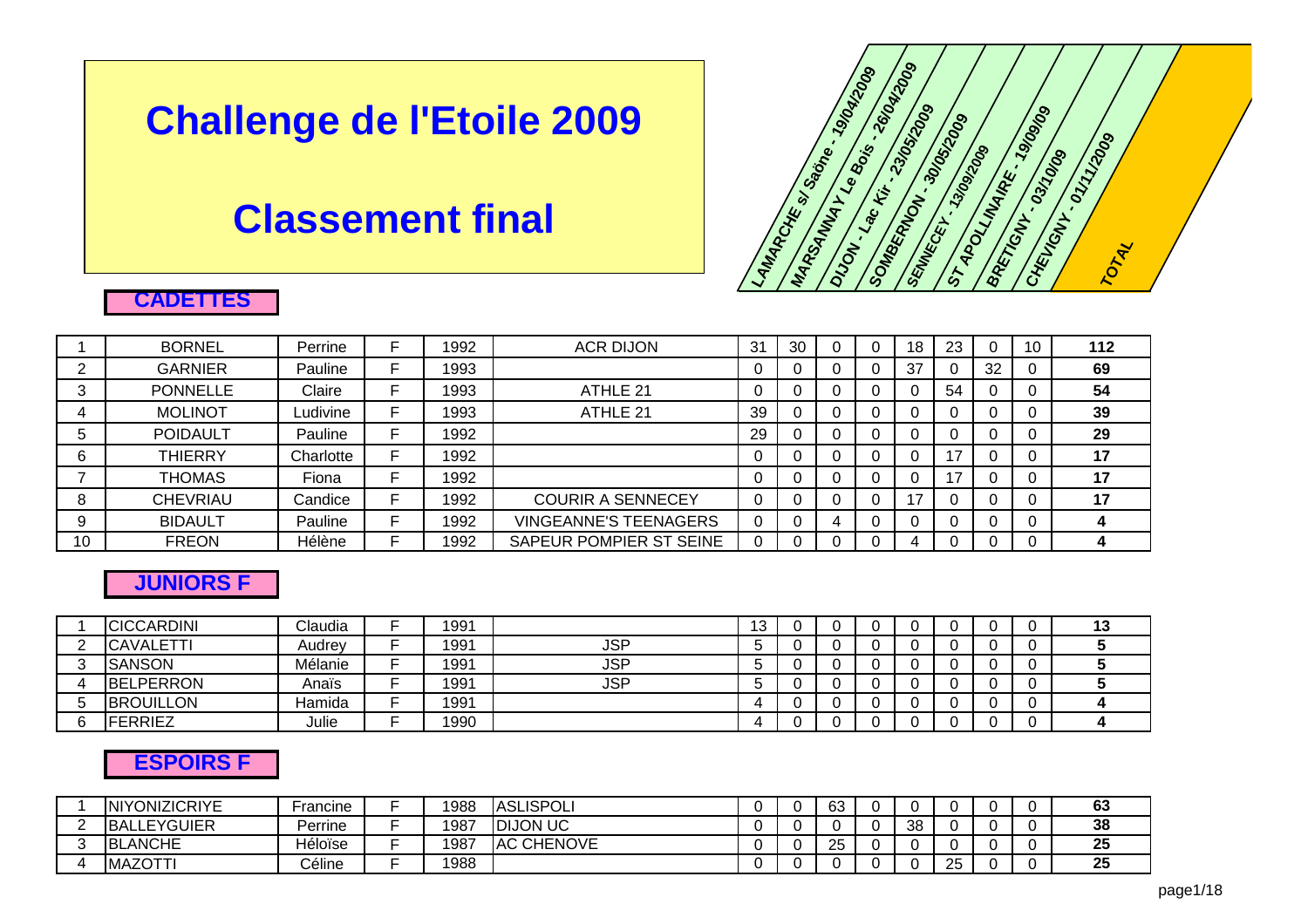| IN.<br>. .<br>ப∟<br>.<br>$\cdot$ . One in<br>'I \ J<br>I I V<br>--- | .<br>-<br>Pauline | 1987 |             |  |  |  |  | 40 |
|---------------------------------------------------------------------|-------------------|------|-------------|--|--|--|--|----|
| RMENDERE<br>$\mathbf{v}$                                            | Aurore            | 988  | <b>IJSP</b> |  |  |  |  |    |

## **SENIOR F**

| <b>GRECO</b>            | Christine | 1972 |                        | 40 | 47 | 30 | 36 |    |    | 47       | 35 | 235 |
|-------------------------|-----------|------|------------------------|----|----|----|----|----|----|----------|----|-----|
| <b>BRAM VASSEUR</b>     | Raphaëlle | 1979 | <b>AC TALANT</b>       |    | 41 | 35 |    |    | 33 |          | 36 | 145 |
| <b>TAILLEFUMIER</b>     | Nathalie  | 1972 |                        |    | 40 | 28 |    |    | 28 |          | 29 | 125 |
| IFERTIER                | Sylvie    | 1970 |                        |    |    |    |    | 23 | 24 | 36       | 28 | 111 |
| <b>BARTHE</b>           | Adeline   | 1984 |                        |    | 42 | 33 |    |    |    |          |    | 75  |
| <b>TRUCHOT</b>          | Nathalie  | 1972 |                        |    | າາ |    |    |    |    | $\Omega$ |    | 72  |
| <b>SIGROS FRISCOURT</b> | Mélanie   | 1980 | <b>KERAUNOS SPORTS</b> |    | 63 |    |    |    |    |          |    | 63  |
| <b>SIMS</b>             | Erin      | 1981 | <b>COLMAR AC</b>       |    |    | 61 |    |    |    |          |    | 61  |

## **V1 F**

|    | <b>BORNEL</b>    | Véronique          | F  | 1965 | <b>ACR DIJON</b>            | 52       | 0               | 46              | 48       | 46       | 47       | 57       | 50 | 346             |
|----|------------------|--------------------|----|------|-----------------------------|----------|-----------------|-----------------|----------|----------|----------|----------|----|-----------------|
| 2  | <b>SIRI</b>      | Christiane         | F  | 1964 | <b>AC CHENOVE</b>           | 0        | 60              | 49              | 51       | 48       | 55       | 0        | 51 | 314             |
| 3  | <b>CLERE</b>     | Christine          | F  | 1962 | ATHLE 21                    | $\Omega$ | 60              | 44              | 46       | 45       | $\Omega$ | 59       | 44 | 298             |
| 4  | ZANINI           | <b>Marie Paule</b> | F  | 1963 | <b>CROCO</b>                | 47       | 0               | 0               | 36       | 0        | 37       | 53       | 45 | 218             |
| 5  | <b>MENECIER</b>  | Christelle         | F  | 1969 |                             | $\Omega$ | 0               | 19              | $\Omega$ | 23       | 23       | 35       | 24 | 124             |
| 6  | <b>BAUDRY</b>    | Roselyne           | F  | 1962 |                             | $\Omega$ | 0               | 36              | 42       | 0        | $\Omega$ | 0        | 38 | 116             |
|    | <b>GELIN</b>     | Christine          | F  | 1962 | <b>COURIR A SENNECEY</b>    | 0        | 0               | 0               | 0        | 27       | $\Omega$ | 41       | 28 | $\overline{96}$ |
| 8  | <b>CHARLOT</b>   | Françoise          | F. | 1965 | <b>NUITS COURSE A PIEDS</b> | 0        | 45              | 32              | 0        | 0        | $\Omega$ | 0        | 0  | $\overline{77}$ |
| 9  | <b>BAVEREL</b>   | Valérie            | F  | 1966 | <b>COURIR A SENNECEY</b>    | $\Omega$ | 0               | 0               | $\Omega$ | 36       | $\Omega$ | $\Omega$ | 39 | $\overline{75}$ |
| 10 | <b>PELLETIER</b> | Christine          | F  | 1966 |                             | 0        | 0               | 0               | 38       | 0        | $\Omega$ | 0        | 32 | $\overline{70}$ |
| 11 | <b>BACHELET</b>  | Catherine          | F  | 1962 |                             | 0        | 30              | 11              | 0        | 0        | 0        | 0        | 16 | 57              |
| 12 | <b>VOURC'H</b>   | Michèle            | F  | 1966 | <b>COURIR A SENNECEY</b>    | $\Omega$ | 0               | 0               | $\Omega$ | 28       | 0        | 0        | 29 | 57              |
| 13 | <b>TAVERNIER</b> | <b>Nathalie</b>    | E  | 1966 | <b>ASPTT AUXERRE</b>        | $\Omega$ | 0               | $\overline{55}$ | 0        | $\Omega$ | $\Omega$ |          | 0  | 55              |
| 14 | <b>LAURENT</b>   | Marie-Christ       | F  | 1962 | ATHLE 21                    | 16       | $2\overline{5}$ | 0               | $\Omega$ | 0        | $\Omega$ | 0        | 14 | 55              |
| 15 | <b>BRELAUD</b>   | Fettouma           | F  | 1967 | <b>AC CHENOVE</b>           | $\Omega$ | 0               | 53              | $\Omega$ | $\Omega$ | 0        | 0        | 0  | 53              |
| 16 | <b>GABETTE</b>   | <b>Brigitte</b>    | F  | 1960 |                             | 0        | 0               | 0               | $\Omega$ | 0        | 23       | 0        | 28 | $\overline{51}$ |
| 17 | <b>ROBELIN</b>   | Christine          | Е  | 1965 | <b>COURIR A SENNECEY</b>    | 0        | 0               | 0               | 0        | 23       | 0        | 0        | 24 | 47              |
| 18 | IFUHRO           | Sylvie             | F  | 1961 | <b>AC TALANT</b>            | $\Omega$ | 27              | 0               | $\Omega$ | 0        | 0        |          | 19 | 46              |
| 19 | <b>MOILLERON</b> | Sylvie             | Е  | 1966 | ATHLE 21                    | 19       | 26              | $\Omega$        | $\Omega$ | $\Omega$ | $\Omega$ | 0        | 0  | 45              |
| 20 | <b>BOUJON</b>    | Nathalie           | F  | 1966 |                             | $\Omega$ | 0               | 21              | $\Omega$ | 23       | $\Omega$ | $\Omega$ | 0  | 44              |
| 21 | <b>SALIN</b>     | Claudine           | F  | 1965 | <b>AC TALANT</b>            | $\Omega$ | 41              | 0               | $\Omega$ | 0        | 0        | $\Omega$ | 0  | 41              |
| 22 | <b>GARCIA</b>    | Stéphanie          | F  | 1964 |                             | $\Omega$ | 41              | $\Omega$        | $\Omega$ | 0        | $\Omega$ | 0        | 0  | 41              |
| 23 | <b>MATHIEU</b>   | Marie-Franc        | F  | 1964 |                             | $\Omega$ | 0               | 0               | 21       | $\Omega$ | $\Omega$ | 0        | 20 | 41              |
| 24 | <b>INIZAN</b>    | Marie-Berna        | F  | 1963 |                             | $\Omega$ | $\Omega$        | 11              | $\Omega$ | $\Omega$ | 0        | 28       | 0  | 39              |
| 25 | <b>DE BONIS</b>  | Pascale            | F  | 1963 |                             | C        | 38              | $\Omega$        | $\Omega$ | 0        | $\Omega$ |          | 0  | 38              |
| 26 | <b>ARVIS</b>     | Nathalie           | F  | 1962 | <b>CROCO</b>                | 0        | 38              | 0               | $\Omega$ | 0        | 0        | 0        | 0  | 38              |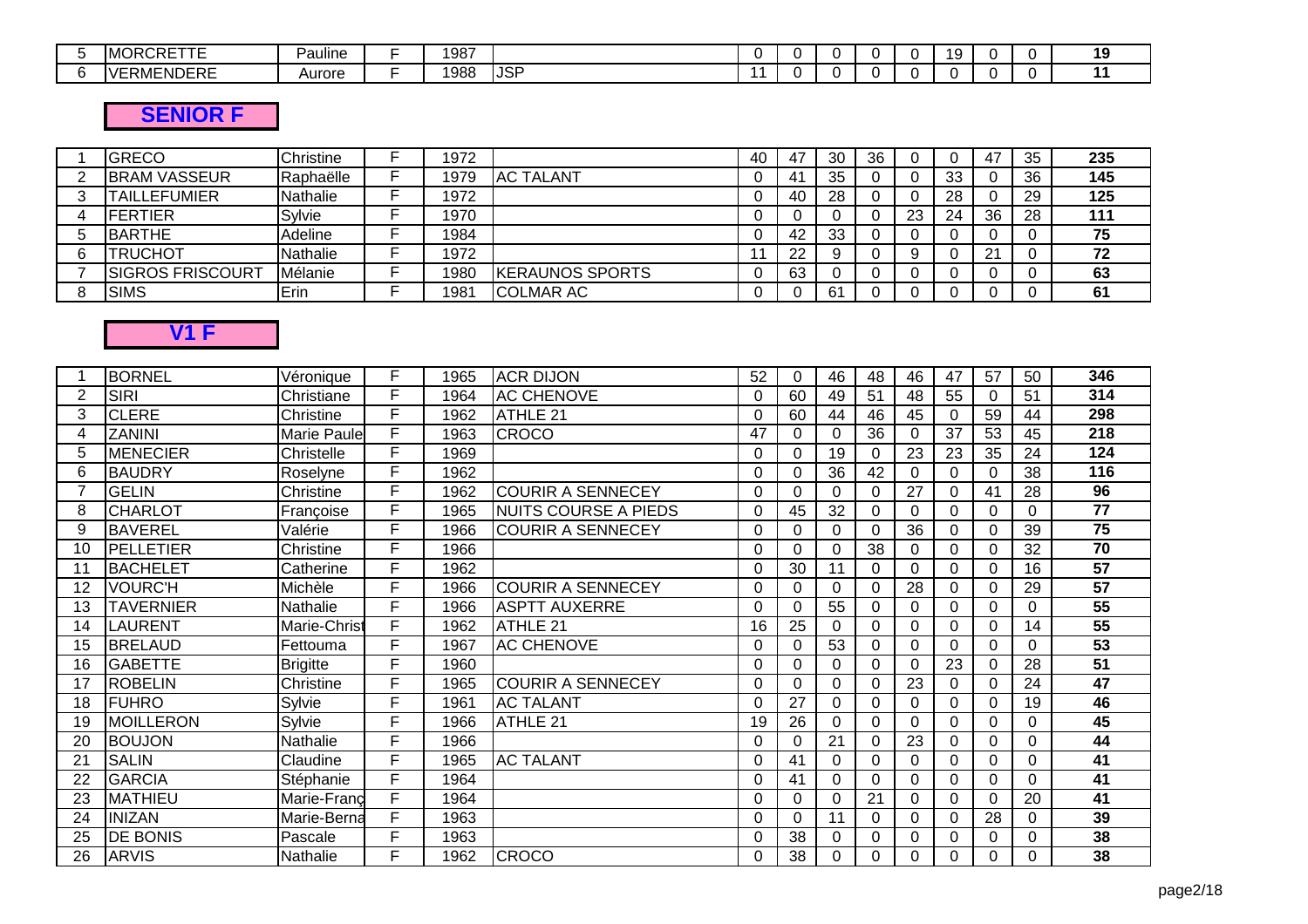| 27 | ROQUELLE                | Murielle     | F | 1960 |                          | 20       | $\Omega$     | $\Omega$        | 0               | $\Omega$       | $\Omega$        | $\Omega$ | 17             | 37              |
|----|-------------------------|--------------|---|------|--------------------------|----------|--------------|-----------------|-----------------|----------------|-----------------|----------|----------------|-----------------|
| 28 | ARDERIU                 | Véronique    | F | 1968 | <b>ASPTT AUXERRE</b>     | $\Omega$ | $\Omega$     | 36              | 0               | $\Omega$       | $\Omega$        | $\Omega$ | $\Omega$       | 36              |
| 29 | <b>HERBINET</b>         | Isabelle     | F | 1967 |                          | $\Omega$ | 0            | 11              | 0               | $\overline{0}$ | $\Omega$        | 25       | $\mathbf 0$    | 36              |
| 30 | <b>PARISSE BAVARD</b>   | Nathalie     | F | 1963 |                          | $\Omega$ | 35           | $\Omega$        | 0               | $\Omega$       | $\Omega$        | $\Omega$ | $\mathbf 0$    | 35              |
| 31 | <b>DI BETTA</b>         | Stéphanie    | F | 1967 | <b>AS CORCELLES</b>      | $\Omega$ | $\Omega$     | 14              | 0               | $\Omega$       | $\Omega$        | $\Omega$ | 21             | 35              |
| 32 | <b>BENOIT</b>           | Isabelle     | F | 1963 | <b>PLOMBIERES AS</b>     | $\Omega$ | $\Omega$     | $\overline{0}$  | 34              | $\Omega$       | $\Omega$        | 0        | $\Omega$       | 34              |
| 33 | GONNEAU                 | Cécile       | F | 1969 |                          | $\Omega$ | 33           | $\overline{0}$  | 0               | $\mathbf 0$    | $\overline{0}$  | 0        | $\mathbf 0$    | 33              |
| 34 | <b>MOZER</b>            | Marie-Ange   | F | 1965 |                          | $\Omega$ | 32           | $\overline{0}$  | 0               | 0              | $\Omega$        | 0        | $\mathbf 0$    | 32              |
| 35 | <b>CHAUVOT</b>          | Fabienne     | F | 1963 | <b>AC TALANT</b>         | $\Omega$ | 32           | $\overline{0}$  | 0               | $\Omega$       | $\Omega$        | 0        | $\mathbf 0$    | 32              |
| 36 | <b>MOSSON</b>           | Nathalie     | F | 1966 |                          | $\Omega$ | $\Omega$     | $\Omega$        | $\overline{32}$ | $\Omega$       | $\Omega$        | $\Omega$ | $\Omega$       | $\overline{32}$ |
| 37 | BERTRAND                | Danièle      | F | 1962 | <b>PLOMBIERES AS</b>     | $\Omega$ | $\mathbf 0$  | $\overline{0}$  | $\overline{31}$ | $\overline{0}$ | $\Omega$        | 0        | $\overline{0}$ | $\overline{31}$ |
| 38 | <b>JARLAUD</b>          | Isabelle     | F | 1967 |                          | $\Omega$ | 0            | 28              | 0               | 0              | $\Omega$        | 0        | $\Omega$       | 28              |
| 39 | <b>MARTINET</b>         | Lydie        | F | 1967 | <b>CROCO</b>             | $\Omega$ | 27           | $\Omega$        | 0               | 0              | $\Omega$        | 0        | $\mathbf 0$    | $\overline{27}$ |
| 40 | PERRIN                  | Aline        | F | 1961 | <b>ASPTT AUXERRE</b>     | $\Omega$ | 0            | 26              | 0               | $\Omega$       | $\Omega$        | $\Omega$ | $\Omega$       | 26              |
| 41 | <b>PETITPERRIN</b>      | Christine    | F | 1961 | <b>ACR DIJON</b>         | $\Omega$ | 25           | $\Omega$        | 0               | $\Omega$       | $\Omega$        | $\Omega$ | $\Omega$       | $\overline{25}$ |
| 42 | <b>PAVESI</b>           | Florence     | F | 1965 | <b>COURIR A SENNECEY</b> | $\Omega$ | $\Omega$     | $\mathbf 0$     | 0               | 25             | $\Omega$        | 0        | $\Omega$       | $\overline{25}$ |
| 43 | <b>GAY</b>              | Joëlle       | F | 1960 | <b>CROCO</b>             | $\Omega$ | $\Omega$     | 25              | 0               | $\Omega$       | $\Omega$        | $\Omega$ | $\Omega$       | $\overline{25}$ |
| 44 | <b>BERTAUCHE</b>        | Nathalie     | F | 1963 |                          | $\Omega$ | 23           | $\Omega$        | 0               | $\Omega$       | $\Omega$        | $\Omega$ | $\Omega$       | $\overline{23}$ |
| 45 | <b>ASSIMON</b>          | <b>Nelly</b> | F | 1961 | <b>COURIR A SENNECEY</b> | $\Omega$ | $\Omega$     | $\overline{0}$  | 0               | 23             | $\mathbf 0$     | 0        | $\overline{0}$ | $\overline{23}$ |
| 46 | <b>GREMILLY</b>         | Françoise    | F | 1965 |                          | $\Omega$ | 0            | 22              | 0               | 0              | $\Omega$        | 0        | $\Omega$       | $\overline{22}$ |
| 47 | <b>COURCAMBECK</b>      | Frédérique   | F | 1960 |                          | 22       | $\mathbf 0$  | $\mathbf 0$     | 0               | 0              | $\Omega$        | $\Omega$ | $\mathbf 0$    | $\overline{22}$ |
| 48 | <b>BOUTELDJA</b>        | Jacqueline   | F | 1968 | <b>CROCO</b>             | 0        | 22           | $\Omega$        | 0               | $\Omega$       | $\Omega$        | $\Omega$ | $\Omega$       | $\overline{22}$ |
| 49 | PHILIPPE                | Isabelle     | F | 1966 |                          | $\Omega$ | $\mathbf{0}$ | $\overline{0}$  | 0               | $\mathbf 0$    | $\overline{17}$ | 0        | $\mathbf 0$    | $\overline{17}$ |
| 50 | <b>VIOLLON</b>          | Mireille     | F | 1965 |                          | 0        | $\mathbf 0$  | $\overline{0}$  | 0               | 16             | $\Omega$        | 0        | $\mathbf 0$    | $\overline{16}$ |
| 51 | <b>TOFFOLI</b>          | Nathalie     | F | 1966 |                          | $\Omega$ | 0            | $\overline{16}$ | 0               | 0              | $\Omega$        | 0        | $\overline{0}$ | 16              |
| 52 | GILBERT                 | Sylvie       | F | 1962 |                          | $\Omega$ | $\Omega$     | 16              | 0               | $\Omega$       | $\Omega$        | 0        | $\overline{0}$ | $\overline{16}$ |
| 53 | <b>CHAVITAS</b>         | Cathy        | F | 1965 |                          | $\Omega$ | $\Omega$     | 16              | 0               | $\Omega$       | $\Omega$        | $\Omega$ | $\Omega$       | $\overline{16}$ |
| 54 | <b>BRUAND</b>           | Colette      | F | 1961 |                          | 16       | $\mathbf 0$  | $\Omega$        | 0               | $\mathbf 0$    | $\mathbf 0$     | 0        | $\Omega$       | 16              |
| 55 | <b>POIRSON</b>          | Christèle    | F | 1968 | <b>COURIR A SENNECEY</b> | 0        | 0            | 0               | 0               | 15             | 0               | 0        | 0              | $\overline{15}$ |
| 56 | <b>MERCIER</b>          | Fabienne     | F | 1968 |                          | $\Omega$ | $\Omega$     | 15              | 0               | $\Omega$       | $\Omega$        | $\Omega$ | $\Omega$       | $\overline{15}$ |
| 57 | <b>DUCHENE COSTILLE</b> | Hélène       | F | 1966 | <b>COURIR A SENNECEY</b> | $\Omega$ | $\Omega$     | 0               | 0               | 15             | 0               | $\Omega$ | $\Omega$       | $\overline{15}$ |
| 58 | <b>NICOLAS</b>          | Marie-Franc  | F | 1963 |                          | $\Omega$ | $\Omega$     | 13              | 0               | $\Omega$       | $\Omega$        | 0        | $\mathbf 0$    | $\overline{13}$ |
| 59 | <b>FRANCOIS</b>         | Corinne      | F | 1966 | <b>ESCARGOTS 21</b>      | 13       | $\Omega$     | $\Omega$        | 0               | $\Omega$       | $\Omega$        | 0        | $\Omega$       | $\overline{13}$ |
| 60 | <b>BOUDILLET</b>        | Véronique    | F | 1964 | <b>AC TALANT NL</b>      | $\Omega$ | $\Omega$     | 13              | 0               | $\Omega$       | $\Omega$        | $\Omega$ | $\Omega$       | $\overline{13}$ |
| 61 | <b>ALOGUES</b>          | Eve          | F | 1960 |                          | 0        | $\Omega$     | 13              | 0               | $\Omega$       | $\Omega$        | 0        | 0              | 13              |
| 62 | <b>ZIEGLER</b>          | Sabine       | F | 1960 |                          | 0        | $\Omega$     | $\overline{12}$ | 0               | $\Omega$       | $\Omega$        | 0        | $\Omega$       | 12              |
| 63 | <b>HUMBLOT</b>          | Carole       | F | 1969 | <b>S/L LANGRES</b>       | 0        | $\mathbf 0$  | 12              | 0               | 0              | 0               | 0        | 0              | 12              |
| 64 | <b>ROUF</b>             | Catherine    | F | 1962 |                          | $\Omega$ | $\mathbf{0}$ | $\Omega$        | 0               | $\Omega$       | 11              | $\Omega$ | $\Omega$       | 11              |
| 65 | PAYSANT                 | Nathalie     | F | 1964 |                          | 0        | $\mathbf 0$  | 0               | 0               | 0              | 11              | 0        | $\mathbf 0$    | 11              |
| 66 | <b>ROMERO</b>           | Valerie      | F | 1962 |                          | 0        | 0            | 10              | 0               | 0              | 0               | 0        | $\mathbf 0$    | $\overline{10}$ |
| 67 | YAQOUB CLERTEAU         | Marie        | F | 1965 | <b>COURIR A SENNECEY</b> | 0        | $\mathbf 0$  | 0               | 0               | 9              | $\Omega$        | 0        | $\mathbf 0$    | 9               |
| 68 | <b>VINCENZI</b>         | Ghislaine    | F | 1969 |                          | 0        | $\mathbf 0$  | 8               | 0               | 0              | $\Omega$        | 0        | 0              | 8               |
| 69 | <b>ICHANA</b>           | Nadine       | F | 1964 |                          | 0        | 0            | 6               | 0               | 0              | $\Omega$        | 0        | 0              | 6               |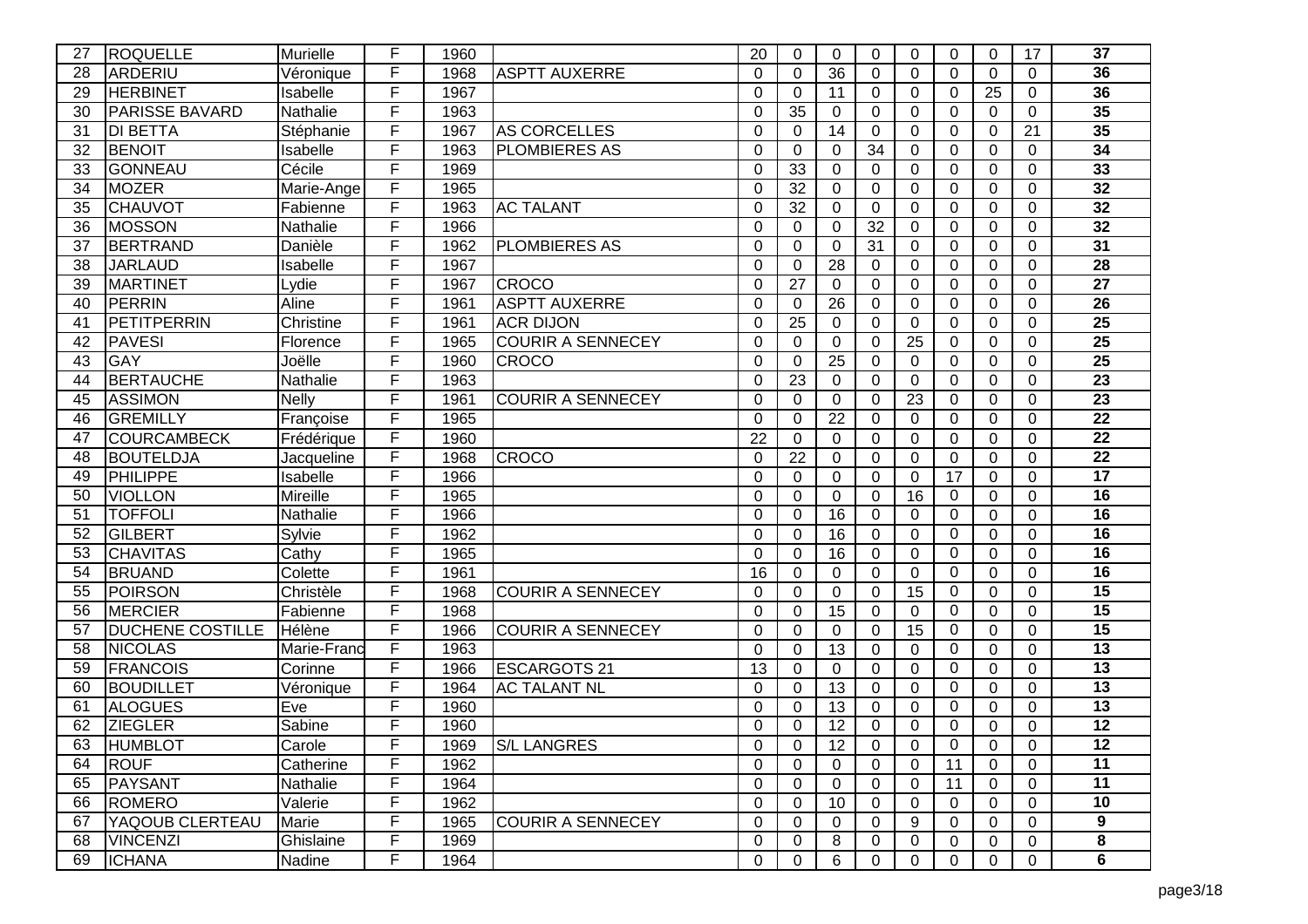| 70<br>7 U                | . <b>. .</b><br>LÜ.<br>1 L J L | <b>IMurielle</b> | 968 | <b>ULE 04</b><br>$\cdot$<br>---- |  |  |  |  |  |
|--------------------------|--------------------------------|------------------|-----|----------------------------------|--|--|--|--|--|
| $\overline{\phantom{a}}$ | $\sqrt{ }$<br>GNI!<br>¬៶       | . .<br>Evelvne   | 960 | <b>CHENOVE</b><br>IAC.           |  |  |  |  |  |

## **V2 F**

| -1             | <b>COURTEJOIE</b>     | Evelyne         | F | 1955 | <b>RUNNING CLUB DIJON</b>   | 35       | 42              | 28              | $\Omega$ | 28             | 31              | $\Omega$        | 29          | 193              |
|----------------|-----------------------|-----------------|---|------|-----------------------------|----------|-----------------|-----------------|----------|----------------|-----------------|-----------------|-------------|------------------|
| $\overline{2}$ | <b>BLONDEAUX</b>      | Irène           | F | 1957 | <b>CROCO</b>                | $\Omega$ | 36              | $\Omega$        | 26       | 24             | 25              | 36              | 28          | 175              |
| 3              | MEUZARD               | Dominique       | F | 1958 | ATHLE 21                    | $\Omega$ | 45              | 32              | 35       | 22             | 24              | $\Omega$        | $\Omega$    | 158              |
| 4              | <b>TASSIN</b>         | Marie-Claire    | F | 1959 | <b>AC CHENOVE</b>           | $\Omega$ | 50              | $\overline{33}$ | $\Omega$ | $\overline{0}$ | $\mathbf 0$     | 50              | $\Omega$    | $\overline{133}$ |
| 5              | <b>DEMOUGEOT</b>      | Roberte         | F | 1959 | <b>AC TALANT</b>            | $\Omega$ | 49              | 38              | $\Omega$ | 0              | 39              | $\Omega$        | $\Omega$    | $\frac{1}{26}$   |
| 6              | <b>EMMANUEL EMILE</b> | Josiane         | F | 1957 | <b>AC TALANT</b>            | $\Omega$ | 40              | $\overline{7}$  | $\Omega$ | $\Omega$       | 34              | $\Omega$        | 38          | 119              |
| $\overline{7}$ | DENIEL                | Juanina         | F | 1955 | <b>DIJON UC</b>             | $\Omega$ | $\Omega$        | 33              | $\Omega$ | $\Omega$       | $\Omega$        | 48              | 35          | 116              |
| 8              | <b>GENAY</b>          | Nadine          | F | 1957 |                             | $\Omega$ | 30              | 17              | $\Omega$ | $\overline{0}$ | $\overline{16}$ | 30              | 17          | 110              |
| 9              | <b>MARTINENT</b>      | Marie-Jeann     | F | 1956 | <b>RUNNING CLUB DIJON</b>   | 22       | 32              | $\Omega$        | $\Omega$ | 18             | 16              | $\Omega$        | 22          | $\overline{110}$ |
| 10             | <b>BOMPY</b>          | Françoise       | F | 1958 |                             | $\Omega$ | 34              | $\overline{18}$ | $\Omega$ | $\Omega$       | $\Omega$        | 30              | $\Omega$    | $\overline{82}$  |
| 11             | <b>CREUZE</b>         | Elisabeth       | F | 1958 | <b>NUITS COURSE A PIEDS</b> | $\Omega$ | 48              | 28              | $\Omega$ | 0              | 0               | 0               | $\Omega$    | $\overline{76}$  |
| 12             | <b>GACONNET</b>       | <b>Brigitte</b> | F | 1958 | VAL DE GRAY                 | 27       | 34              | $\Omega$        | $\Omega$ | 0              | $\Omega$        | 0               | $\Omega$    | 61               |
| 13             | PERRIN                | Annick          | F | 1959 |                             | $\Omega$ | $\Omega$        | $\Omega$        | $\Omega$ | 27             | $\Omega$        | $\Omega$        | 28          | 55               |
| 14             | <b>VILQUIN</b>        | Marie-Odile     | F | 1958 |                             | $\Omega$ | $\Omega$        | $\overline{50}$ | 0        | $\Omega$       | $\Omega$        | $\Omega$        | $\Omega$    | 50               |
| 15             | PARVAU                | Christine       | F | 1956 | <b>COURIR A SENNECEY</b>    | $\Omega$ | $\overline{0}$  | $\Omega$        | $\Omega$ | 19             | 0               | $\overline{30}$ | $\Omega$    | 49               |
| 16             | <b>BESSE</b>          | Joëlle          | F | 1953 | <b>AC TALANT</b>            | $\Omega$ | $\overline{32}$ | $\overline{0}$  | $\Omega$ | 0              | $\overline{15}$ | $\Omega$        | $\Omega$    | 47               |
| 17             | <b>MAGNIN</b>         | Odile           | F | 1955 | <b>AC TALANT</b>            | $\Omega$ | $\overline{42}$ | $\Omega$        | $\Omega$ | $\Omega$       | $\Omega$        | $\Omega$        | $\Omega$    | 42               |
| 18             | <b>CLAUDON</b>        | Evelyne         | E | 1952 |                             | $\Omega$ | 28              | 13              | $\Omega$ | $\Omega$       | $\mathbf 0$     | 0               | $\Omega$    | $\overline{41}$  |
| 19             | LAVAL                 | Dominique       | F | 1954 | <b>ASPTT AUXERRE</b>        | $\Omega$ | $\overline{0}$  | $\overline{40}$ | $\Omega$ | $\overline{0}$ | 0               | $\Omega$        | $\mathbf 0$ | 40               |
| 20             | <b>CURCI</b>          | Nathalie        | F | 1958 | <b>ESCARGOTS 21</b>         | 14       | 26              | $\Omega$        | $\Omega$ | $\Omega$       | $\Omega$        | $\Omega$        | $\Omega$    | 40               |
| 21             | <b>TOMASINI</b>       | Denise          | F | 1957 |                             | 35       | $\Omega$        | $\Omega$        | $\Omega$ | $\Omega$       | $\Omega$        | $\Omega$        | $\Omega$    | 35               |
| 22             | <b>CHEVALIER</b>      | Odile           | F | 1957 |                             | $\Omega$ | 35              | $\Omega$        | $\Omega$ | $\Omega$       | $\Omega$        | $\Omega$        | $\Omega$    | 35               |
| 23             | <b>PAYET</b>          | Marie           | F | 1955 |                             | 0        | 23              | $\overline{7}$  | $\Omega$ | 0              | $\Omega$        | 0               | $\Omega$    | 30               |
| 24             | <b>JADOT</b>          | Colette         | F | 1950 |                             | $\Omega$ | 24              | $\Omega$        | $\Omega$ | $\Omega$       | $\Omega$        | $\Omega$        | $\Omega$    | $\overline{24}$  |
| 25             | DESMOTTES             | Béatrice        | F | 1957 | <b>ASPTT AUXERRE NL</b>     | $\Omega$ | $\Omega$        | 24              | 0        | $\Omega$       | 0               | $\Omega$        | $\Omega$    | $\overline{24}$  |
| 26             | DACOGNET              | Martine         | F | 1959 |                             | $\Omega$ | 0               | 21              | $\Omega$ | 0              | 0               | $\Omega$        | $\Omega$    | $\overline{21}$  |
| 27             | <b>MENARD</b>         | Micheline       | F | 1957 |                             | $\Omega$ | $\Omega$        | $\Omega$        | $\Omega$ | 15             | $\mathbf 0$     | $\Omega$        | $\Omega$    | $\overline{15}$  |
| 28             | <b>FAVEAUX</b>        | Solange         | F | 1958 |                             | $\Omega$ | $\Omega$        | $\Omega$        | $\Omega$ | $\Omega$       | 15              | $\Omega$        | $\Omega$    | 15               |
| 29             | <b>MEURIOT</b>        | Claudine        | F | 1959 |                             | $\Omega$ | $\Omega$        | $\mathbf 0$     | $\Omega$ | $\Omega$       | 11              | 0               | $\Omega$    | 11               |
| 30             | <b>COSTANTINO</b>     | Jocelyne        | F | 1954 | <b>ATHLE 21 BEAUNE</b>      | $\Omega$ | $\Omega$        | 11              | $\Omega$ | $\Omega$       | $\Omega$        | $\Omega$        | $\Omega$    | $\overline{11}$  |
| 31             | BERNASCONI            | Elisabeth       | F | 1958 |                             | $\Omega$ | $\Omega$        | $\Omega$        | $\Omega$ | $\Omega$       | 11              | $\Omega$        | $\Omega$    | $\overline{11}$  |
| 32             | <b>MUZARD MAUGRAS</b> | Geneviève       | F | 1953 | ATHLE 21                    | $\Omega$ | $\Omega$        | 9               | $\Omega$ | $\Omega$       | $\Omega$        | $\Omega$        | $\Omega$    | 9                |
| 33             | <b>LIGIER</b>         | Monique         | F | 1956 |                             | $\Omega$ | $\Omega$        | $\overline{0}$  | $\Omega$ | $\Omega$       | 8               | $\Omega$        | $\Omega$    | 8                |
| 34             | <b>FELETTIG</b>       | Lucie           | F | 1955 |                             | $\Omega$ | $\Omega$        | $\Omega$        | 0        | $\overline{7}$ | $\Omega$        | 0               | $\Omega$    | $\overline{7}$   |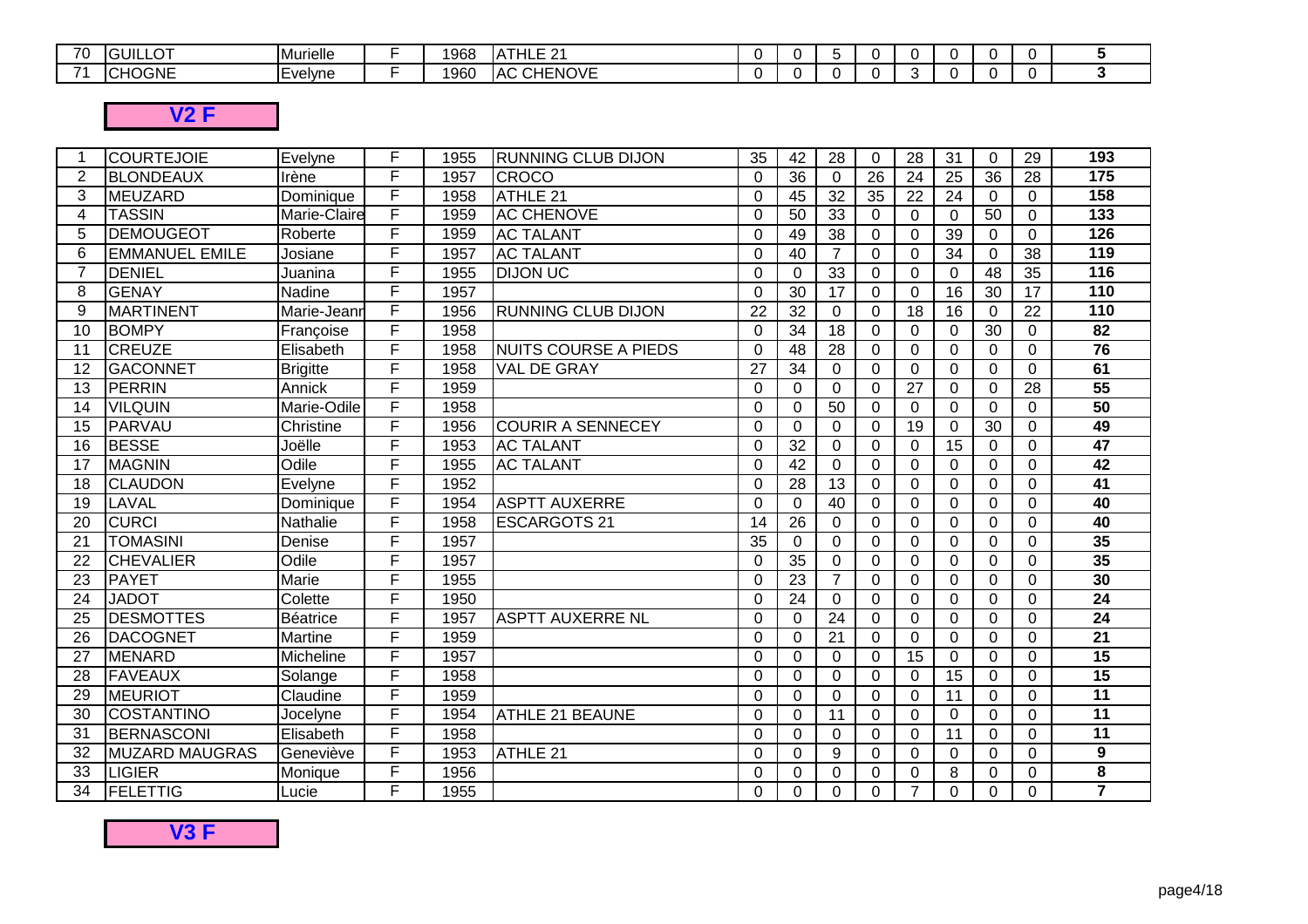| <b>FOULET</b>   | Rose        | 1948 | <b>RUNNING CLUB DIJON</b>     | 20 | 28 |   | 23 | 14 | 31 | 18 | 158 |
|-----------------|-------------|------|-------------------------------|----|----|---|----|----|----|----|-----|
| <b>IGALAUD</b>  | Chantal     | 1943 | <b>IRUNNING CLUB DIJON</b>    |    | 26 |   | 19 |    | 28 |    | 120 |
| <b>VACHET</b>   | Marie-Josèp | 1949 | <b>IESCARGOTS 21</b>          |    | 23 |   |    |    |    |    | 36  |
| <b>MASA</b>     | Nicole      | 1949 | <b>IAC CHENOVE NL</b>         |    |    |   |    |    |    |    | 18  |
| <b>IMATTHEY</b> | Marthe      | 1946 | <b>OLG BIEL SEELOGO</b>       | 16 |    |   |    |    |    |    | 16  |
| <b>LAPICQUE</b> | Paulette    | 1946 | <b>JASC-AIR PARIS</b>         |    |    | ॱ |    |    |    |    | 14  |
| <b>ROBIN</b>    | Michelle    | 1941 | <b>ISPORT DETENTE SAMPANS</b> |    |    |   |    |    |    |    |     |
|                 |             |      |                               |    |    |   |    |    |    |    |     |

#### **V4 F**

| ∟∟MAP'<br>1Д<br>ີ<br>.<br>$\sim$ $\sim$<br>ъ.<br>- |  | .<br>ਾਪCHAND | <b>Josette</b> | $\sim$ | ء ص | ں IJON<br>.UB<br>$\overline{\mathsf{NNNC}}$<br>ורח |  |  |  |  |  |  |  |  | 50 |
|----------------------------------------------------|--|--------------|----------------|--------|-----|----------------------------------------------------|--|--|--|--|--|--|--|--|----|
|----------------------------------------------------|--|--------------|----------------|--------|-----|----------------------------------------------------|--|--|--|--|--|--|--|--|----|

## **CADETS**

|    | <b>MANGELAERS PIVOT</b> | Xavier         | М | 1992 | <b>ACR DIJON</b>          | 57 | 72 | U        | 32 | 58       | 74       | 49 | 51 | 393 |
|----|-------------------------|----------------|---|------|---------------------------|----|----|----------|----|----------|----------|----|----|-----|
| 2  | <b>COLIN</b>            | Alexandre      | м | 1992 | <b>DIJON UC</b>           |    | 57 |          |    | 0        | 73       |    |    | 130 |
| 3  | <b>GRIDELLO</b>         | Edgard         | М | 1993 |                           |    |    | U        |    | 69       | 0        |    |    | 69  |
| 4  | LACENAIRE               | Thibaut        | М | 1992 | <b>AC CHENOVE</b>         |    |    | U        |    | $\Omega$ | 60       |    |    | 60  |
| 5  | <b>BOUCHARABA</b>       | <b>Bilal</b>   | М | 1993 |                           |    |    | 57       |    | $\Omega$ | 0        |    |    | 57  |
| 6  | <b>ANTONIOLI</b>        | <b>Joris</b>   | М | 1993 |                           |    |    | U        |    | 54       | 0        |    |    | 54  |
|    | <b>ICHOPIN</b>          | Aymeric        | м | 1993 |                           |    |    |          |    | 0        | 21       | 31 |    | 52  |
| 8  | <b>CLAIROTTE</b>        | Vincent        | M | 1992 | <b>AC TALANT</b>          |    |    | 50       |    | 0        | 0        |    |    | 50  |
| 9  | VERPEAUX                | <b>Nicolas</b> | M | 1993 |                           |    | 46 | U        |    | 0        | 0        |    |    | 46  |
| 10 | POURCELOT               | Rémi           | М | 1992 | <b>DSA</b>                |    |    | $\Omega$ |    | 45       | 0        |    |    | 45  |
| 11 | <b>SEVY</b>             | <b>IThomas</b> | Μ | 1993 | <b>COURIR A SENNECEY</b>  |    |    |          |    | 40       | 0        |    |    | 40  |
| 12 | <b>ICOLAS</b>           | Benjamin       | М | 1992 | <b>AC TALANT NL</b>       |    |    | 35       |    | 0        | 0        |    |    | 35  |
| 13 | <b>PORTRAT</b>          | Yoann          | М | 1992 |                           |    | 28 |          |    | 0        |          |    |    | 28  |
| 14 | <b>BEGIN</b>            | Pierre         | м | 1993 |                           |    |    | 18       |    | 0        | 0        |    |    | 18  |
| 15 | <b>ROY</b>              | Jérémy         | М | 1992 | <b>POMPIERS SOMBERNON</b> |    |    | O        | 15 | 0        | $\Omega$ |    |    | 15  |

## **JUNIORS M**

| <b>MANGELAERS PIVOT</b> | Vincent | М | 1990 | <b>ACR DIJON</b> | 68 | 62 |     |    | 59  | 57  | 66 | 312 |
|-------------------------|---------|---|------|------------------|----|----|-----|----|-----|-----|----|-----|
| <b>FOND</b>             | Kevin   | M | 1991 | <b>ACR DIJON</b> | 56 | 52 | -42 | 45 |     | -40 |    | 235 |
| <b>DUFRESNES</b>        | Yoann   | М | 1991 | <b>DUC</b>       | 73 |    |     |    | -80 |     |    | 153 |
| <b>VANDESCHRICK</b>     | Fabien  | M | 1990 |                  |    |    |     |    | 90  |     |    | 90  |
| <b>PISANESCHI</b>       | Mathieu | M | 1991 | <b>ACR DIJON</b> | 73 |    |     |    |     |     |    | 73  |
| <b>PERRET</b>           | Mickaël | M | 1990 |                  |    | 67 |     |    |     |     |    | 67  |
| <b>VANDESCHRICK</b>     | Laurent | M | 1990 | <b>DUC</b>       |    |    |     |    | 67  |     |    | 67  |
| <b>PAILLOUX</b>         | Simon   | М | 1990 |                  |    | 62 |     |    |     |     |    | 62  |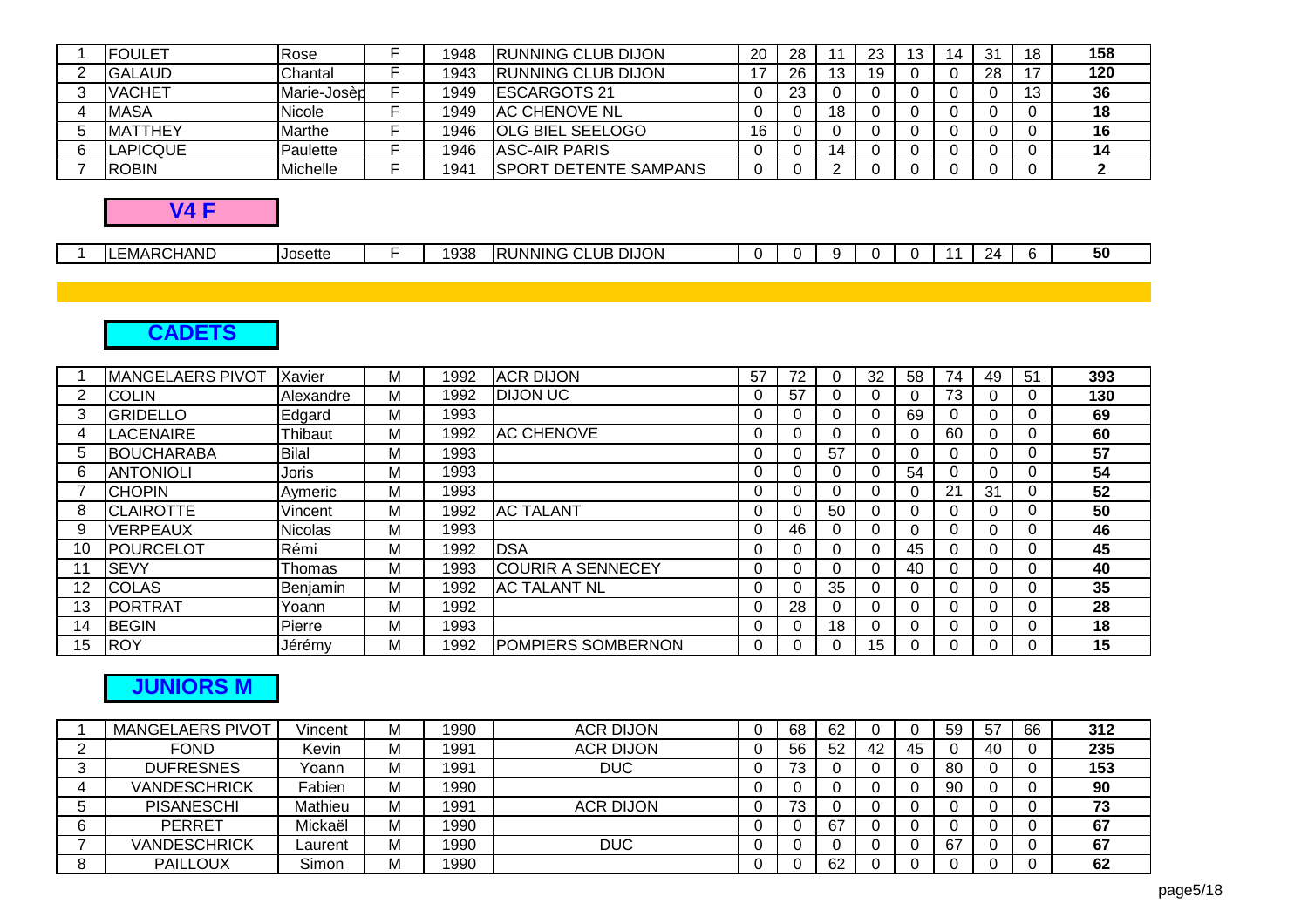| 9  | LEFAY            | Emmanuel        | М | 1990 | YONNE AC         | 0        | 55 |   |    |    |          | 55 |
|----|------------------|-----------------|---|------|------------------|----------|----|---|----|----|----------|----|
| 10 | <b>CHAUVIREY</b> | Kévin           | М | 1991 |                  | 0        |    |   | 53 |    |          | 53 |
|    | <b>RENVOISE</b>  | William         | М | 1991 | <b>ACR DIJON</b> | 0        | 45 |   |    |    |          | 45 |
| 12 | <b>POURCELOT</b> | Rémi            | М | 1992 | <b>DSA</b>       | 0        |    |   | 45 |    |          | 45 |
| 13 | <b>DUBIEF</b>    | <b>Baptiste</b> | м | 1991 |                  | 0        | 43 |   |    |    | 0        | 43 |
| 14 | <b>MATHET</b>    | Camille         | М | 1991 |                  | 0        |    |   |    | 38 |          | 38 |
| 15 | <b>PROST</b>     | Jocelyn         | М | 1991 | <b>JSP</b>       | 37       |    |   |    |    |          | 37 |
| 16 | <b>MOINE</b>     | Maxime          | м | 1990 |                  | 0        | 35 |   |    |    |          | 35 |
| 17 | VARLOT           | <b>Bastien</b>  | М | 1990 |                  | 0        |    |   |    | 35 |          | 35 |
| 18 | <b>MONOT</b>     | <b>Baptiste</b> | м | 1990 |                  | 0        |    |   |    | 32 | $\Omega$ | 32 |
| 19 | <b>BREANT</b>    | Guillaume       | м | 1991 |                  | 0        | 24 |   |    |    |          | 24 |
| 20 | <b>PHUONG</b>    | Sofiane         | М | 1990 |                  | $\Omega$ | 23 |   |    |    | $\Omega$ | 23 |
| 21 | <b>BROUILLON</b> | Bachir          | м | 1990 |                  | 23       |    |   |    |    |          | 23 |
| 22 | <b>MUIN</b>      | Gaëtan          | М | 1991 |                  | 0        |    | 9 |    |    |          | 9  |

## **ESPOIRS M**

|    | <b>POUPEE</b>     | Patrice       | М | 1988 | <b>RUNNING CLUB DIJON</b> | 0        | 55       | 36 | $\Omega$ | 0        | 42 | 34 | 43 | 210 |
|----|-------------------|---------------|---|------|---------------------------|----------|----------|----|----------|----------|----|----|----|-----|
| 2  | <b>BOURDON</b>    | Mathieu       | М | 1989 |                           |          | 0        | 0  | 30       | 44       | 45 | 46 | 38 | 203 |
| 3  | <b>CLEMENCE</b>   | Dimitri       | М | 1987 | <b>AC TALANT</b>          | 50       | 82       | 66 | 0        | 0        |    |    |    | 198 |
| 4  | <b>PERRET</b>     | Matthieu      | М | 1987 |                           |          | 0        | 51 | 0        | $\Omega$ |    |    | 57 | 108 |
| 5  | <b>SEMET</b>      | Pierre-Yves   | М | 1987 |                           | $\Omega$ | 0        | 0  | 0        | $\Omega$ | 87 |    | 0  | 87  |
| 6  | LESEUR            | Jany          | М | 1987 | DOLE AC                   |          | $\Omega$ | 72 | 0        | $\Omega$ | 0  |    | 0  | 72  |
|    | <b>NICOLAS</b>    | Joffrey       | М | 1989 | <b>SEMUR ATHLETISME</b>   |          | $\Omega$ | 65 | 0        | $\Omega$ |    |    |    | 65  |
| 8  | <b>DELATTRE</b>   | Davy          | М | 1988 |                           | 0        | 0        | 0  | 0        | $\Omega$ | 64 |    | U  | 64  |
| 9  | <b>MACE</b>       | Florent       | М | 1987 |                           | $\Omega$ | 0        | 54 | 0        | $\Omega$ |    |    | U  | 54  |
| 10 | <b>RENAUD</b>     | Morgan        | М | 1989 |                           |          | O        | 0  | 0        | $\Omega$ | 54 |    | ∩  | 54  |
| 11 | <b>MERIAUX</b>    | <b>Martin</b> | М | 1987 | <b>DIJON TRIATHLON</b>    |          | $\Omega$ | 52 | 0        | $\Omega$ |    |    |    | 52  |
| 12 | <b>FEBURE</b>     | Johnny        | М | 1989 |                           | 0        | $\Omega$ | 51 | 0        | $\Omega$ |    |    | 0  | 51  |
| 13 | <b>MOYEMONT</b>   | Arnaud        | М | 1987 |                           |          | 48       |    | 0        | 0        |    |    |    | 48  |
| 14 | <b>BOULLEMIER</b> | Maxime        | М | 1989 |                           |          | 0        | 0  |          | $\Omega$ | 46 |    |    | 46  |
| 15 | <b>FOUGERE</b>    | Romuald       | М | 1988 |                           |          | $\Omega$ | 39 | O        | 0        |    |    |    | 39  |
| 16 | <b>CHAPUT</b>     | Esteban       | М | 1989 |                           |          | $\Omega$ | 33 |          |          |    |    |    | 33  |
| 17 | <b>PERRIN</b>     | Alexis        | М | 1989 | <b>ASPTT AUXERRE NL</b>   |          | 0        | 26 | 0        | 0        |    |    |    | 26  |
| 18 | <b>IDURAND</b>    | Camille       | М | 1987 |                           |          | $\Omega$ | 22 | 0        | 0        |    |    |    | 22  |
| 19 | PERRIN            | Maxime        | М | 1989 | <b>GENDARMERIE-PSV</b>    |          | $\Omega$ | 20 | 0        | 0        |    |    |    | 20  |
| 20 | TARANCHON         | Grégory       | М | 1989 |                           | 19       |          |    |          |          |    |    |    | 19  |
| 21 | <b>MYERS</b>      | Justin        | М | 1988 |                           |          |          | 11 |          |          |    |    |    | 11  |

## **SENIOR M**

| 378<br><b>CHENOVE</b><br>GENTIL<br>60<br>1982<br>63<br>-64<br>'AC<br>LOIC<br>M<br>-60<br>74<br>ີ |
|--------------------------------------------------------------------------------------------------|
|--------------------------------------------------------------------------------------------------|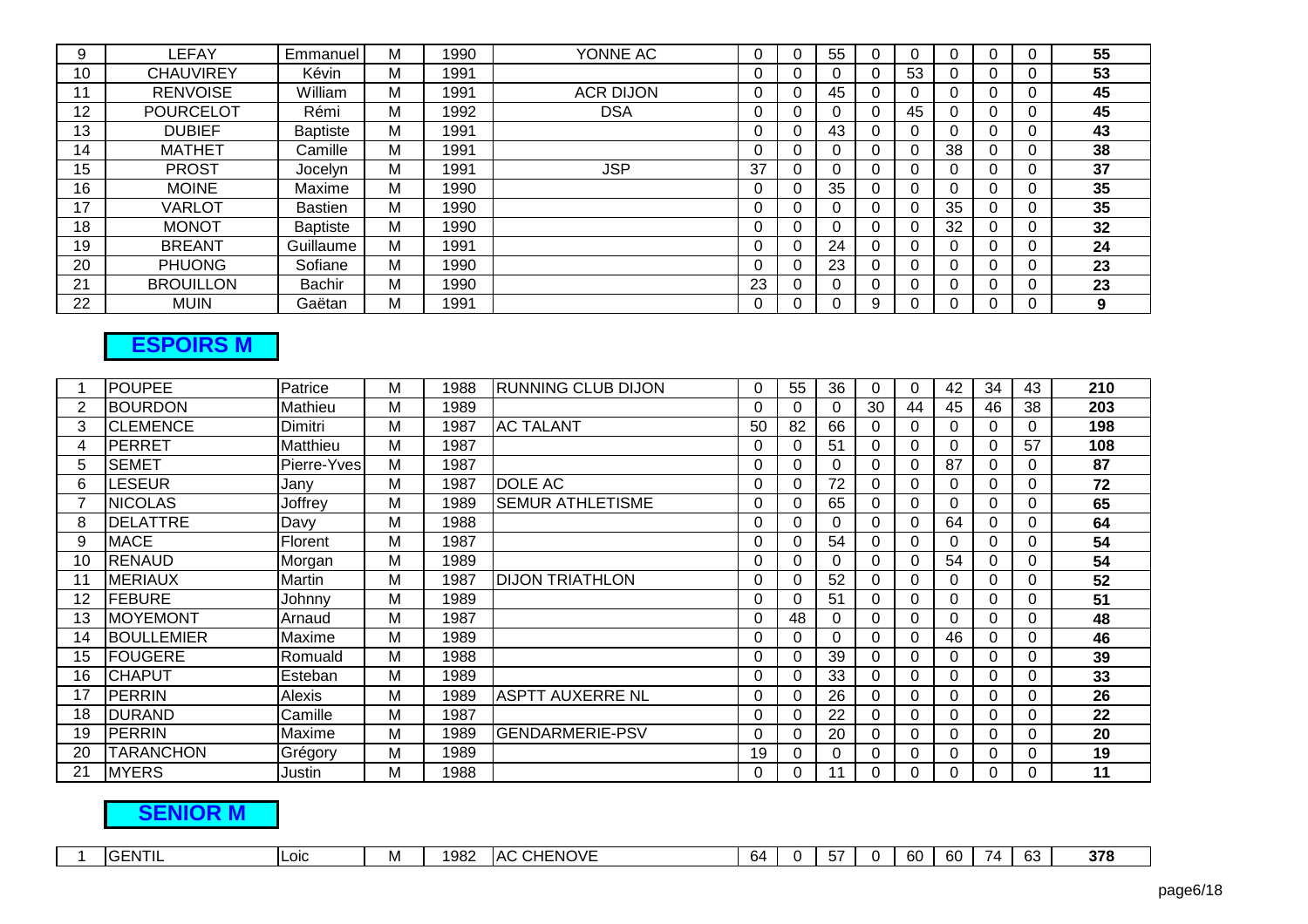| $\overline{2}$ | <b>LACROIX</b>     | Ludovic        | М              | 1980 | <b>GENLIS</b>               | 55              | 61       | 47              | 0               | 48             | 49              | 62              | 50             | 372              |
|----------------|--------------------|----------------|----------------|------|-----------------------------|-----------------|----------|-----------------|-----------------|----------------|-----------------|-----------------|----------------|------------------|
| 3              | <b>ALIX</b>        | Pierre-Jean    | M              | 1970 |                             | $\Omega$        | 74       | 65              | 71              | $\Omega$       | $\Omega$        | 73              | 71             | 354              |
| 4              | <b>CHAHID</b>      | Khalid         | M              | 1986 | ATHLE 21                    | $\Omega$        | 95       | 85              | 0               | 0              | 83              | 87              | $\Omega$       | 350              |
| 5              | <b>NAUDOT</b>      | Romuald        | М              | 1979 | <b>SEMUR ATHLETISME</b>     | 68              | 74       | 46              | 0               | 0              | $\Omega$        | 75              | 64             | 327              |
| 6              | <b>TRUCHOT</b>     | David          | М              | 1972 |                             | 54              | 62       | 49              | $\Omega$        | 48             | $\Omega$        | 63              | 50             | 326              |
| $\overline{7}$ | <b>DANTONEL</b>    | Arnaud         | Μ              | 1971 | <b>SAM GUERET</b>           | $\Omega$        | 68       | 19              | 0               | 53             | 48              | 53              | 61             | 302              |
| 8              | <b>VASSEUR</b>     | Guillaume      | M              | 1974 | <b>AC TALANT</b>            | $\Omega$        | 73       | 35              | 0               | $\Omega$       | 61              | 63              | 62             | 294              |
| -9             | VANDROUX           | Arnaud         | М              | 1976 | <b>NUITS COURSE A PIEDS</b> | $\mathbf 0$     | 0        | 53              | 54              | 0              | 55              | 70              | 58             | 290              |
| 10             | <b>DILLENSEGER</b> | Emmanuel       | M              | 1972 |                             | $\Omega$        | 82       | 66              | 0               | 68             | $\Omega$        | 0               | 71             | 287              |
| 11             | <b>MERCIER</b>     | Sébastien      | M              | 1973 |                             | 38              | 46       | 28              | 0               | 34             | 34              | 46              | 31             | 257              |
| 12             | <b>DAVID</b>       | Emmanuel       | M              | 1978 | <b>DIJON UC</b>             | $\Omega$        | $\Omega$ | $\overline{86}$ | $\Omega$        | 84             | $\overline{86}$ | 0               | $\overline{0}$ | 256              |
| 13             | LAUVERGNE          | Vincent        | M              | 1976 | <b>ACR DIJON</b>            | 60              | 0        | 0               | 44              | 52             | 54              | 0               | 46             | 256              |
| 14             | <b>CASES</b>       | Anthony        | M              | 1982 | <b>COURIR DE PLAISIR</b>    | 0               | 56       | 45              | 0               | 47             | 48              | 0               | 50             | $\overline{246}$ |
| 15             | <b>JEANDROT</b>    | <b>Nicolas</b> | М              | 1976 | <b>DUC</b>                  | $\Omega$        | 84       | 70              | 0               | $\Omega$       | 0               | 0               | 72             | 226              |
| 16             | <b>VOULQUIN</b>    | Fabrice        | M              | 1972 | <b>DUC SOMBERNON</b>        | $\Omega$        | 66       | 46              | $\overline{51}$ | 0              | $\Omega$        | 56              | $\Omega$       | 219              |
| 17             | <b>FAURE</b>       | Olivier        | М              | 1974 | ATHLE 21                    | 0               | 79       | 0               | 0               | 68             | $\Omega$        | 0               | 69             | $\overline{216}$ |
| 18             | <b>BOUCHESECHE</b> | Régis          | М              | 1975 | DUC DIJON                   | 0               | $\Omega$ | 65              | $\Omega$        | $\Omega$       | 70              | 80              | $\Omega$       | $\overline{215}$ |
| 19             | <b>FERRAROLI</b>   | Ludovic        | М              | 1978 |                             | $\Omega$        | 62       | 39              | 0               | $\Omega$       | $\Omega$        | 60              | 48             | 209              |
| 20             | <b>AGUIRRE</b>     | Stéphane       | M              | 1972 |                             | $\Omega$        | 78       | 64              | $\Omega$        | $\Omega$       | $\mathbf 0$     | 0               | 67             | 209              |
| 21             | <b>CASTILLE</b>    | Hervé          | M              | 1970 |                             | 0               | 73       | 58              | 0               | 0              | $\Omega$        | 0               | 63             | 194              |
| 22             | <b>VERNEY</b>      | Nicolas        | М              | 1974 |                             | $\overline{27}$ | 0        | 29              | 0               | 38             | $\overline{38}$ | $\overline{51}$ | $\mathbf 0$    | 183              |
| 23             | <b>AULOY</b>       | Cédric         | Μ              | 1973 |                             | 0               | 42       | $\Omega$        | 19              | 34             | $\Omega$        | 50              | 37             | 182              |
| 24             | <b>VASSARD</b>     | Vincent        | M              | 1975 | ATHLE 21                    | $\Omega$        | $\Omega$ | $\overline{82}$ | $\Omega$        | $\Omega$       | 84              | 0               | $\Omega$       | 166              |
| 25             | <b>AULAGNIER</b>   | Stéphane       | M              | 1973 |                             | 0               | 0        | 52              | 0               | 55             | 56              | 0               | $\mathbf 0$    | 163              |
| 26             | <b>HERON</b>       | Nicolas        | М              | 1979 |                             | 0               | 66       | 43              | 0               | 0              | $\Omega$        | 0               | 54             | 163              |
| 27             | <b>MAIRET</b>      | Gérald         | M              | 1979 |                             | $\Omega$        | 43       | 27              | $\Omega$        | $\Omega$       | 36              | 48              | $\Omega$       | 154              |
| 28             | <b>CARPENTIER</b>  | Eric           | M              | 1977 |                             | $\Omega$        | 52       | 42              | $\Omega$        | $\Omega$       | $\Omega$        | $\Omega$        | 56             | 150              |
| 29             | <b>DUMONT</b>      | David          | M              | 1970 | <b>AC TALANT</b>            | $\Omega$        | $\Omega$ | $\overline{7}$  | $\Omega$        | 45             | 47              | 0               | 49             | 148              |
| 30             | <b>MONOT</b>       | Damien         | М              | 1978 |                             | 0               | 0        | $\Omega$        | 0               | $\Omega$       | 42              | 56              | 45             | 143              |
| 31             | <b>RAMOS</b>       | Thomas         | М              | 1984 | <b>DUC SOMBERNON</b>        | $\Omega$        | $\Omega$ | $\Omega$        | 69              | $\Omega$       | $\Omega$        | $\Omega$        | 74             | $\frac{1}{143}$  |
| 32             | <b>DUNAN</b>       | James          | M              | 1971 |                             | $\Omega$        | $\Omega$ | 45              | 47              | 48             | $\Omega$        | 0               | $\Omega$       | 140              |
| 33             | <b>MONOT</b>       | Sébastien      | M              | 1974 | TRI VAL DE GRAY             | 60              | 79       | $\Omega$        | 0               | $\Omega$       | 0               | $\Omega$        | $\Omega$       | 139              |
| 34             | <b>PATUREL</b>     | Vincent        | М              | 1976 | <b>COURBEVOIE</b>           | $\Omega$        | 73       | $\Omega$        | 0               | $\Omega$       | $\Omega$        | 0               | 64             | 137              |
| 35             | <b>FRANZI</b>      | Eric           | М              | 1979 |                             | $\Omega$        | 48       | $\Omega$        | 0               | $\Omega$       | $\Omega$        | 50              | 37             | 135              |
| 36             | LIGNIER            | Ludovic        | М              | 1978 | AS DIJON CEREALES           | $\Omega$        | 0        | $\Omega$        | 0               | 65             | 66              | 0               | 0              | 131              |
| 37             | <b>VIVOT</b>       | Bertrand       | M              | 1976 |                             | $\Omega$        | $\Omega$ | 0               | 0               | $\Omega$       | 33              | 53              | 42             | 128              |
| 38             | <b>DA COSTA</b>    | David          | M              | 1975 |                             | 0               | 68       | 58              | 0               | 0              | 0               | 0               | 0              | 126              |
| 39             | <b>CAILLON</b>     | Franck         | M              | 1980 | <b>AC TALANT</b>            | $\mathbf 0$     | $\Omega$ | 62              | 62              | 0              | $\Omega$        | $\Omega$        | $\Omega$       | 124              |
| 40             | <b>LOYER</b>       | Eric           | M              | 1975 |                             | 42              | 0        | 30              | 0               | $\overline{0}$ | 0               | 49              | $\mathbf 0$    | 121              |
| 41             | <b>BAULOT</b>      | Eddy           | $\overline{M}$ | 1977 | <b>SEMUR ATHLETISME</b>     | 0               | 64       | 0               | 0               | 0              | 0               | 0               | 56             | 120              |
| 42             | <b>LEFAIX</b>      | Nicolas        | M              | 1974 |                             | $\Omega$        | 43       | 33              | 0               | $\overline{0}$ | 0               | 0               | 39             | $\overline{115}$ |
| 43             | <b>PIERRON</b>     | Benjamin       | M              | 1977 |                             | 0               | 62       | 0               | 0               | 0              | 51              | 0               | $\mathbf 0$    | 113              |
| 44             | <b>BULLE</b>       | Bertrand       | M              | 1978 |                             | 0               | 61       | 51              | 0               | 0              | 0               | 0               | 0              | 112              |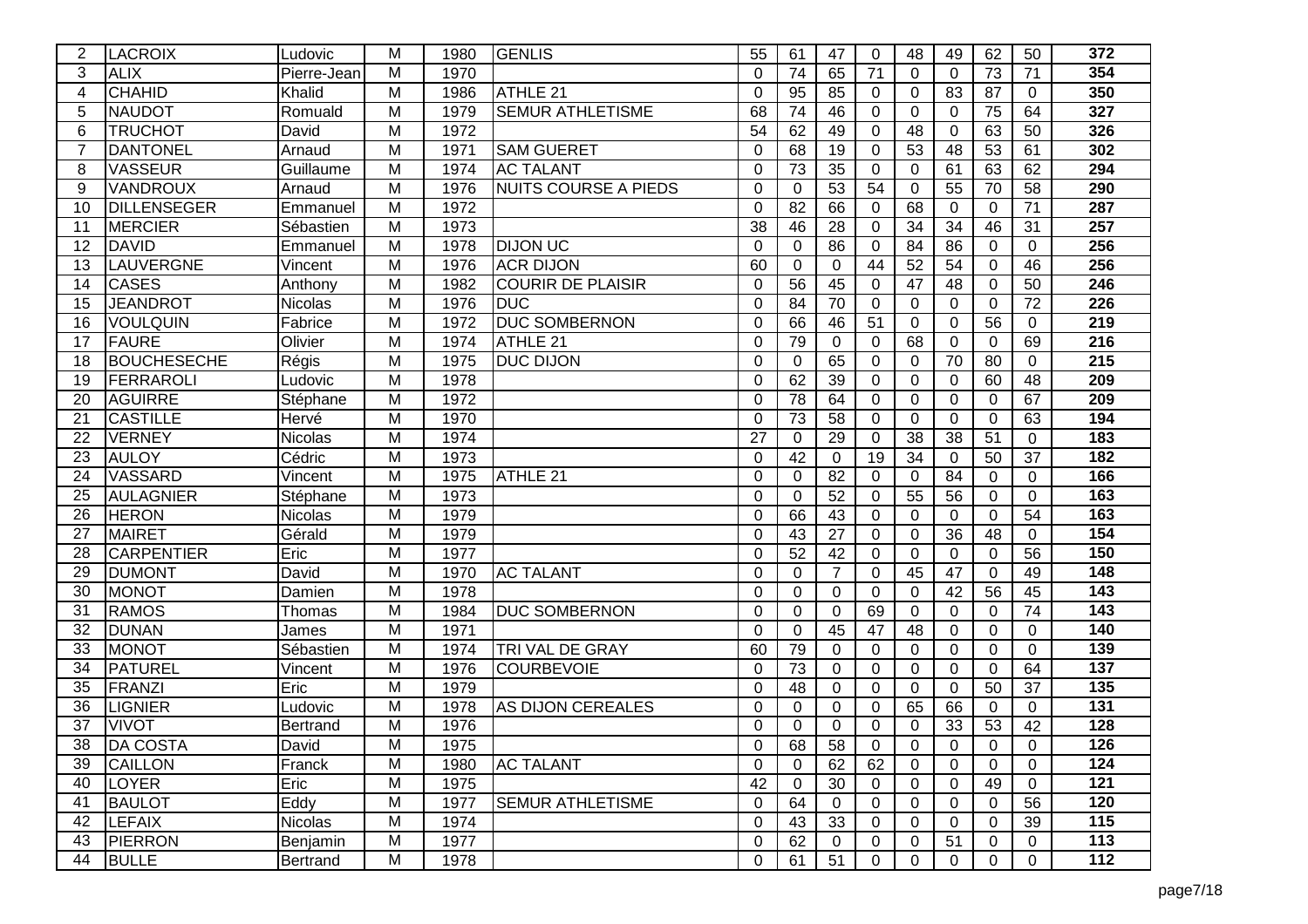| 45 | <b>BONOT</b>        | Samuel        | М                       | 1974     |                         | $\Omega$    | $\Omega$    | 53              | 0               | $\Omega$       | 53              | 0           | $\Omega$       | 106             |
|----|---------------------|---------------|-------------------------|----------|-------------------------|-------------|-------------|-----------------|-----------------|----------------|-----------------|-------------|----------------|-----------------|
| 46 | <b>BOYAUX</b>       | Sébastien     | М                       | 1985     | <b>AC TALANT</b>        | $\Omega$    | 60          | 44              | 0               | $\Omega$       | $\Omega$        | $\Omega$    | $\Omega$       | 104             |
| 47 | <b>SIMON</b>        | Nicolas       | M                       | 1982     |                         | $\Omega$    | 0           | $\Omega$        | 41              | $\mathbf 0$    | $\mathbf 0$     | 60          | $\Omega$       | 101             |
| 48 | <b>CHEVALIER</b>    | Louis-Philipp | Μ                       | 1970     |                         | 0           | 58          | 42              | 0               | 0              | $\Omega$        | 0           | $\Omega$       | 100             |
| 49 | <b>BOULICAUT</b>    | Philippe      | M                       | 1972     | <b>DUC SOMBERNON</b>    | $\Omega$    | $\Omega$    | 48              | 50              | $\Omega$       | $\overline{0}$  | $\Omega$    | $\Omega$       | 98              |
| 50 | <b>BENAVIDES</b>    | Olivier       | M                       | 1973     | <b>AC TALANT</b>        | 45          | 50          | $\Omega$        | 0               | $\Omega$       | $\overline{0}$  | $\mathbf 0$ | $\Omega$       | 95              |
| 51 | <b>DORAS</b>        | Gérald        | M                       | 1975     |                         | $\Omega$    | 51          | 41              | $\mathbf 0$     | $\mathbf 0$    | $\overline{0}$  | 0           | $\mathbf 0$    | 92              |
| 52 | MANIRAKIZA          | Egide         | M                       | 1984     | <b>ASLISPOLI</b>        | $\Omega$    | 0           | 89              | $\Omega$        | $\mathbf 0$    | $\mathbf 0$     | 0           | $\mathbf 0$    | 89              |
| 53 | <b>DUWAYO</b>       | Emmanuel      | M                       | 1984     | <b>ASLISPOLI</b>        | $\Omega$    | 0           | 89              | $\Omega$        | 0              | $\Omega$        | $\Omega$    | $\mathbf 0$    | 89              |
| 54 | SOLDATI             | Albin         | M                       | 1977     |                         | 0           | 50          | 35              | $\Omega$        | $\Omega$       | $\Omega$        | $\Omega$    | $\Omega$       | 85              |
| 55 | POUTHIER            | Jérôme        | M                       | 1975     |                         | $\Omega$    | 0           | $\Omega$        | $\Omega$        | 44             | $\overline{41}$ | $\mathbf 0$ | $\overline{0}$ | 85              |
| 56 | <b>EL MADI</b>      | El Bazim      | Μ                       | 1976     |                         | 0           | 0           | 85              | $\Omega$        | 0              | 0               | 0           | $\mathbf 0$    | 85              |
| 57 | DHERMAND            | Thomas        | Μ                       | 1979     |                         | 0           | 48          | 0               | 35              | 0              | $\mathbf 0$     | 0           | $\mathbf 0$    | 83              |
| 58 | <b>CAMPANA</b>      | Benjamin      | M                       | 1981     |                         | $\Omega$    | 49          | $\overline{32}$ | $\Omega$        | $\Omega$       | $\mathbf 0$     | $\Omega$    | $\Omega$       | 81              |
| 59 | <b>BRENOT</b>       | Franck        | $\overline{M}$          | $\Omega$ |                         | $\Omega$    | 48          | $\overline{32}$ | $\Omega$        | $\Omega$       | $\overline{0}$  | $\Omega$    | $\Omega$       | 80              |
| 60 | PETITJEAN           | Benjamin      | M                       | 1982     | ATHLE <sub>21</sub>     | $\Omega$    | 0           | 79              | $\Omega$        | 0              | $\mathbf 0$     | 0           | $\mathbf 0$    | 79              |
| 61 | <b>ROBITAILLE</b>   | Eric          | M                       | 1973     |                         | 32          | 44          | $\Omega$        | $\Omega$        | $\Omega$       | $\Omega$        | 0           | $\Omega$       | 76              |
| 62 | <b>HAYS</b>         | Pascal        | M                       | 1974     | <b>SEMUR ATHLETISME</b> | $\Omega$    | $\Omega$    | 76              | $\Omega$        | $\Omega$       | $\Omega$        | 0           | $\Omega$       | 76              |
| 63 | <b>NYABENDA</b>     | Pasteur       | M                       | 1980     | <b>ASLISPOLI</b>        | $\Omega$    | 0           | 75              | $\overline{0}$  | $\overline{0}$ | $\overline{0}$  | 0           | $\overline{0}$ | $\overline{75}$ |
| 64 | <b>FURET</b>        | Stéphane      | Μ                       | 1970     |                         | 0           | 0           | 38              | $\overline{37}$ | 0              | 0               | 0           | $\mathbf 0$    | 75              |
| 65 | <b>BRISCHOUX</b>    | Olivier       | M                       | 1975     |                         | $\Omega$    | 0           | 16              | 59              | $\mathbf 0$    | $\Omega$        | 0           | $\Omega$       | $\overline{75}$ |
| 66 | <b>GLOMMEAU</b>     | Emmanuel      | M                       | 1975     |                         | 31          | 43          | $\Omega$        | $\Omega$        | $\Omega$       | $\overline{0}$  | $\Omega$    | $\Omega$       | $\overline{74}$ |
| 67 | MARTENOT            | Alain         | $\overline{\mathsf{M}}$ | 1975     |                         | $\Omega$    | 72          | 0               | $\overline{0}$  | $\mathbf 0$    | $\overline{0}$  | $\mathbf 0$ | $\mathbf 0$    | $\overline{72}$ |
| 68 | REGRENIL            | Stéphane      | M                       | 1972     |                         | $\mathbf 0$ | 0           | 0               | 0               | $\mathbf 0$    | $\overline{27}$ | 45          | $\mathbf 0$    | $\overline{72}$ |
| 69 | <b>MONNIER</b>      | Jean-Luc      | M                       | 1971     |                         | $\Omega$    | 71          | $\mathbf 0$     | $\Omega$        | 0              | 0               | 0           | $\mathbf 0$    | $\overline{71}$ |
| 70 | LESSERTEUR          | Arnaud        | M                       | 1976     | <b>UC TOUL</b>          | $\Omega$    | 71          | $\Omega$        | $\Omega$        | $\Omega$       | $\overline{0}$  | $\Omega$    | $\mathbf 0$    | $\overline{71}$ |
| 71 | <b>HAMZA</b>        | Abdessarad    | Μ                       | 1984     |                         | 0           | $\Omega$    | 71              | $\Omega$        | $\Omega$       | $\Omega$        | $\Omega$    | $\Omega$       | $\overline{71}$ |
| 72 | <b>BRAHIMI</b>      | Kamel         | M                       | 1970     |                         | $\Omega$    | $\mathbf 0$ | $\mathbf 0$     | 71              | $\mathbf 0$    | $\mathbf 0$     | $\mathbf 0$ | $\mathbf 0$    | $\overline{71}$ |
| 73 | <b>BARREIRA</b>     | Manuel        | Μ                       | 1972     | <b>CM DIJON NL</b>      | 0           | 0           | 25              | 0               | 0              | 0               | 46          | $\mathbf 0$    | $\overline{71}$ |
| 74 | <b>VASSARD</b>      | François      | M                       | 1974     | ATHLE 21                | 0           | $\mathbf 0$ | $\Omega$        | 0               | 0              | 69              | $\Omega$    | $\Omega$       | 69              |
| 75 | PATUREL             | Olivier       | M                       | 1976     | <b>STADE FRANCAIS</b>   | $\Omega$    | 69          | $\Omega$        | 0               | $\Omega$       | $\Omega$        | 0           | $\Omega$       | 69              |
| 76 | MENOURY             | Christophe    | M                       | 1984     | LONGVIC                 | $\Omega$    | $\Omega$    | $\Omega$        | $\Omega$        | $\Omega$       | 69              | 0           | $\Omega$       | 69              |
| 77 | <b>BOUCHETARD</b>   | Pierre        | M                       | 1972     | <b>ATHLETIC GYM</b>     | 0           | 69          | $\Omega$        | $\Omega$        | $\Omega$       | 0               | 0           | $\Omega$       | 69              |
| 78 | <b>TERREZANO</b>    | Damien        | M                       | 1977     |                         | 0           | $\Omega$    | 29              | 0               | $\Omega$       | 38              | 0           | $\Omega$       | 67              |
| 79 | <b>AMMETER</b>      | Bruno         | M                       | 1970     | <b>AJ AUXERRE</b>       | $\Omega$    | 0           | $\Omega$        | 0               | $\Omega$       | 67              | 0           | 0              | 67              |
| 80 | <b>GODEFRIN</b>     | Cyrille       | M                       | 1978     | <b>AC TALANT</b>        | $\Omega$    | 41          | 25              | $\Omega$        | $\overline{0}$ | $\mathbf 0$     | 0           | $\Omega$       | 66              |
| 81 | <b>CAMPANA</b>      | Samuel        | М                       | 1975     |                         | 0           | 66          | 0               | 0               | 0              | 0               | 0           | 0              | 66              |
| 82 | <b>RIGAUDIERE</b>   | Antonin       | M                       | 1977     |                         | $\mathbf 0$ | $\Omega$    | 65              | 0               | $\Omega$       | $\mathbf 0$     | 0           | $\Omega$       | 65              |
| 83 | <b>LAMY</b>         | Vincent       | M                       | 1976     | <b>SEMUR ATHLETISME</b> | 0           | 0           | 65              | 0               | $\mathbf 0$    | 0               | 0           | $\mathbf 0$    | 65              |
| 84 | <b>SIGROS</b>       | Benjamin      | $\overline{M}$          | 1977     | <b>KERAUNOS SPORTS</b>  | $\Omega$    | 64          | 0               | 0               | 0              | 0               | 0           | $\mathbf 0$    | 64              |
| 85 | <b>COLLIN</b>       | Julien        | M                       | 1980     |                         | 0           | 0           | 64              | 0               | 0              | 0               | 0           | $\mathbf 0$    | 64              |
| 86 | <b>BRAVAIS</b>      | Bastien       | M                       | 1980     |                         | 0           | 0           | 0               | 64              | $\mathbf 0$    | 0               | 0           | $\mathbf 0$    | 64              |
| 87 | <b>MICHNIKOWSKI</b> | Laurent       | M                       | 1981     |                         | 0           | 0           | 62              | 0               | 0              | 0               | 0           | 0              | 62              |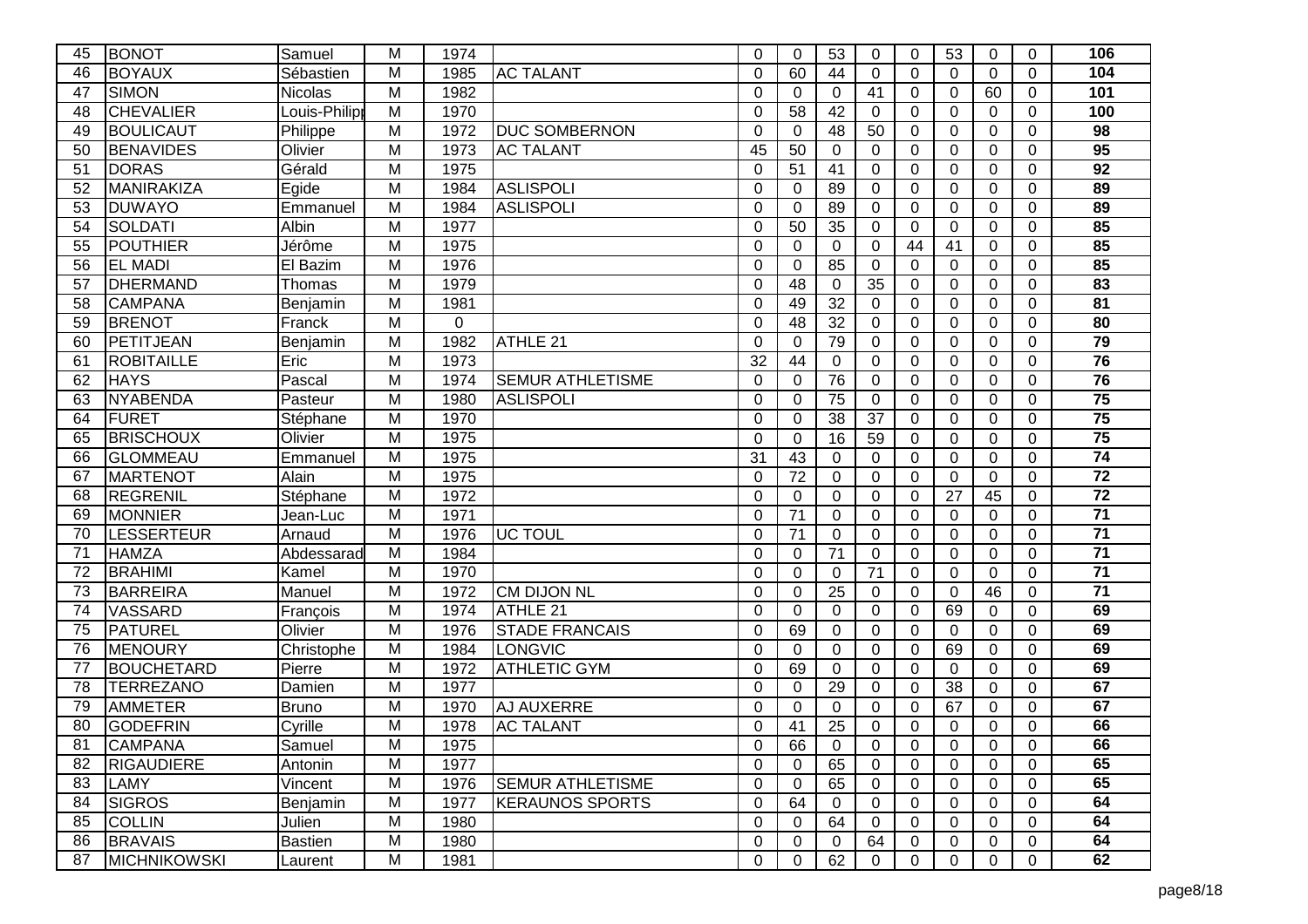| 88 | $\sim$<br>GRAND<br>. .                                                 | $-$<br>.<br>Frederic | .     | $-1$<br>$197^\circ$ | <b>SANOFI</b> |  |                | $\sim$<br>ν∠ |  |  | $\sim$<br>0Z |
|----|------------------------------------------------------------------------|----------------------|-------|---------------------|---------------|--|----------------|--------------|--|--|--------------|
| 89 | $\Omega$ $\Gamma$ $\Omega$ $\Omega$<br>⌒<br>ヽヽ<br>. .<br>υĸ<br>ヽ▽∟∪∪∟∟ | Stefan               | I V I | 1976                |               |  | ററ<br>∠∩<br>-- | $\sim$<br>ےں |  |  | 60           |
|    |                                                                        |                      |       |                     |               |  |                |              |  |  |              |

## **V1 M**

| -1              | <b>VOURC'H</b>     | Alain         | M              | 1962 | <b>COURIR A SENNECEY</b>    | 62              | 66              | 49              | $\Omega$        | 55              | 55              | 65              | 54              | 406              |
|-----------------|--------------------|---------------|----------------|------|-----------------------------|-----------------|-----------------|-----------------|-----------------|-----------------|-----------------|-----------------|-----------------|------------------|
| 2               | <b>BEUTEAU</b>     | Jean-Louis    | M              | 1961 | AS DIJON CEREALES           | $\Omega$        | 72              | 60              | $\Omega$        | 59              | 61              | 75              | 61              | 388              |
| 3               | <b>GOFFETTE</b>    | <b>Benoit</b> | M              | 1967 | <b>AC TALANT</b>            | $\Omega$        | 72              | 61              | 61              | 62              | 63              | $\mathbf 0$     | 61              | 380              |
| $\overline{4}$  | <b>CHANUSSOT</b>   | Christophe    | M              | 1967 | <b>NUITS COURSE A PIEDS</b> | $\Omega$        | 66              | 51              | 56              | $\mathbf 0$     | 52              | 65              | 57              | 347              |
| 5               | <b>AUDIN</b>       | Pierre        | M              | 1967 | <b>ACR DIJON</b>            | 69              | 0               | 68              | $\Omega$        | 69              | 70              | $\Omega$        | 70              | 346              |
| 6               | <b>RACLOT</b>      | Christian     | M              | 1968 | PLOMBIERES ATHLETIC         | $\Omega$        | $\overline{58}$ | 44              | 49              | 50              | 48              | $\mathbf 0$     | 53              | 302              |
| $\overline{7}$  | <b>GARNIER</b>     | Patrick       | M              | 1960 | <b>AC TALANT</b>            | $\Omega$        | 68              | 55              | $\mathbf 0$     | 60              | 58              | $\overline{47}$ | $\mathbf 0$     | 288              |
| 8               | CONXICOEUR         | Alain         | M              | 1963 | ATHLE 21                    | 59              | 63              | 39              | $\Omega$        | $\mathbf 0$     | $\mathbf 0$     | 69              | 56              | 286              |
| 9               | <b>DEMOUX</b>      | Philippe      | $\overline{M}$ | 1969 |                             | $\Omega$        | $\mathbf 0$     | $\overline{46}$ | $\overline{51}$ | $\overline{0}$  | 51              | 66              | $\overline{52}$ | 266              |
| 10              | <b>HERBINET</b>    | Jacques       | $\overline{M}$ | 1964 | <b>CONCEPT TERRASSEMENT</b> | $\Omega$        | 53              | $\overline{38}$ | $\Omega$        | 39              | $\overline{37}$ | $\overline{52}$ | 41              | 260              |
| 11              | <b>POTEY</b>       | Lionel        | M              | 1968 |                             | 31              | $\overline{54}$ | 37              | $\Omega$        | 42              | 41              | $\mathbf 0$     | 43              | 248              |
| 12              | FERRAROLI          | Jean-Claude   | $\overline{M}$ | 1966 |                             | $\overline{52}$ | 63              | $\overline{51}$ | $\mathbf 0$     | $\overline{0}$  | $\overline{0}$  | 65              | $\mathbf 0$     | 231              |
| 13              | LEDOUX             | Fabrice       | $\overline{M}$ | 1961 |                             | $\Omega$        | 80              | $\mathbf 0$     | 69              | $\overline{0}$  | 0               | $\overline{0}$  | 69              | 218              |
| 14              | <b>SCHNEGG</b>     | Eric          | M              | 1967 |                             | 40              | 45              | 29              | $\Omega$        | 33              | 34              | $\mathbf 0$     | 33              | $\overline{214}$ |
| 15              | <b>DAUTREY</b>     | Hervé         | M              | 1966 |                             | $\Omega$        | $\mathbf 0$     | $\overline{46}$ | $\Omega$        | 49              | $\Omega$        | 61              | 55              | 211              |
| $\overline{16}$ | <b>TUPIN</b>       | Nicolas       | $\overline{M}$ | 1965 |                             | $\Omega$        | 42              | $\overline{32}$ | $\mathbf 0$     | $\overline{37}$ | $\overline{0}$  | 50              | $\overline{36}$ | 197              |
| 17              | <b>DI MAMBRO</b>   | Thierry       | M              | 1963 |                             | $\Omega$        | 35              | $\Omega$        | 29              | 24              | 28              | 43              | 28              | 187              |
| 18              | <b>ROBERT</b>      | Christophe    | $\overline{M}$ | 1966 | <b>COURIR A SENNECEY</b>    | $\Omega$        | $\overline{55}$ | $\Omega$        | $\Omega$        | 40              | 41              | $\Omega$        | 48              | 184              |
| 19              | <b>ROY</b>         | Philippe      | $\overline{M}$ | 1967 | <b>DUC SOMBERNON</b>        | $\Omega$        | $\mathbf 0$     | 61              | 61              | $\mathbf 0$     | $\mathbf 0$     | $\Omega$        | 59              | 181              |
| 20              | <b>VOILLARD</b>    | Jacky         | $\overline{M}$ | 1964 |                             | $\Omega$        | $\Omega$        | $\overline{56}$ | $\Omega$        | 0               | $\overline{57}$ | $\Omega$        | 56              | 169              |
| $\overline{21}$ | <b>FERTIER</b>     | Frédéric      | $\overline{M}$ | 1969 |                             | $\Omega$        | $\mathbf 0$     | $\Omega$        | $\Omega$        | $\overline{38}$ | $\overline{37}$ | 49              | 41              | 165              |
| 22              | <b>BRAZILLIIER</b> | Philippe      | $\overline{M}$ | 1963 | <b>DIJON TRIATHLON</b>      | $\Omega$        | $\mathbf 0$     | $\overline{54}$ | $\Omega$        | $\overline{0}$  | $\overline{55}$ | $\mathbf 0$     | $\overline{54}$ | 163              |
| 23              | <b>CARRE</b>       | Eric          | M              | 1965 | <b>AJVN</b>                 | $\Omega$        | 76              | $\Omega$        | $\Omega$        | 0               | $\Omega$        | 76              | $\Omega$        | 152              |
| $\overline{24}$ | <b>HESSEL</b>      | Philippe      | $\overline{M}$ | 1962 | ATHLE 21                    | $\Omega$        | $\mathbf 0$     | $\overline{52}$ | 60              | $\overline{0}$  | $\overline{37}$ | $\Omega$        | $\Omega$        | 149              |
| 25              | <b>COGNARD</b>     | Marc          | M              | 1961 | ATHLE 21                    | $\Omega$        | $\Omega$        | $\Omega$        | 45              | $\overline{0}$  | $\mathbf 0$     | 56              | 45              | 146              |
| 26              | <b>DEMOLOMBE</b>   | <b>Benoit</b> | M              | 1968 |                             | $\Omega$        | $\mathbf 0$     | 71              | $\mathbf 0$     | $\overline{0}$  | $\overline{0}$  | $\mathbf 0$     | 74              | 145              |
| 27              | <b>DUMOUX</b>      | Philippe      | M              | 1960 |                             | $\Omega$        | $\Omega$        | $\Omega$        | $\Omega$        | $\overline{0}$  | $\overline{29}$ | 60              | 52              | 141              |
| 28              | <b>BRELAUD</b>     | Franck        | M              | 1966 | <b>AC TALANT</b>            | $\Omega$        | 0               | $\overline{35}$ | $\mathbf 0$     | $\overline{0}$  | 47              | $\overline{0}$  | 55              | $\overline{137}$ |
| 29              | <b>VERPAUX</b>     | Jean          | M              | 1961 |                             | 35              | 45              | $\overline{25}$ | $\overline{30}$ | $\mathbf 0$     | $\mathbf 0$     | 0               | $\Omega$        | $\overline{135}$ |
| 30              | <b>BRAHIMI</b>     | Moradj        | M              | 1966 |                             | $\Omega$        | $\mathbf 0$     | $\overline{71}$ | 63              | $\overline{0}$  | $\overline{0}$  | $\overline{0}$  | $\overline{0}$  | 134              |
| 31              | <b>BEACCO</b>      | <b>Bruno</b>  | M              | 1969 | VAL DE GRAY MARATHON        | $\Omega$        | 73              | 60              | $\mathbf 0$     | $\overline{0}$  | $\overline{0}$  | $\overline{0}$  | $\mathbf 0$     | $\overline{133}$ |
| 32              | <b>HINCMAN</b>     | Hugues        | M              | 1969 | <b>AC CHENOVE</b>           | $\Omega$        | 71              | 57              | $\mathbf 0$     | $\overline{0}$  | $\mathbf 0$     | $\overline{0}$  | $\overline{0}$  | 128              |
| 33              | BELLENAY           | Philippe      | M              | 1960 | <b>COURIR ENSEMBLE SNCF</b> | $\Omega$        | 64              | $\overline{55}$ | $\Omega$        | $\Omega$        | $\Omega$        | $\Omega$        | $\Omega$        | 119              |
| 34              | FERNANDEZ          | Jacky         | M              | 1962 |                             | $\Omega$        | 66              | 52              | $\Omega$        | $\overline{0}$  | $\mathbf 0$     | $\mathbf 0$     | $\mathbf 0$     | 118              |
| 35              | <b>LUCAS</b>       | Philippe      | M              | 1963 |                             | $\Omega$        | 65              | $\overline{0}$  | $\Omega$        | $\mathbf 0$     | 0               | 51              | $\mathbf 0$     | 116              |
| 36              | MONTARON           | Sylvain       | M              | 1966 | <b>ASC CHEVIGNY</b>         | $\Omega$        | 47              | $\Omega$        | $\Omega$        | 32              | $\mathbf{0}$    | $\Omega$        | 34              | $\frac{1}{113}$  |
| 37              | <b>FOND</b>        | Jean-Pasca    | M              | 1963 | <b>AJVN</b>                 | $\Omega$        | 63              | $\overline{0}$  | $\Omega$        | $\overline{0}$  | 0               | $\Omega$        | 50              | $\frac{1}{113}$  |
| 38              | MAUCHAND           | Eric          | M              | 1965 |                             | $\Omega$        | $\Omega$        | $\overline{20}$ | $\Omega$        | $\overline{23}$ | 0               | 40              | 28              | $\frac{111}{11}$ |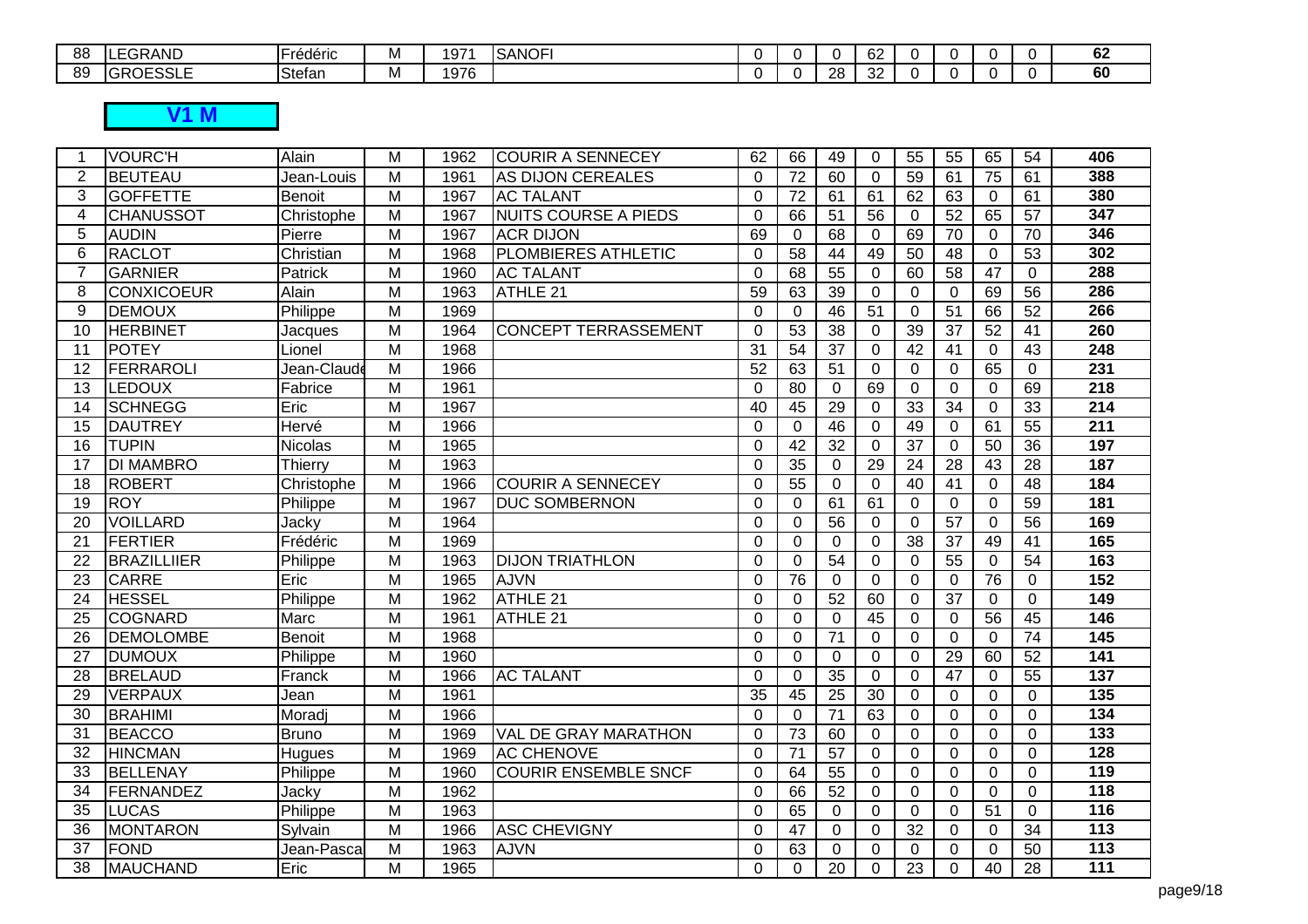| 39 | <b>BORDET</b>      | Dominique     | М | 1965 | <b>COURIR A SENNECEY</b> | $\Omega$ | $\Omega$        | 32              | 0               | 37              | $\Omega$       | $\Omega$ | 42             | 111             |
|----|--------------------|---------------|---|------|--------------------------|----------|-----------------|-----------------|-----------------|-----------------|----------------|----------|----------------|-----------------|
| 40 | <b>DE ALMEIDA</b>  | Louis         | М | 1965 | <b>ACRAUX</b>            | $\Omega$ | $\Omega$        | 52              | 0               | $\Omega$        | $\Omega$       | $\Omega$ | 58             | 110             |
| 41 | <b>BOURCIER</b>    | Laurent       | M | 1966 | <b>DIJON TRIATHLON</b>   | $\Omega$ | 56              | $\Omega$        | 0               | $\mathbf 0$     | $\mathbf 0$    | 0        | 53             | 109             |
| 42 | <b>LACORDAIRE</b>  | Bruno         | M | 1963 | <b>COURIR A SENNECEY</b> | $\Omega$ | $\Omega$        | 35              | 0               | 36              | $\Omega$       | 0        | 35             | 106             |
| 43 | <b>POELAERT</b>    | Dany          | M | 1965 |                          | $\Omega$ | 47              | $\Omega$        | 0               | $\Omega$        | $\Omega$       | 56       | $\Omega$       | 103             |
| 44 | <b>MENECIER</b>    | Eric          | M | 1964 |                          | $\Omega$ | $\Omega$        | $\Omega$        | $\Omega$        | 51              | 49             | 0        | $\mathbf 0$    | 100             |
| 45 | <b>FOUROT</b>      | Olivier       | M | 1966 | <b>COURIR A SENNECEY</b> | $\Omega$ | $\mathbf 0$     | $\overline{0}$  | 0               | 43              | $\Omega$       | 0        | 50             | 93              |
| 46 | <b>DOUCHI</b>      | Alain         | M | 1960 | <b>ASSOC GEA</b>         | $\Omega$ | 0               | 41              | 0               | 0               | $\Omega$       | 0        | 49             | 90              |
| 47 | LEFRANC            | Patrick       | М | 1967 | <b>KIKOUROU</b>          | 0        | $\Omega$        | $\Omega$        | $\overline{42}$ | 0               | $\Omega$       | 0        | 42             | 84              |
| 48 | LEVRAY             | Didier        | М | 1964 |                          | $\Omega$ | $\Omega$        | $\Omega$        | 0               | 40              | 40             | $\Omega$ | $\Omega$       | 80              |
| 49 | GENOT              | Jean-Claude   | M | 1961 |                          | $\Omega$ | $\Omega$        | $\overline{39}$ | 0               | $\Omega$        | 41             | 0        | $\mathbf 0$    | 80              |
| 50 | <b>DESCLERC</b>    | Frédéric      | Μ | 1964 | <b>GENDARMERIE DIJON</b> | $\Omega$ | 76              | 0               | 0               | 0               | $\Omega$       | 0        | $\Omega$       | $\overline{76}$ |
| 51 | <b>SICKLER</b>     | Christian     | M | 1960 |                          | $\Omega$ | 0               | $\overline{73}$ | 0               | 0               | $\Omega$       | 0        | 0              | $\overline{73}$ |
| 52 | <b>GIRARD</b>      | Christophe    | M | 1962 |                          | $\Omega$ | $\overline{37}$ | $\Omega$        | 0               | 0               | 0              | 36       | $\Omega$       | $\overline{73}$ |
| 53 | <b>THEURET</b>     | Gérard        | M | 1967 |                          | $\Omega$ | $\overline{41}$ | $\Omega$        | 0               | $\overline{31}$ | $\Omega$       | $\Omega$ | $\mathbf 0$    | $\overline{72}$ |
| 54 | <b>LAROSA</b>      | Daniel        | Μ | 1963 |                          | $\Omega$ | $\Omega$        | 37              | 0               | 0               | $\Omega$       | 0        | 35             | $\overline{72}$ |
| 55 | <b>PORCHERET</b>   | Gérard        | Μ | 1960 | ATHLE 21                 | $\Omega$ | $\Omega$        | 31              | 0               | 40              | $\Omega$       | $\Omega$ | $\Omega$       | $\overline{71}$ |
| 56 | <b>SAINT</b>       | Christophe    | Μ | 1967 | <b>IS SUR TILLE</b>      | $\Omega$ | $\Omega$        | $\Omega$        | 0               | $\Omega$        | 68             | $\Omega$ | $\Omega$       | 68              |
| 57 | <b>BENKACEM</b>    | Abdelah       | M | 1964 | <b>ES FLORENTINOISE</b>  | $\Omega$ | $\Omega$        | 68              | 0               | $\overline{0}$  | $\Omega$       | 0        | $\mathbf 0$    | 68              |
| 58 | <b>ASSADI</b>      | Malik         | M | 1966 | <b>AC TALANT</b>         | $\Omega$ | 67              | $\Omega$        | 0               | 0               | $\Omega$       | 0        | $\Omega$       | 67              |
| 59 | <b>TIERCET</b>     | Olivier       | M | 1967 | <b>AS BISONTINE</b>      | $\Omega$ | 0               | $\Omega$        | 0               | 66              | $\Omega$       | $\Omega$ | $\mathbf 0$    | 66              |
| 60 | <b>RIOT</b>        | Pascal        | M | 1965 |                          | $\Omega$ | $\Omega$        | $\Omega$        | 0               | 66              | $\Omega$       | 0        | $\Omega$       | 66              |
| 61 | <b>BRESSON</b>     | Thierry       | M | 1960 |                          | $\Omega$ | 65              | $\overline{0}$  | 0               | $\mathbf 0$     | $\overline{0}$ | 0        | $\mathbf 0$    | 65              |
| 62 | <b>RAGUET</b>      | Emmanuel      | Μ | 1964 | <b>COUP D'POUCE</b>      | $\Omega$ | 0               | $\overline{0}$  | 0               | 34              | $\mathbf 0$    | 0        | 31             | 65              |
| 63 | LANDROT            | Jean-Philipp  | Μ | 1961 | <b>COUP D'POUCE</b>      | $\Omega$ | 0               | $\Omega$        | 0               | 34              | $\Omega$       | 0        | 31             | 65              |
| 64 | LAMBERT            | Christophe    | Μ | 1964 | <b>COUP D'POUCE</b>      | $\Omega$ | $\Omega$        | $\overline{0}$  | 0               | 32              | $\Omega$       | $\Omega$ | 31             | 63              |
| 65 | <b>REY</b>         | François      | Μ | 1963 |                          | $\Omega$ | 62              | $\Omega$        | 0               | $\Omega$        | $\Omega$       | $\Omega$ | $\Omega$       | 62              |
| 66 | <b>PRAT</b>        | Eric          | M | 1965 |                          | $\Omega$ | 62              | $\mathbf 0$     | $\mathbf 0$     | $\mathbf 0$     | $\mathbf 0$    | 0        | $\overline{0}$ | 62              |
| 67 | <b>HUERTAS</b>     | Patrick       | M | 1969 | <b>DUC DIJON</b>         | 0        | 0               | 0               | 62              | 0               | $\Omega$       | 0        | 0              | 62              |
| 68 | <b>STRAUSS</b>     | ∟ionel        | M | 1968 | <b>AC CHENOVE</b>        | 0        | $\mathbf 0$     | $\Omega$        | 0               | $\Omega$        | 61             | $\Omega$ | $\Omega$       | 61              |
| 69 | PERRET             | <b>Didier</b> | M | 1964 | <b>GAZ VESOUL</b>        | $\Omega$ | $\Omega$        | 60              | 0               | $\Omega$        | $\Omega$       | $\Omega$ | $\Omega$       | 60              |
| 70 | <b>MOREL</b>       | Jean Franco   | M | 1969 |                          | 35       | $\Omega$        | 25              | 0               | $\overline{0}$  | $\Omega$       | 0        | $\overline{0}$ | 60              |
| 71 | <b>ISCONTE</b>     | Patrick       | M | 1960 | <b>AC TALANT</b>         | $\Omega$ | $\Omega$        | 59              | 0               | 0               | $\Omega$       | 0        | $\Omega$       | $\overline{59}$ |
| 72 | <b>BRESSON</b>     | <b>Didier</b> | Μ | 1964 |                          | $\Omega$ | 59              | $\Omega$        | 0               | $\Omega$        | $\Omega$       | $\Omega$ | $\Omega$       | $\overline{59}$ |
| 73 | BOGDANOVIC         | Rénato        | Μ | 1963 | AJ AUXERRE               | 0        | $\Omega$        | 59              | 0               | $\Omega$        | $\Omega$       | 0        | $\Omega$       | 59              |
| 74 | <b>MAHLI</b>       | Khalid        | M | 1967 | <b>COC</b>               | $\Omega$ | $\overline{0}$  | $\mathbf 0$     | 59              | $\overline{0}$  | $\mathbf 0$    | 0        | $\Omega$       | 59              |
| 75 | <b>BROCHIN</b>     | Jean-Marc     | M | 1968 |                          | 0        | 0               | 36              | 0               | 0               | 0              | 0        | 23             | 59              |
| 76 | <b>PIDOUX</b>      | Sylvain       | M | 1968 |                          | $\Omega$ | 0               | 0               | 0               | $\Omega$        | 27             | $\Omega$ | 32             | 59              |
| 77 | <b>BELISSENT</b>   | Sébastien     | M | 1969 |                          | 0        | $\mathbf 0$     | 0               | 0               | 0               | 26             | 0        | 33             | 59              |
| 78 | MATHIEU            | Eric          | M | 1963 |                          | 0        | 0               | 0               | 21              | 0               | 0              | 0        | 38             | 59              |
| 79 | <b>RADID</b>       | <b>Driss</b>  | M | 1967 | <b>AJ AUXERRE</b>        | 0        | 0               | 58              | 0               | 0               | $\Omega$       | 0        | $\mathbf 0$    | $\overline{58}$ |
| 80 | <b>BENETON</b>     | Hervé         | M | 1967 |                          | 0        | $\mathbf 0$     | 0               | 58              | 0               | 0              | 0        | $\mathbf 0$    | $\overline{58}$ |
| 81 | <b>DI LEONARDO</b> | Mario         | M | 1966 |                          | 0        | 0               | 0               | 0               | 30              | 0              | 0        | 28             | 58              |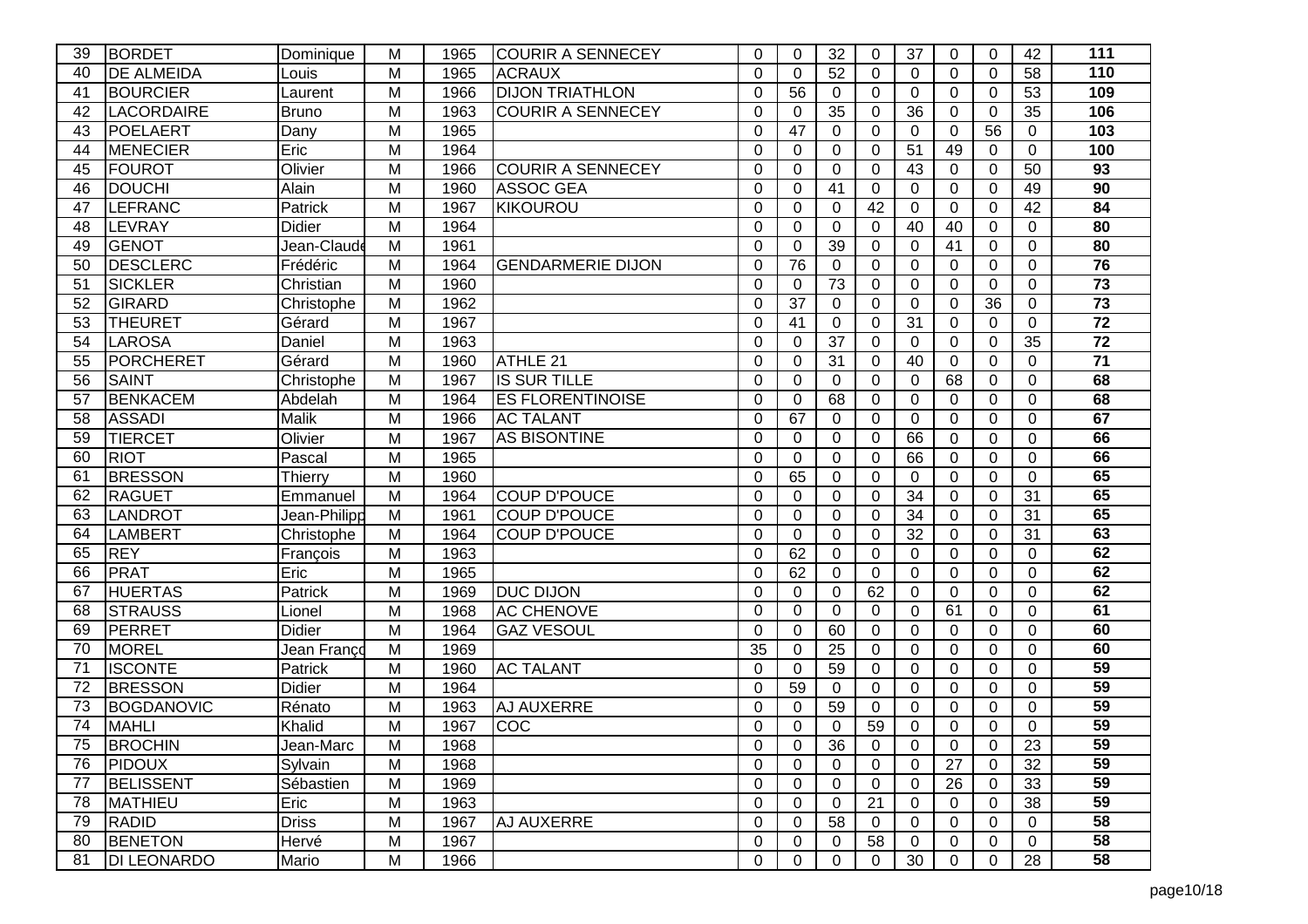| 82  | LETOURNEAU        | Christophe    | M              | 1965 |                             | 0        | $\Omega$    | $\Omega$        | 0  | $\Omega$    | 28       | 0        | 30             | 58              |
|-----|-------------------|---------------|----------------|------|-----------------------------|----------|-------------|-----------------|----|-------------|----------|----------|----------------|-----------------|
| 83  | <b>SARRASIN</b>   | Laurent       | M              | 1965 |                             | $\Omega$ | $\Omega$    | 29              | 0  | $\mathbf 0$ | 28       | $\Omega$ | $\Omega$       | $\overline{57}$ |
| 84  | <b>CHAUVOT</b>    | François      | M              | 1962 | <b>AC TALANT</b>            | 0        | 57          | $\Omega$        | 0  | $\Omega$    | $\Omega$ | 0        | 0              | 57              |
| 85  | <b>BASSET</b>     | <b>Didier</b> | M              | 1960 | <b>DIJON UC</b>             | 0        | $\Omega$    | 57              | 0  | $\Omega$    | $\Omega$ | $\Omega$ | $\Omega$       | $\overline{57}$ |
| 86  | <b>TREUILLET</b>  | Christophe    | M              | 1963 | <b>ESSILOR</b>              | $\Omega$ | $\Omega$    | $\Omega$        | 0  | 56          | $\Omega$ | 0        | $\Omega$       | 56              |
| 87  | <b>CHIODIN</b>    | Jean-Marc     | M              | 1962 | <b>ACR DIJON</b>            | $\Omega$ | 56          | $\Omega$        | 0  | $\Omega$    | $\Omega$ | 0        | $\overline{0}$ | $\overline{56}$ |
| 88  | <b>SERRAND</b>    | Olivier       | M              | 1966 | <b>ASPTT AUXERRE</b>        | 0        | 0           | 55              | 0  | $\mathbf 0$ | $\Omega$ | 0        | $\mathbf 0$    | 55              |
| 89  | <b>NASSOUR</b>    | Mansour       | M              | 1968 | <b>ASPTT AUXERRE</b>        | 0        | $\Omega$    | 55              | 0  | $\Omega$    | $\Omega$ | $\Omega$ | $\Omega$       | $\overline{55}$ |
| 90  | <b>ROBERT</b>     | Emmanuel      | M              | 1968 | <b>DOLE AC</b>              | 0        | $\Omega$    | 54              | 0  | $\Omega$    | $\Omega$ | 0        | $\Omega$       | 54              |
| 91  | <b>RAHMANI</b>    | <b>Didier</b> | M              | 1969 | <b>PASS'RUNNING</b>         | 0        | $\Omega$    | $\overline{54}$ | 0  | $\Omega$    | $\Omega$ | 0        | $\Omega$       | 54              |
| 92  | PFIFFER           | Renaud        | M              | 1964 | <b>TALANT SPORT</b>         | 0        | 0           | $\Omega$        | 0  | 54          | $\Omega$ | 0        | $\Omega$       | $\overline{54}$ |
| 93  | <b>COLAS</b>      | Pascal        | $\overline{M}$ | 1962 | <b>AC TALANT</b>            | $\Omega$ | 0           | $\overline{54}$ | 0  | 0           | $\Omega$ | 0        | $\Omega$       | 54              |
| 94  | <b>TORDEUX</b>    | Christophe    | M              | 1969 | <b>ASPTT AUXERRE</b>        | 0        | 0           | 53              | 0  | 0           | $\Omega$ | 0        | $\Omega$       | 53              |
| 95  | <b>STAIGER</b>    | Jean-Denis    | M              | 1960 |                             | $\Omega$ | 53          | 0               | 0  | $\Omega$    | $\Omega$ | $\Omega$ | $\Omega$       | 53              |
| 96  | <b>GOBY</b>       | Jean-Michel   | M              | 1966 | <b>COURIR A SENNECEY</b>    | 0        | 0           | $\Omega$        | 0  | 26          | $\Omega$ | 0        | 27             | 53              |
| 97  | <b>GREBILLE</b>   | Jean          | M              | 1967 |                             | 0        | 52          | $\Omega$        | 0  | $\Omega$    | $\Omega$ | 0        | $\Omega$       | 52              |
| 98  | <b>TATIGNY</b>    | Pascal        | M              | 1965 | <b>GRAND DIRE</b>           | 0        | 51          | $\Omega$        | 0  | $\Omega$    | $\Omega$ | $\Omega$ | 0              | $\overline{51}$ |
| 99  | <b>BROSSEAU</b>   | Laurent       | M              | 1962 | <b>ENTENTE SEVRES</b>       | 0        | $\Omega$    | 51              | 0  | $\Omega$    | $\Omega$ | $\Omega$ | $\Omega$       | $\overline{51}$ |
| 100 | <b>DE COCK</b>    | Laurent       | M              | 1967 |                             | 0        | 0           | $\Omega$        | 0  | $\mathbf 0$ | 50       | 0        | 0              | $\overline{50}$ |
| 101 | <b>DECHAENE</b>   | Martin        | M              | 1964 |                             | $\Omega$ | 49          | $\Omega$        | 0  | $\mathbf 0$ | $\Omega$ | 0        | $\Omega$       | 49              |
| 102 | <b>BRENIAUX</b>   | Emmanuel      | M              | 1968 | <b>CLUB OLYM CHALONNAIS</b> | 0        | $\Omega$    | 49              | 0  | $\Omega$    | $\Omega$ | $\Omega$ | $\Omega$       | 49              |
| 103 | <b>NEU</b>        | Gabriel       | M              | 1964 | <b>VAL DE GRAY MARATHON</b> | $\Omega$ | $\Omega$    | 10              | 0  | $\Omega$    | $\Omega$ | 39       | $\Omega$       | 49              |
| 104 | <b>TIXIER</b>     | Jérôme        | M              | 1966 |                             | $\Omega$ | $\Omega$    | $\Omega$        | 0  | $\Omega$    | 48       | 0        | $\Omega$       | 48              |
| 105 | <b>SUGNAUX</b>    | Maurice       | M              | 1961 |                             | 0        | $\Omega$    | $\overline{48}$ | 0  | $\Omega$    | $\Omega$ | 0        | $\Omega$       | 48              |
| 106 | <b>CORDIER</b>    | Francis       | M              | 1963 |                             | 0        | $\Omega$    | 48              | 0  | $\Omega$    | $\Omega$ | $\Omega$ | $\Omega$       | 48              |
| 107 | <b>DINET</b>      | Gilles        | M              | 1960 | <b>AJVN</b>                 | 0        | $\Omega$    | $\Omega$        | 48 | $\Omega$    | $\Omega$ | $\Omega$ | $\Omega$       | 48              |
| 108 | <b>VEGAS</b>      | Jésus         | M              | 1962 |                             | $\Omega$ | $\Omega$    | $\mathbf 0$     | 0  | $\mathbf 0$ | 20       | 0        | 28             | 48              |
| 109 | <b>NOGUEIRA</b>   | Horacio       | M              | 1964 | LE MEE SP. ATHLETISME       | 0        | 0           | 47              | 0  | $\Omega$    | $\Omega$ | 0        | $\Omega$       | $\overline{47}$ |
| 110 | <b>MEO</b>        | André         | M              | 1961 |                             | 0        | 47          | $\Omega$        | 0  | $\Omega$    | $\Omega$ | $\Omega$ | $\Omega$       | $\overline{47}$ |
| 111 | <b>FAUSSADIER</b> | Serge         | M              | 1963 |                             | $\Omega$ | $\Omega$    | 47              | 0  | $\Omega$    | $\Omega$ | 0        | $\Omega$       | 47              |
| 112 | <b>DESCHEPPER</b> | <b>Bruno</b>  | M              | 1966 | <b>CROCO</b>                | 0        | $\Omega$    | 47              | 0  | $\Omega$    | $\Omega$ | 0        | $\Omega$       | $\overline{47}$ |
| 113 | LEMAITRE          | Jean-Paul     | M              | 1965 |                             | 0        | 0           | 46              | 0  | 0           | $\Omega$ | 0        | 0              | 46              |
| 114 | <b>CORBERAND</b>  | David         | M              | 1968 | <b>ASPTT AUXERRE</b>        | 0        | $\Omega$    | 46              | 0  | $\Omega$    | $\Omega$ | $\Omega$ | 0              | 46              |
| 115 | <b>ROYER</b>      | Bruno         | M              | 1966 | <b>CHENOVE TRIATHLON</b>    | 0        | 45          | $\Omega$        | 0  | $\Omega$    | $\Omega$ | 0        | $\Omega$       | 45              |
| 116 | <b>AVIET</b>      | Thierry       | M              | 1963 |                             | 0        | 45          | $\Omega$        | 0  | $\Omega$    | $\Omega$ | 0        | $\Omega$       | 45              |
| 117 | PANNEQUIN         | Christian     | M              | 1962 |                             | 0        | 0           | 43              | 0  | 0           | $\Omega$ | 0        | 0              | 43              |
|     | 118  LEQUET       | Laurent       | M              | 1969 |                             | 0        | 0           | 43              | 0  | 0           | 0        | 0        | 0              | 43              |
|     | 119 GUILLAUME     | Denis         | M              | 1963 |                             | 0        | $\mathbf 0$ | 43              | 0  | $\Omega$    | $\Omega$ | $\Omega$ | $\Omega$       | 43              |
|     | 120 GENERET       | <b>Bruno</b>  | M              | 1964 |                             | 0        | 0           | 0               | 0  | 43          | 0        | 0        | $\mathbf 0$    | 43              |
| 121 | DAGOIS            | Didier        | M              | 1964 | <b>COURIR A SENNECEY</b>    | 0        | 0           | 0               | 0  | 43          | 0        | 0        | $\mathbf 0$    | 43              |
| 122 | <b>BRUNEAU</b>    | Eric          | M              | 1960 |                             | 0        | 0           | 0               | 43 | 0           | $\Omega$ | 0        | 0              | 43              |
|     | 123 THIEBAUT      | Christophe    | M              | 1963 |                             | 0        | 0           | $\Omega$        | 0  | 0           | 42       | 0        | 0              | 42              |
|     | 124   FUSARO      | Michel        | M              | 1968 | <b>AC CHENOVE</b>           | 0        | 0           | 42              | 0  | 0           | 0        | 0        | 0              | 42              |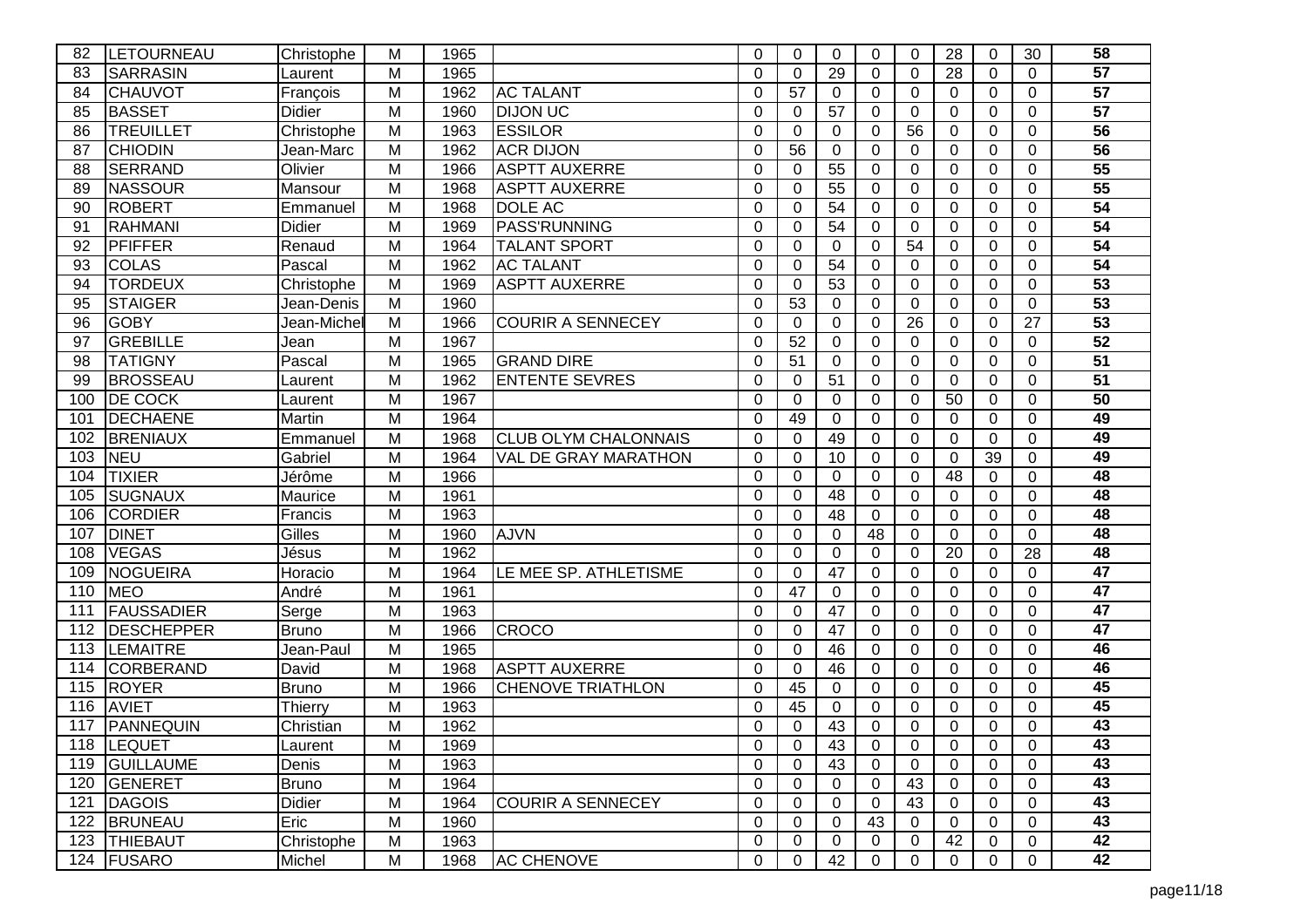| 125 | <b>AUCOURT</b>    | Gérard      | M | 1963 | <b>COURIR A SENNECEY</b>    | 0        | 0               | 0               | 0           | 42          | 0              | 0           | $\mathbf 0$    | 42              |
|-----|-------------------|-------------|---|------|-----------------------------|----------|-----------------|-----------------|-------------|-------------|----------------|-------------|----------------|-----------------|
| 126 | <b>ROUGE</b>      | Christophe  | M | 1968 | <b>AC TALANT NL</b>         | $\Omega$ | $\Omega$        | 41              | 0           | $\Omega$    | $\Omega$       | 0           | $\Omega$       | 41              |
| 127 | LOCATELLI         | Denis       | M | 1962 |                             | $\Omega$ | $\Omega$        | $\Omega$        | 0           | $\Omega$    | 41             | 0           | $\Omega$       | 41              |
| 128 | LATOUR            | Christian   | M | 1964 |                             | $\Omega$ | 41              | $\overline{0}$  | 0           | $\mathbf 0$ | $\mathbf 0$    | 0           | $\mathbf 0$    | $\overline{41}$ |
| 129 | <b>DROZ GREY</b>  | Alain       | M | 1964 |                             | 0        | 41              | $\Omega$        | 0           | 0           | $\Omega$       | 0           | $\Omega$       | 41              |
| 130 | <b>CUREAU</b>     | Alain       | M | 1961 | <b>ASPTT AUXERRE</b>        | $\Omega$ | $\Omega$        | 41              | $\Omega$    | $\Omega$    | $\Omega$       | 0           | $\Omega$       | 41              |
| 131 | <b>COTTIN</b>     | Gérard      | M | 1964 | <b>GA HAUT SAONOIS</b>      | $\Omega$ | $\Omega$        | 41              | 0           | $\Omega$    | $\Omega$       | $\mathbf 0$ | $\Omega$       | 41              |
| 132 | <b>BOUCHARD</b>   | Eric        | M | 1963 | <b>CROCO</b>                | $\Omega$ | $\mathbf 0$     | $\overline{0}$  | 0           | 40          | $\mathbf 0$    | 0           | $\mathbf 0$    | 40              |
| 133 | <b>PERRODIN</b>   | Etienne     | M | 1964 |                             | $\Omega$ | $\mathbf 0$     | $\mathbf 0$     | 40          | 0           | $\mathbf 0$    | 0           | $\mathbf 0$    | 40              |
| 134 | <b>RENVOISE</b>   | Eric        | M | 1963 |                             | 0        | 0               | 39              | $\Omega$    | 0           | $\Omega$       | 0           | $\mathbf 0$    | 39              |
| 135 | <b>LE HENANFF</b> | Jean-Claude | M | 1963 |                             | 0        | $\Omega$        | $\Omega$        | $\Omega$    | 39          | $\Omega$       | 0           | $\Omega$       | 39              |
| 136 | <b>BOUCHER</b>    | Christophe  | M | 1969 |                             | $\Omega$ | $\Omega$        | 39              | 0           | $\mathbf 0$ | $\mathbf 0$    | 0           | $\overline{0}$ | 39              |
| 137 | <b>GAUTHES</b>    | Michel      | M | 1961 | <b>DIJON TRIATHLON</b>      | 0        | 0               | 38              | 0           | 0           | 0              | 0           | $\mathbf 0$    | 38              |
| 138 | <b>FRENOIS</b>    | Emmanuel    | M | 1962 |                             | 0        | 0               | $\overline{38}$ | 0           | 0           | 0              | 0           | 0              | 38              |
| 139 | <b>FILLION</b>    | François    | M | 1965 | <b>GRAND DIRE</b>           | 0        | $\overline{38}$ | 0               | 0           | $\Omega$    | 0              | 0           | $\Omega$       | 38              |
| 140 | <b>CERQUEIRA</b>  | Patrick     | M | 1961 |                             | $\Omega$ | $\Omega$        | $\overline{38}$ | $\Omega$    | $\Omega$    | $\Omega$       | 0           | $\Omega$       | 38              |
| 141 | <b>BIANCONE</b>   | Gilles      | M | 1960 | <b>UPG SNCTP</b>            | $\Omega$ | 38              | $\Omega$        | 0           | 0           | $\Omega$       | 0           | $\Omega$       | 38              |
| 142 | <b>MAZUIR</b>     | Frédéric    | M | 1967 |                             | $\Omega$ | $\Omega$        | 0               | 38          | $\Omega$    | 0              | 0           | $\Omega$       | 38              |
| 143 | PRIN              | Joël        | M | 1964 |                             | $\Omega$ | $\Omega$        | $\Omega$        | 0           | $\Omega$    | 37             | 0           | $\Omega$       | $\overline{37}$ |
| 144 | FOURNIER          | Christophe  | M | 1964 |                             | $\Omega$ | $\Omega$        | $\overline{18}$ | 0           | 19          | $\Omega$       | 0           | $\Omega$       | $\overline{37}$ |
| 145 | <b>CARVALHO</b>   | Patrick     | M | 1963 |                             | $\Omega$ | 0               | 37              | 0           | 0           | $\Omega$       | 0           | $\Omega$       | $\overline{37}$ |
| 146 | <b>HARSTRICH</b>  | Luc         | M | 1960 | <b>PLOMBIERES AS</b>        | $\Omega$ | 0               | 0               | 37          | 0           | $\Omega$       | 0           | $\mathbf 0$    | $\overline{37}$ |
| 147 | <b>GONI</b>       | Patrick     | M | 1960 |                             | 0        | $\Omega$        | $\Omega$        | $\Omega$    | 0           | 36             | 0           | $\Omega$       | 36              |
| 148 | <b>DUGAST</b>     | Laurent     | M | 1968 |                             | $\Omega$ | $\Omega$        | $\overline{36}$ | 0           | $\mathbf 0$ | $\Omega$       | $\mathbf 0$ | $\overline{0}$ | 36              |
| 149 | <b>CROTET</b>     | Florent     | M | 1964 |                             | 36       | 0               | 0               | $\mathbf 0$ | $\mathbf 0$ | $\mathbf 0$    | 0           | $\mathbf 0$    | 36              |
| 150 | <b>CARTERON</b>   | Jacques     | M | 1961 | <b>NUITS COURSE A PIEDS</b> | 0        | 0               | $\mathbf 0$     | 0           | 36          | $\overline{0}$ | 0           | $\mathbf 0$    | 36              |
| 151 | <b>BRIEZ</b>      | Franck      | M | 1965 |                             | $\Omega$ | $\Omega$        | $\overline{0}$  | $\Omega$    | $\Omega$    | 36             | 0           | $\Omega$       | 36              |
| 152 | <b>BELGACEM</b>   | Salah       | M | 1969 | <b>SA AUTUN</b>             | 0        | $\Omega$        | 36              | $\Omega$    | $\Omega$    | $\Omega$       | 0           | $\Omega$       | 36              |
| 153 | <b>VUILLIEN</b>   | Eric        | M | 1966 |                             | $\Omega$ | $\Omega$        | $\overline{35}$ | 0           | $\mathbf 0$ | $\mathbf 0$    | 0           | $\mathbf 0$    | 35              |
| 154 | LALANNE           | Césaire     | M | 1964 | <b>ACR DIJON NL</b>         | 0        | 0               | 35              | 0           | 0           | 0              | 0           | $\Omega$       | 35              |
| 155 | <b>JARDIN</b>     | Thierry     | M | 1966 |                             | $\Omega$ | $\Omega$        | 35              | $\Omega$    | $\Omega$    | $\Omega$       | 0           | $\Omega$       | 35              |
| 156 | <b>HARAL</b>      | Jean-Marc   | M | 1967 | <b>NUITS COURSE A PIEDS</b> | $\Omega$ | $\Omega$        | 35              | 0           | $\Omega$    | $\Omega$       | 0           | $\Omega$       | 35              |
| 157 | <b>SEIGNEUR</b>   | Frédéric    | M | 1965 |                             | $\Omega$ | $\Omega$        | 34              | 0           | $\Omega$    | $\Omega$       | 0           | $\Omega$       | 34              |
| 158 | MENELOT           | Patrick     | M | 1963 | SAPEUR POMPIER SAINT SE     | $\Omega$ | 0               | 0               | 0           | 34          | 0              | 0           | 0              | 34              |
| 159 | <b>MARTIN</b>     | Christophe  | M | 1965 |                             | 0        | $\Omega$        | 34              | 0           | 0           | 0              | 0           | $\Omega$       | 34              |
| 160 | <b>CERVANTES</b>  | Marc        | M | 1968 |                             | 0        | 34              | $\Omega$        | 0           | $\Omega$    | $\Omega$       | 0           | $\Omega$       | 34              |
|     | 161 STOERCKEL     | Raynald     | M | 1967 | <b>GRAND DIRE</b>           | 0        | 33              | 0               | 0           | 0           | 0              | 0           | 0              | 33              |
|     | 162 SIMON         | Gilles      | M | 1961 |                             | $\Omega$ | 0               | 33              | 0           | 0           | 0              | 0           | $\Omega$       | 33              |
| 163 | PRUDHOMME         | Michel      | M | 1965 |                             | 0        | 0               | 33              | 0           | $\mathbf 0$ | 0              | 0           | 0              | 33              |
|     | 164 MOROY         | Joël        | M | 1962 | <b>SA AUTUN</b>             | 0        | $\mathbf 0$     | 33              | 0           | $\mathbf 0$ | $\Omega$       | 0           | 0              | 33              |
|     | 165 MONOT         | Emmanuel    | M | 1961 |                             | 0        | 0               | 0               | 0           | 0           | 33             | 0           | 0              | 33              |
|     | 166 FOUCARD       | Gérard      | M | 1965 |                             | 0        | $\mathbf 0$     | 0               | 0           | 0           | 33             | 0           | 0              | 33              |
|     | 167 BOULANGER     | Patrick     | M | 1965 |                             | 0        | $\mathbf 0$     | 33              | 0           | 0           | 0              | 0           | 0              | 33              |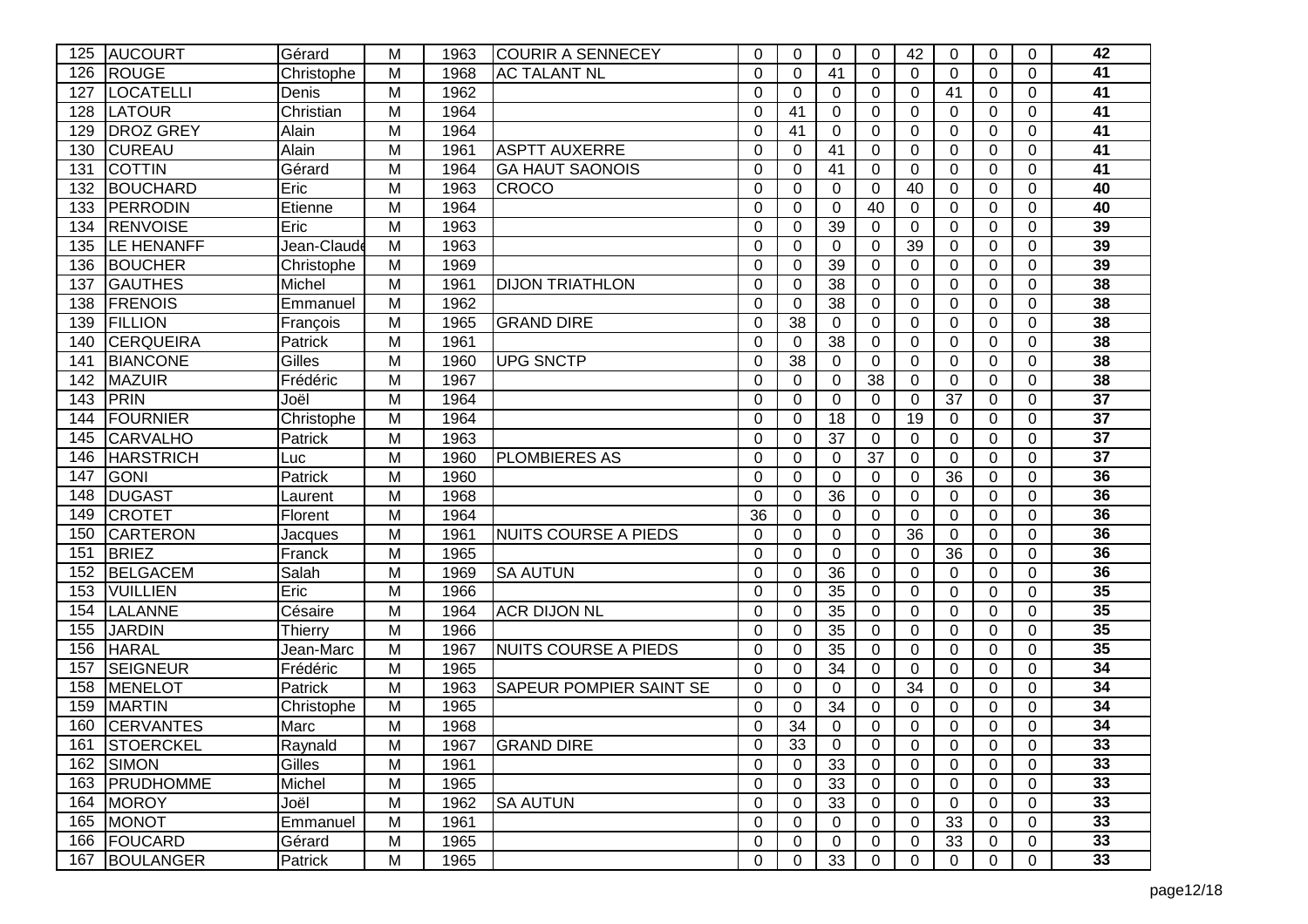| 168 | <b>BIFRARE</b>       | Frédéric      | M              | 1967 |                        | $\Omega$ | $\Omega$     | 33              | 0        | $\Omega$       | $\Omega$       | 0           | $\Omega$       | 33              |
|-----|----------------------|---------------|----------------|------|------------------------|----------|--------------|-----------------|----------|----------------|----------------|-------------|----------------|-----------------|
| 169 | <b>DAUTREY</b>       | Olivier       | M              | 1960 | <b>AC LANGRES</b>      | $\Omega$ | $\Omega$     | $\Omega$        | 0        | 20             | $\Omega$       | 0           | 13             | 33              |
| 170 | <b>VALENTIN</b>      | <b>Benoit</b> | M              | 1964 |                        | $\Omega$ | 0            | 32              | 0        | $\mathbf{0}$   | $\Omega$       | 0           | $\Omega$       | $\overline{32}$ |
| 171 | <b>GIGON</b>         | Virgile       | M              | 1969 |                        | $\Omega$ | 32           | $\Omega$        | 0        | 0              | $\Omega$       | 0           | $\Omega$       | 32              |
| 172 | <b>FINKLER</b>       | Bernard       | M              | 1963 |                        | $\Omega$ | $\Omega$     | $\Omega$        | $\Omega$ | 0              | 32             | 0           | $\Omega$       | 32              |
| 173 | <b>ANDRE</b>         | Jean-Michel   | M              | 1961 |                        | $\Omega$ | $\mathbf{0}$ | $\Omega$        | 0        | 32             | $\Omega$       | 0           | $\Omega$       | 32              |
| 174 | PELLETIER            | Stéphane      | M              | 1968 |                        | $\Omega$ | $\mathbf 0$  | $\mathbf 0$     | 32       | $\mathbf 0$    | $\overline{0}$ | 0           | $\mathbf 0$    | $\overline{32}$ |
| 175 | <b>SKOTNICKI</b>     | Frédéric      | M              | 1964 |                        | $\Omega$ | 0            | $\Omega$        | 0        | 0              | 31             | 0           | $\mathbf 0$    | 31              |
| 176 | NECTOUX              | Thierry       | M              | 1967 |                        | 0        | $\mathbf{0}$ | $\Omega$        | $\Omega$ | $\Omega$       | 31             | 0           | $\mathbf 0$    | 31              |
| 177 | <b>MAIRE</b>         | Bruno         | M              | 1966 |                        | 0        | $\mathbf{0}$ | $\Omega$        | 0        | 31             | 0              | 0           | $\Omega$       | $\overline{31}$ |
| 178 | <b>CORDIER</b>       | Sylvain       | M              | 1962 | <b>GENDARMERIE-PSV</b> | 0        | 0            | $\overline{31}$ | $\Omega$ | $\Omega$       | $\mathbf 0$    | $\mathbf 0$ | $\mathbf 0$    | 31              |
| 179 | <b>CLEMENT</b>       | Pierre        | M              | 1969 |                        | 0        | 0            | 31              | 0        | $\overline{0}$ | 0              | 0           | $\mathbf 0$    | $\overline{31}$ |
| 180 | <b>SAUVAGEOT</b>     | Laurent       | M              | 1963 |                        | $\Omega$ | 0            | 0               | 31       | 0              | 0              | 0           | $\mathbf 0$    | $\overline{31}$ |
| 181 | <b>TRAQUE</b>        | Jocelyn       | M              | 1966 |                        | 0        | 0            | $\overline{30}$ | 0        | $\overline{0}$ | $\Omega$       | 0           | $\Omega$       | 30              |
| 182 | <b>SCHIFANO</b>      | Olivier       | $\overline{M}$ | 1968 |                        | 0        | 0            | $\Omega$        | $\Omega$ | 30             | $\Omega$       | 0           | $\Omega$       | 30              |
| 183 | <b>SAUVAGE</b>       | Frédéric      | M              | 1962 |                        | 0        | 0            | 0               | $\Omega$ | 0              | 29             | 0           | $\Omega$       | 29              |
| 184 | LECLERE              | Denis         | M              | 1968 |                        | 29       | $\mathbf{0}$ | $\Omega$        | $\Omega$ | $\Omega$       | $\Omega$       | 0           | $\Omega$       | 29              |
| 185 | <b>GAUDIN</b>        | Eric          | M              | 1964 |                        | 0        | $\mathbf{0}$ | $\Omega$        | 0        | $\Omega$       | 29             | 0           | $\Omega$       | 29              |
| 186 | <b>DANJEAN</b>       | Gérard        | M              | 1966 |                        | $\Omega$ | $\Omega$     | $\overline{12}$ | $\Omega$ | $\Omega$       | $\Omega$       | 0           | 16             | 28              |
| 187 | <b>VILLEROT</b>      | Thierry       | M              | 1965 |                        | 0        | 0            | 9               | 0        | $\Omega$       | 18             | 0           | 0              | $\overline{27}$ |
| 188 | <b>SAYASEN</b>       | Alain         | M              | 1961 |                        | 0        | 0            | $\Omega$        | $\Omega$ | 0              | 27             | 0           | $\mathbf 0$    | $\overline{27}$ |
| 189 | PASQUIER             | Philippe      | M              | 1968 | <b>TEAM RAIDLIGHT</b>  | $\Omega$ | 0            | 27              | 0        | 0              | $\Omega$       | 0           | $\Omega$       | $\overline{27}$ |
| 190 | VALY                 | Jean-Daniel   | M              | 1960 |                        | $\Omega$ | 26           | $\mathbf 0$     | $\Omega$ | $\mathbf 0$    | $\mathbf 0$    | $\mathbf 0$ | $\overline{0}$ | 26              |
| 191 | <b>PETITLAURENT</b>  | Eric          | M              | 1967 |                        | 0        | 0            | $\Omega$        | 0        | 0              | 26             | 0           | $\mathbf 0$    | $\overline{26}$ |
| 192 | <b>PAYSANT</b>       | Dominique     | M              | 1961 |                        | $\Omega$ | 0            | $\Omega$        | $\Omega$ | 0              | 26             | 0           | $\mathbf 0$    | $\overline{26}$ |
| 193 | <b>RENIA</b>         | Emile         | M              | 1966 |                        | $\Omega$ | $\mathbf{0}$ | $\Omega$        | $\Omega$ | $\Omega$       | 24             | 0           | $\Omega$       | 24              |
| 194 | <b>CHAUDESAYGUES</b> | Yves          | M              | 1962 |                        | 0        | $\mathbf{0}$ | $\Omega$        | $\Omega$ | 24             | $\Omega$       | $\Omega$    | $\Omega$       | 24              |
| 195 | <b>MARC</b>          | Jean-Luc      | M              | 1961 |                        | $\Omega$ | $\mathbf 0$  | $\mathbf 0$     | $\Omega$ | $\mathbf 0$    | 23             | $\mathbf 0$ | $\overline{0}$ | $\overline{23}$ |
| 196 | <b>CARGNELLI</b>     | Gioachino     | M              | 1961 |                        | 0        | 0            | 23              | 0        | 0              | 0              | 0           | $\Omega$       | 23              |
| 197 | <b>HAKKAR</b>        | Habiba        | M              | 1966 |                        | 0        | $\mathbf{0}$ | 22              | $\Omega$ | $\Omega$       | $\Omega$       | 0           | $\Omega$       | $\overline{22}$ |
| 198 | FERREIRA             | <b>Didier</b> | M              | 1961 |                        | 0        | $\mathbf{0}$ | $\Omega$        | 0        | $\Omega$       | 22             | $\Omega$    | $\Omega$       | 22              |
| 199 | <b>DEROY</b>         | Sylvain       | M              | 1968 |                        | 0        | 0            | $\Omega$        | $\Omega$ | $\Omega$       | 22             | 0           | $\Omega$       | $\overline{22}$ |
| 200 | <b>EXTIER</b>        | Jean-Christo  | M              | 1968 |                        | $\Omega$ | $\mathbf{0}$ | $\Omega$        | 0        | $\Omega$       | 21             | 0           | $\Omega$       | 21              |
| 201 | <b>GAMBEY</b>        | Jean-Franco   | M              | 1963 |                        | $\Omega$ | $\mathbf{0}$ | 20              | 0        | $\Omega$       | 0              | 0           | $\Omega$       | 20              |
| 202 | <b>WEGIEL</b>        | Thierry       | M              | 1969 |                        | 0        | 0            | 0               | 19       | 0              | 0              | 0           | 0              | 19              |
| 203 | <b>ROSIER</b>        | Didier        | M              | 1967 |                        | 0        | 0            | 18              | 0        | 0              | $\overline{0}$ | 0           | $\Omega$       | $\overline{18}$ |
|     | 204 BEGIN            | Reynald       | M              | 1964 |                        | 0        | $\mathbf{0}$ | 18              | 0        | 0              | 0              | 0           | 0              | 18              |
|     | 205 REMACLE          | Patrick       | M              | 1964 | <b>JSP</b>             | 17       | $\mathbf{0}$ | 0               | 0        | $\mathbf{0}$   | 0              | 0           | $\Omega$       | 17              |
|     | 206 CHASTANG         | Frédéric      | M              | 1965 |                        | 0        | $\mathbf 0$  | 17              | 0        | $\overline{0}$ | 0              | 0           | $\mathbf 0$    | 17              |
|     | 207 TROUILLET        | Laurent       | $\overline{M}$ | 1966 | <b>CROCO</b>           | 0        | 0            | 16              | 0        | 0              | 0              | 0           | $\mathbf 0$    | 16              |
| 208 | <b>FRANCOIS</b>      | Frédéric      | M              | 1969 |                        | 0        | 0            | 15              | 0        | 0              | 0              | 0           | $\mathbf 0$    | 15              |
| 209 | <b>CHEVRIAU</b>      | Christophe    | M              | 1965 |                        | 0        | $\mathbf 0$  | 0               | 0        | 15             | 0              | 0           | $\mathbf 0$    | 15              |
|     | 210 VUILLAUME        | Florent       | M              | 1969 |                        | 0        | 0            | 13              | 0        | 0              | 0              | 0           | 0              | 13              |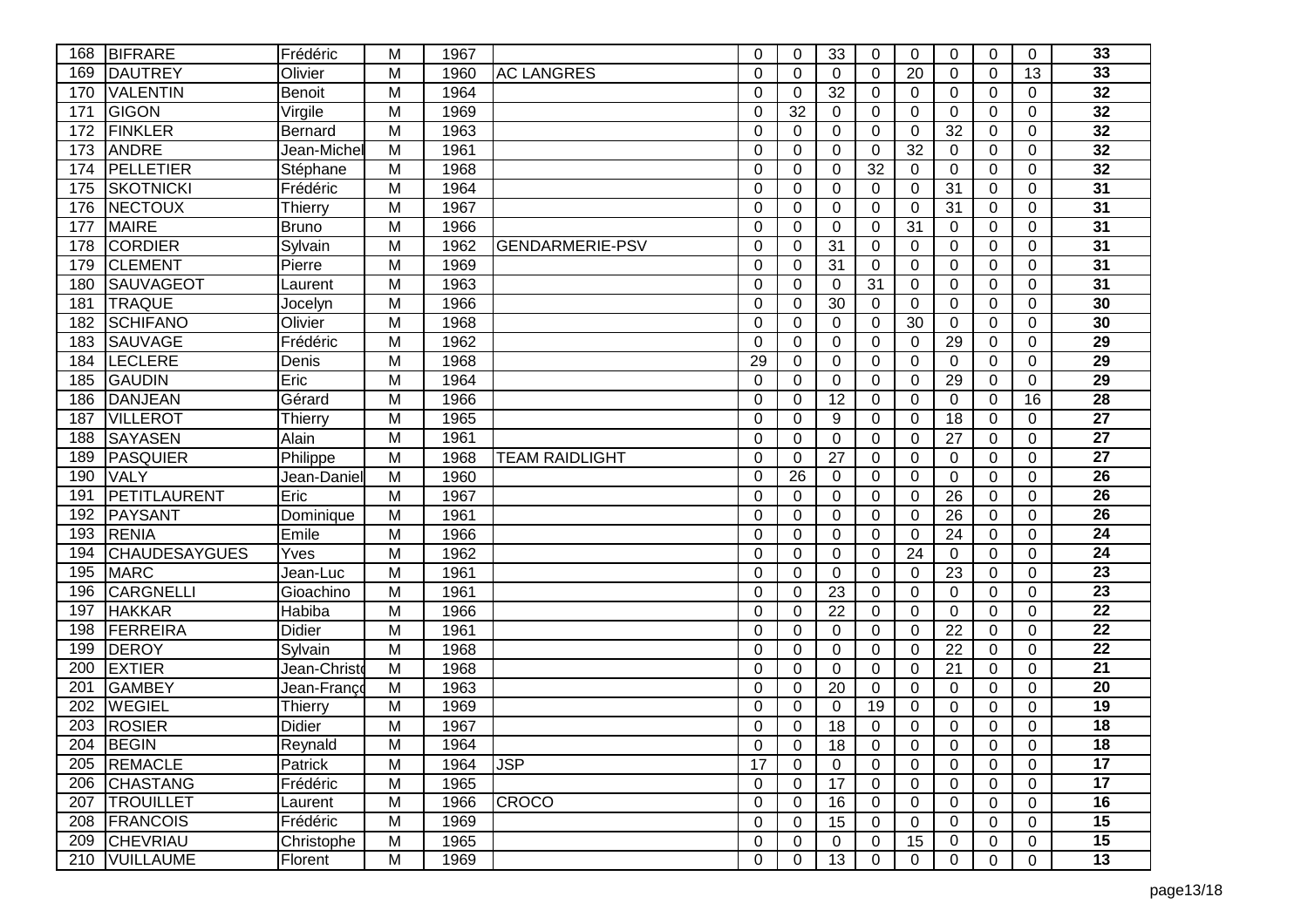| $\Omega$<br>$\overline{\phantom{0}}$ | COUFT<br>.JAU | Patrick | <b></b> | 1964 |  | . | . . |  |  |  |
|--------------------------------------|---------------|---------|---------|------|--|---|-----|--|--|--|
|                                      |               |         |         |      |  |   |     |  |  |  |

**V2 M**

| -1              | <b>DE AZEVEDO</b>           | José        | M              | 1952 |                             | $\Omega$        | 70              | 54              | 59              | 56              | 57              | 71              | 60              | 427              |
|-----------------|-----------------------------|-------------|----------------|------|-----------------------------|-----------------|-----------------|-----------------|-----------------|-----------------|-----------------|-----------------|-----------------|------------------|
| $\overline{2}$  | <b>PATO</b>                 | Fernando    | M              | 1954 | <b>ASSOC GEA</b>            | 52              | 60              | 48              | 51              | 48              | 48              | 61              | 49              | $\overline{417}$ |
| 3               | LA TOUR D'AUVERGNE François |             | M              | 1959 | <b>AJVN</b>                 | 62              | 58              | 52              | 55              | $\Omega$        | $\Omega$        | $\mathbf 0$     | 49              | 276              |
| 4               | <b>QUILOT</b>               | Pascal      | M              | 1959 | <b>CROCO</b>                | $\overline{0}$  | 61              | 39              | $\mathbf 0$     | 44              | $\overline{0}$  | 60              | 49              | 253              |
| 5               | <b>TRUCHOT</b>              | Christian   | $\overline{M}$ | 1951 |                             | $\overline{50}$ | $\overline{58}$ | $\overline{42}$ | $\Omega$        | 46              | $\Omega$        | $\overline{0}$  | 48              | $\overline{244}$ |
| 6               | MARTINENT                   | Christian   | M              | 1956 | <b>RUNNING CLUB DIJON</b>   | 46              | 51              | 34              | $\Omega$        | 38              | 38              | $\Omega$        | 36              | 243              |
| $\overline{7}$  | <b>MAZEAU</b>               | Daniel      | M              | 1957 | <b>AC TALANT</b>            | $\Omega$        | 58              | $\mathbf 0$     | $\mathbf 0$     | 45              | $\Omega$        | 61              | 43              | $\overline{207}$ |
| 8               | <b>GACONNET</b>             | Roland      | $\overline{M}$ | 1954 | VAL DE GRAY                 | 68              | 73              | 59              | $\Omega$        | $\Omega$        | $\Omega$        | $\Omega$        | $\Omega$        | $\overline{200}$ |
| 9               | <b>COMTET</b>               | Alain       | $\overline{M}$ | 1957 | <b>AC CHENOVE</b>           | $\Omega$        | $\mathbf{0}$    | 57              | $\Omega$        | $\Omega$        | 60              | $\overline{73}$ | $\Omega$        | 190              |
| 10              | <b>LAMBERT</b>              | Jean Marie  | $\overline{M}$ | 1956 |                             | $\overline{57}$ | $\mathbf 0$     | $\mathbf 0$     | $\mathbf 0$     | $\mathbf 0$     | $\mathbf 0$     | 65              | $\overline{51}$ | 173              |
| 11              | <b>EMMANUEL EMILE</b>       | Elie        | $\overline{M}$ | 1955 | <b>AC TALANT</b>            | $\Omega$        | 50              | $\overline{37}$ | $\Omega$        | $\mathbf 0$     | $\overline{38}$ | $\mathbf 0$     | 43              | 168              |
| 12              | <b>MIROY</b>                | Gérard      | $\overline{M}$ | 1950 |                             | $\Omega$        | 50              | $\overline{34}$ | $\mathbf 0$     | 33              | $\mathbf 0$     | $\overline{48}$ | 0               | 165              |
| $\overline{13}$ | <b>COLLE</b>                | Jean-Pierre | $\overline{M}$ | 1956 |                             | $\Omega$        | 46              | $\overline{33}$ | $\mathbf 0$     | $\Omega$        | $\overline{32}$ | 49              | $\Omega$        | 160              |
| 14              | PISANESCHI                  | Joël        | $\overline{M}$ | 1957 | <b>NUITS COURSE A PIEDS</b> | $\Omega$        | 62              | 46              | $\Omega$        | $\mathbf 0$     | $\Omega$        | $\overline{0}$  | 49              | 157              |
| 15              | <b>MARCHAND</b>             | Jean-Luc    | $\overline{M}$ | 1955 | <b>COURIR A SENNECEY</b>    | $\overline{0}$  | 60              | $\Omega$        | $\overline{0}$  | 45              | $\Omega$        | $\mathbf 0$     | 50              | 155              |
| 16              | <b>CUCIS</b>                | Jean-Claude | M              | 1950 | <b>NUITS COURSE A PIEDS</b> | $\Omega$        | $\Omega$        | $\Omega$        | 36              | 34              | 33              | 47              | $\Omega$        | 150              |
| $\overline{17}$ | <b>ZANINI</b>               | Patrick     | $\overline{M}$ | 1955 | <b>CROCO</b>                | $\overline{35}$ | 0               | 0               | $\Omega$        | $\Omega$        | $\overline{34}$ | 45              | $\overline{35}$ | 149              |
| 18              | <b>BAUSSARD</b>             | Eric        | $\overline{M}$ | 1958 |                             | $\Omega$        | $\overline{43}$ | $\overline{32}$ | $\Omega$        | $\Omega$        | 35              | $\Omega$        | 33              | 143              |
| 19              | <b>VERDOIA</b>              | Jean-Luc    | $\overline{M}$ | 1957 |                             | $\Omega$        | $\overline{57}$ | 40              | $\overline{43}$ | $\Omega$        | $\Omega$        | $\Omega$        | $\Omega$        | 140              |
| 20              | <b>FULBERT</b>              | Jacky       | $\overline{M}$ | 1957 |                             | $\mathbf 0$     | $\mathbf 0$     | $\Omega$        | $\overline{56}$ | $\mathbf 0$     | $\mathbf 0$     | $\overline{73}$ | $\mathbf 0$     | 129              |
| 21              | <b>DARD</b>                 | Patrice     | M              | 1954 |                             | 35              | $\mathbf{0}$    | 28              | $\Omega$        | $\overline{31}$ | $\Omega$        | $\Omega$        | 35              | 129              |
| 22              | MEUZARD                     | Jean-Pierre | $\overline{M}$ | 1951 |                             | $\Omega$        | $\mathbf 0$     | 29              | $\overline{35}$ | $\overline{29}$ | $\overline{31}$ | $\mathbf 0$     | $\mathbf 0$     | 124              |
| 23              | <b>BRAZILLIIER</b>          | Daniel      | M              | 1959 |                             | $\Omega$        | $\Omega$        | $\Omega$        | $\Omega$        | 0               | $\overline{59}$ | $\Omega$        | 61              | 120              |
| 24              | <b>DETOUILLON</b>           | Jean-Claude | $\overline{M}$ | 1956 | <b>AC TALANT</b>            | $\Omega$        | $\mathbf 0$     | $\overline{57}$ | 62              | $\mathbf 0$     | $\Omega$        | $\Omega$        | $\Omega$        | 119              |
| $\overline{25}$ | LELONG                      | Jean-Paul   | $\overline{M}$ | 1957 | <b>CROCO</b>                | $\Omega$        | 63              | $\mathbf 0$     | $\mathbf 0$     | 49              | $\overline{0}$  | $\mathbf 0$     | 0               | 112              |
| 26              | <b>MARTINEZ</b>             | Jean-Franco | M              | 1959 | ATHLE 21                    | $\Omega$        | $\mathbf{0}$    | $\Omega$        | $\Omega$        | 53              | $\Omega$        | $\mathbf 0$     | 58              | $\overline{111}$ |
| 27              | <b>CLERE</b>                | Jean-Yves   | M              | 1956 |                             | $\mathbf 0$     | 53              | $\Omega$        | $\mathbf 0$     | $\mathbf 0$     | 0               | 53              | $\Omega$        | 106              |
| 28              | <b>GROSSA</b>               | Patrick     | M              | 1958 |                             | $\Omega$        | 56              | $\Omega$        | 48              | $\Omega$        | $\mathbf 0$     | $\Omega$        | $\Omega$        | 104              |
| 29              | <b>BICHET</b>               | François    | M              | 1959 |                             | $\Omega$        | $\Omega$        | $\Omega$        | $\Omega$        | 31              | 32              | $\Omega$        | 34              | $\overline{97}$  |
| 30              | <b>GOTOTTE</b>              | Christian   | M              | 1951 |                             | $\Omega$        | 42              | 25              | $\Omega$        | $\mathbf 0$     | $\Omega$        | $\overline{0}$  | 28              | 95               |
| 31              | <b>LACENAIRE</b>            | Eric        | M              | 1959 |                             | 48              | $\mathbf 0$     | 39              | $\Omega$        | $\Omega$        | $\Omega$        | $\Omega$        | $\Omega$        | 87               |
| 32              | DEMOUGEOT                   | Alain       | M              | 1952 | <b>AC TALANT</b>            | $\mathbf 0$     | 51              | 34              | $\mathbf 0$     | $\mathbf 0$     | $\Omega$        | $\mathbf 0$     | 0               | 85               |
| 33              | GREFFE                      | Gérard      | M              | 1954 |                             | $\Omega$        | $\mathbf{0}$    | 24              | $\Omega$        | $\Omega$        | $\overline{22}$ | $\overline{38}$ | $\Omega$        | $\overline{84}$  |
| 34              | <b>MEURGEY</b>              | Michel      | M              | 1950 |                             | $\Omega$        | 41              | $\Omega$        | $\Omega$        | $\Omega$        | $\mathbf{0}$    | 43              | $\Omega$        | 84               |
| 35              | <b>REMOND</b>               | Pascal      | M              | 1957 | <b>ASCM DIJON</b>           | $\mathbf 0$     | $\mathbf 0$     | $\Omega$        | $\mathbf 0$     | $\mathbf 0$     | 33              | $\overline{47}$ | 0               | 80               |
| 36              | PARISSE                     | Jean        | M              | 1954 | <b>NUITS COURSE A PIEDS</b> | 49              | $\Omega$        | 28              | $\Omega$        | $\mathbf 0$     | $\Omega$        | $\mathbf 0$     | $\Omega$        | $\overline{77}$  |
| 37              | <b>BORNE</b>                | Jean-Louis  | M              | 1956 | <b>ASCM DIJON</b>           | $\mathbf 0$     | 0               | $\Omega$        | $\Omega$        | 0               | 35              | 41              | 0               | $\overline{76}$  |
| 38              | <b>COTELLE</b>              | Christian   | M              | 1957 |                             | $\Omega$        | $\Omega$        | 0               | $\Omega$        | 38              | 37              | $\Omega$        | $\Omega$        | $\overline{75}$  |
| 39              | <b>TISSERAND</b>            | Alain       | $\overline{M}$ | 1954 |                             | $\Omega$        | $\overline{37}$ | $\Omega$        | $\Omega$        | $\mathbf 0$     | $\mathbf 0$     | $\overline{36}$ | $\Omega$        | $\overline{73}$  |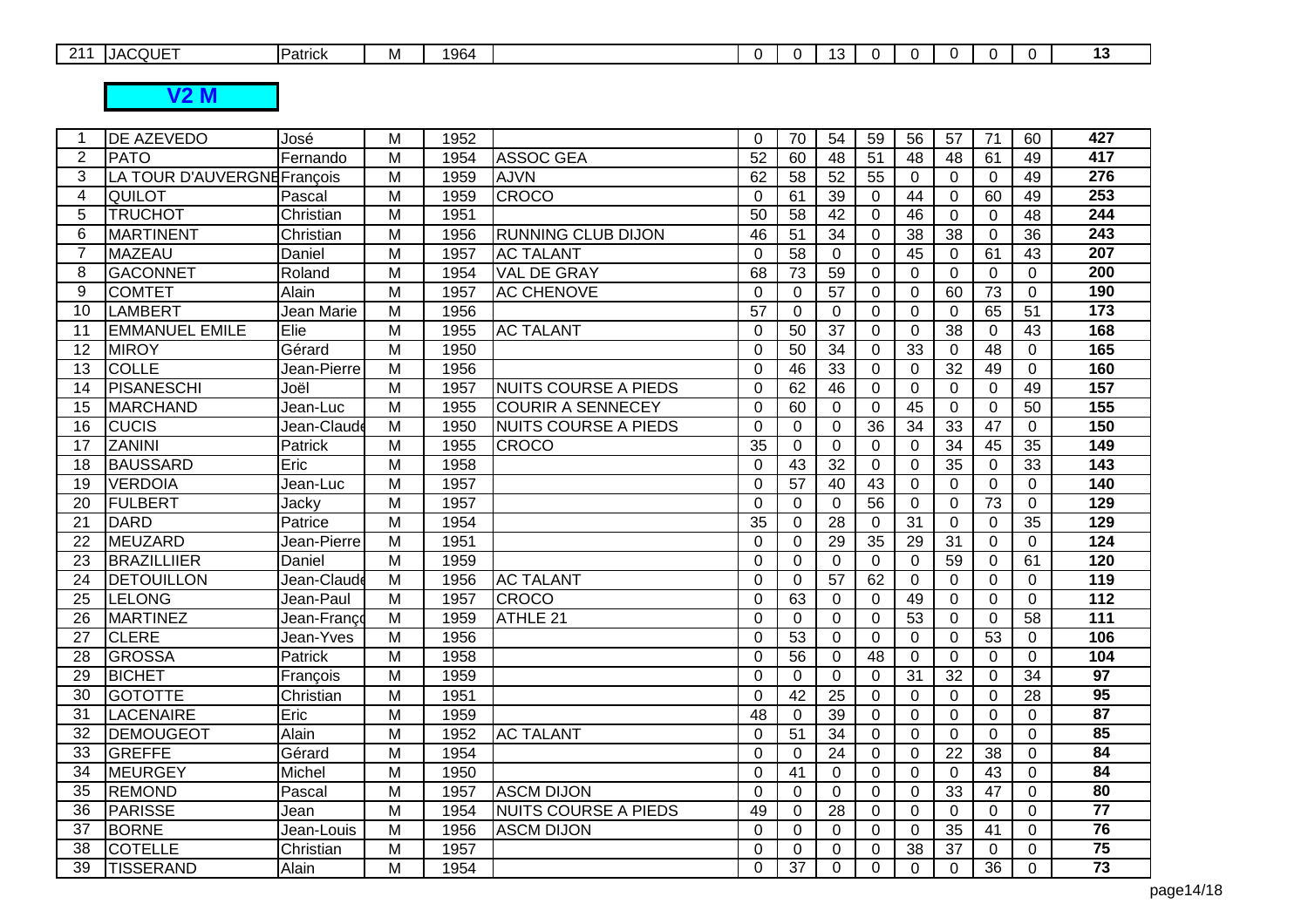| 40 | PARVAU            | Philippe       | М              | 1957 | <b>COURIR A SENNECEY</b> | $\Omega$ | $\Omega$     | 0               | 0        | 28             | $\Omega$    | 42       | 0              | 70              |
|----|-------------------|----------------|----------------|------|--------------------------|----------|--------------|-----------------|----------|----------------|-------------|----------|----------------|-----------------|
| 41 | <b>COURTOIS</b>   | Thierry        | M              | 1958 |                          | $\Omega$ | $\mathbf 0$  | $\overline{0}$  | 0        | $\Omega$       | 28          | 42       | $\mathbf 0$    | $\overline{70}$ |
| 42 | <b>MOREAU</b>     | Yves           | Μ              | 1956 | ASCEE 21                 | 27       | 0            | 15              | 0        | 22             | $\Omega$    | 0        | $\Omega$       | 64              |
| 43 | <b>MARTIN</b>     | Daniel         | M              | 1951 |                          | $\Omega$ | $\Omega$     | 31              | 0        | $\Omega$       | 31          | $\Omega$ | $\Omega$       | 62              |
| 44 | <b>MATHIEU</b>    | Philippe       | Μ              | 1958 | <b>CROCO</b>             | $\Omega$ | 61           | $\Omega$        | 0        | $\Omega$       | $\Omega$    | 0        | $\Omega$       | 61              |
| 45 | REGRENIL          | Gabriel        | M              | 1950 | <b>ASCM BADMINTON</b>    | $\Omega$ | 29           | $\overline{0}$  | 0        | 15             | 16          | 0        | $\overline{0}$ | 60              |
| 46 | <b>ROBERT</b>     | Patrick        | M              | 1950 | <b>ASPTT AUXERRE</b>     | $\Omega$ | 0            | 56              | 0        | 0              | $\Omega$    | 0        | $\mathbf 0$    | 56              |
| 47 | <b>GUEUX</b>      | Jean-Claude    | M              | 1956 | ATHLE 21                 | 19       | 35           | $\Omega$        | 0        | $\Omega$       | $\Omega$    | 0        | $\overline{0}$ | $\overline{54}$ |
| 48 | <b>SUMMO</b>      | Philippe       | Μ              | 1956 |                          | 0        | $\Omega$     | 53              | $\Omega$ | $\Omega$       | $\Omega$    | $\Omega$ | $\Omega$       | 53              |
| 49 | <b>FONTAINE</b>   | <b>Bernard</b> | M              | 1957 |                          | $\Omega$ | $\Omega$     | $\overline{53}$ | 0        | $\overline{0}$ | $\mathbf 0$ | 0        | $\overline{0}$ | 53              |
| 50 | <b>CONTE</b>      | Gilles         | Μ              | 1955 |                          | 0        | 0            | 53              | 0        | 0              | $\Omega$    | 0        | 0              | 53              |
| 51 | <b>RAVERA</b>     | Bruno          | M              | 1957 | <b>AJVN</b>              | 0        | 0            | 0               | 53       | 0              | $\Omega$    | 0        | 56             | 109             |
| 52 | <b>SEURAT</b>     | Olivier        | M              | 1959 |                          | $\Omega$ | $\Omega$     | 52              | 0        | $\Omega$       | $\Omega$    | 0        | $\Omega$       | 52              |
| 53 | <b>FABRE</b>      | Alain          | $\overline{M}$ | 1957 | <b>ASPTT AUXERRE</b>     | $\Omega$ | $\Omega$     | $\overline{52}$ | 0        | $\Omega$       | $\Omega$    | $\Omega$ | $\overline{0}$ | 52              |
| 54 | <b>BELVER</b>     | Lucien         | Μ              | 1952 |                          | $\Omega$ | 0            | 23              | 0        | 29             | $\Omega$    | 0        | 28             | 80              |
| 55 | <b>DITTA</b>      | Serge          | M              | 1958 |                          | $\Omega$ | 51           | $\Omega$        | 0        | $\Omega$       | $\Omega$    | 0        | $\Omega$       | 51              |
| 56 | <b>BORNEL</b>     | Lionel         | Μ              | 1959 | <b>AJVN</b>              | $\Omega$ | $\Omega$     | $\Omega$        | 51       | $\Omega$       | $\Omega$    | $\Omega$ | $\Omega$       | 51              |
| 57 | PITOISET          | Gérard         | M              | 1956 |                          | $\Omega$ | $\Omega$     | $\overline{50}$ | 0        | $\Omega$       | $\Omega$    | $\Omega$ | 50             | 100             |
| 58 | <b>BESSE</b>      | Francis        | Μ              | 1953 | <b>AC TALANT</b>         | $\Omega$ | 23           | $\Omega$        | 0        | 0              | 26          | 0        | 0              | 49              |
| 59 | <b>THABARD</b>    | Patrick        | M              | 1955 |                          | $\Omega$ | 0            | 48              | 0        | 0              | $\Omega$    | 0        | 0              | 48              |
| 60 | <b>TOCK</b>       | <b>Bruno</b>   | M              | 1959 |                          | 0        | $\mathbf{0}$ | $\Omega$        | 0        | $\Omega$       | 47          | 0        | $\Omega$       | $\overline{47}$ |
| 61 | <b>MAREJUS</b>    | Eric           | M              | 1953 |                          | $\Omega$ | $\Omega$     | 47              | 0        | $\Omega$       | $\Omega$    | 0        | $\overline{0}$ | 47              |
| 62 | <b>DA FONSECA</b> | Joao           | Μ              | 1952 | <b>PASS'RUNNING</b>      | $\Omega$ | 0            | 47              | 0        | 0              | $\Omega$    | 0        | $\mathbf 0$    | 47              |
| 63 | <b>ROLLIN</b>     | Didier         | M              | 1959 | <b>AC TALANT</b>         | $\Omega$ | 46           | $\Omega$        | 0        | $\Omega$       | $\Omega$    | 0        | $\overline{0}$ | 46              |
| 64 | MONTALESCOT       | Philippe       | Μ              | 1959 | <b>DIJON UC</b>          | 0        | $\Omega$     | 46              | 0        | $\Omega$       | $\Omega$    | $\Omega$ | $\Omega$       | 46              |
| 65 | <b>DEMOUGEOT</b>  | Eric           | М              | 1959 |                          | $\Omega$ | $\Omega$     | 46              | 0        | $\Omega$       | $\Omega$    | $\Omega$ | $\Omega$       | 46              |
| 66 | POUFFIER          | Patrick        | M              | 1958 |                          | $\Omega$ | $\mathbf 0$  | 44              | 0        | $\mathbf 0$    | $\mathbf 0$ | 0        | $\Omega$       | $\overline{44}$ |
| 67 | NICOLARDOT        | Serge          | M              | 1952 |                          | 0        | 23           | $\Omega$        | 0        | 0              | 0           | 21       | $\Omega$       | $\overline{44}$ |
| 68 | <b>BEZARES</b>    | Dominique      | M              | 1956 |                          | $\Omega$ | $\Omega$     | 43              | 0        | $\Omega$       | $\Omega$    | $\Omega$ | $\Omega$       | $\overline{43}$ |
| 69 | <b>DUFRESNES</b>  | François       | M              | 1950 | <b>DUC DIJON</b>         | $\Omega$ | $\Omega$     | 0               | 43       | $\Omega$       | $\Omega$    | 0        | $\Omega$       | 43              |
| 70 | RAGUILLAT         | Daniel         | M              | 1950 |                          | $\Omega$ | 42           | $\Omega$        | 0        | $\Omega$       | $\Omega$    | 0        | $\mathbf 0$    | 42              |
| 71 | <b>MATHEY</b>     | Eric           | M              | 1958 | <b>ACR DIJON</b>         | $\Omega$ | 0            | $\Omega$        | 0        | $\Omega$       | 42          | 0        | 45             | $\overline{87}$ |
| 72 | <b>DE BONIS</b>   | Vincent        | М              | 1959 |                          | $\Omega$ | 41           | $\Omega$        | 0        | $\Omega$       | $\Omega$    | $\Omega$ | $\Omega$       | 41              |
| 73 | <b>CORDIER</b>    | Christian      | Μ              | 1957 |                          | $\Omega$ | $\Omega$     | 41              | 0        | $\Omega$       | $\Omega$    | $\Omega$ | 46             | 87              |
| 74 | PETIT             | Jacques        | M              | 1951 | AJ AUXERRE NL            | $\Omega$ | $\mathbf 0$  | 40              | 0        | $\Omega$       | $\Omega$    | 0        | $\Omega$       | 40              |
| 75 | <b>LAMM</b>       | Daniel         | M              | 1959 | <b>DIJON PLONGEE</b>     | 0        | $\Omega$     | $\Omega$        | 0        | 40             | $\Omega$    | 0        | $\Omega$       | 40              |
| 76 | <b>DIOLOT</b>     | Alain          | M              | 1959 |                          | 0        | 0            | 40              | 0        | 0              | 0           | 0        | 0              | 40              |
| 77 | <b>NEAULT</b>     | Jean Franço    | M              | 1959 |                          | 0        | 0            | 39              | 0        | $\Omega$       | $\Omega$    | 0        | $\Omega$       | 39              |
| 78 | <b>LOUCIF</b>     | Salah          | M              | 1955 |                          | 0        | 0            | 39              | 0        | 0              | 0           | 0        | $\mathbf 0$    | 39              |
| 79 | <b>VARIOT</b>     | Bernard        | M              | 1954 | <b>COURIR A SENNECEY</b> | 0        | 0            | 0               | 0        | 38             | 0           | 0        | 42             | 80              |
| 80 | <b>POIROT</b>     | Jean-Luc       | M              | 1959 |                          | 0        | 38           | 0               | 0        | 0              | $\Omega$    | 0        | $\mathbf 0$    | 38              |
| 81 | <b>MANZANINI</b>  | Richard        | M              | 1953 |                          | 0        | 0            | 38              | 0        | 0              | 0           | 0        | 0              | 38              |
| 82 | <b>FOUASSIN</b>   | Jean-Luc       | M              | 1953 | <b>ASPTT AUXERRE</b>     | 0        | $\mathbf 0$  | 38              | 0        | 0              | 0           | 0        | 0              | 38              |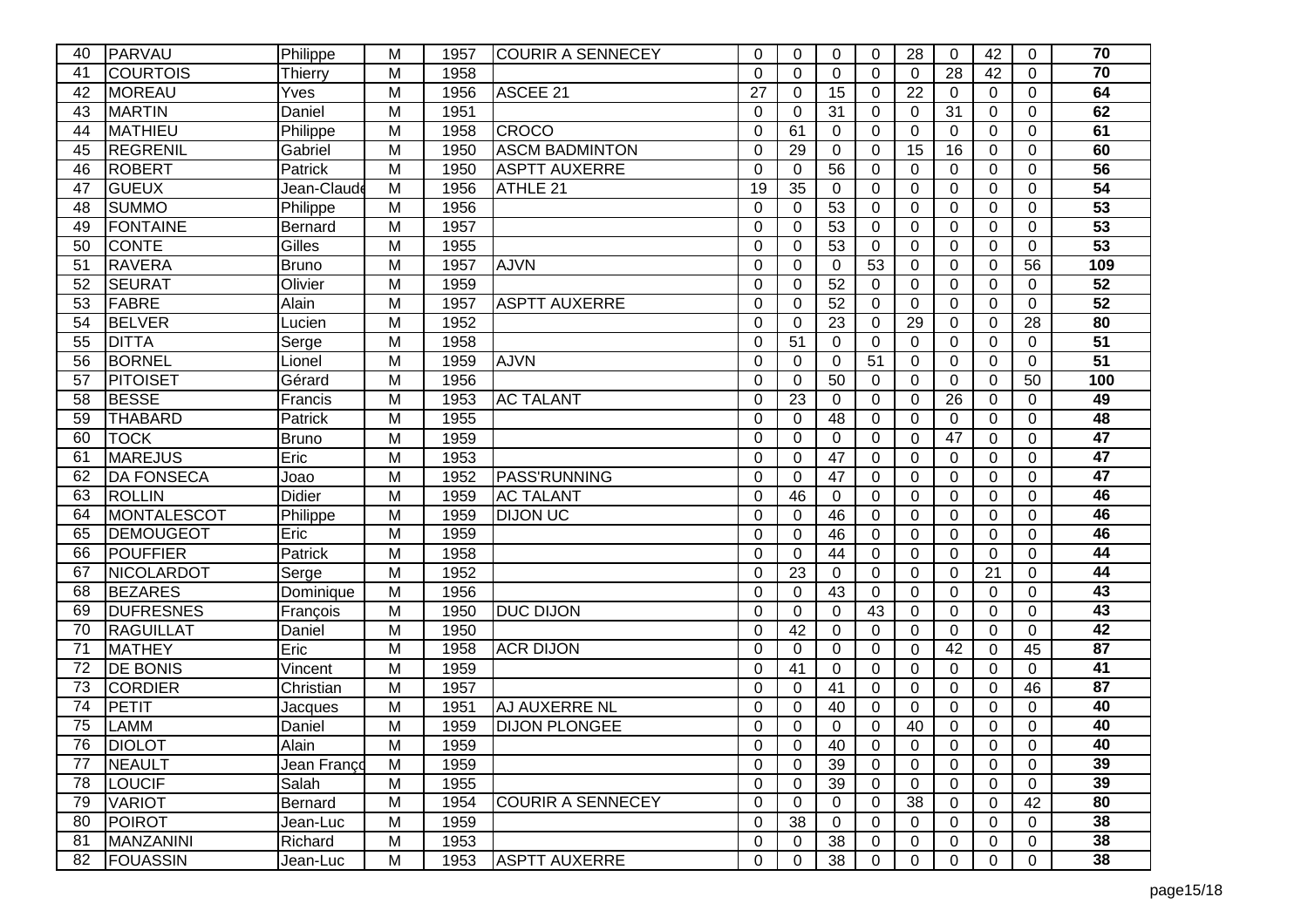| 83  | <b>GUMERY</b>           | Yves           | M              | 1958 |                            | 0        | $\Omega$        | $\Omega$        | 0  | $\Omega$    | 37          | 0        | 37             | 74              |
|-----|-------------------------|----------------|----------------|------|----------------------------|----------|-----------------|-----------------|----|-------------|-------------|----------|----------------|-----------------|
| 84  | <b>CHALUMEAU</b>        | Christian      | M              | 1956 |                            | $\Omega$ | $\mathbf 0$     | $\overline{37}$ | 0  | $\mathbf 0$ | $\Omega$    | $\Omega$ | $\Omega$       | $\overline{37}$ |
| 85  | <b>POINCIN</b>          | Alain          | M              | 1953 | <b>GRAND DIRE</b>          | 0        | 36              | $\Omega$        | 0  | $\mathbf 0$ | $\Omega$    | 0        | 0              | 36              |
| 86  | PERRET                  | Philippe       | M              | 1955 |                            | 0        | $\Omega$        | 36              | 0  | $\mathbf 0$ | $\Omega$    | 0        | 34             | $\overline{70}$ |
| 87  | <b>MOREAU</b>           | Jean-Françd    | M              | 1959 |                            | $\Omega$ | $\Omega$        | $\Omega$        | 0  | $\Omega$    | 36          | 0        | $\Omega$       | 36              |
| 88  | <b>BIALKOWSKI</b>       | Richard        | $\overline{M}$ | 1953 | <b>ASPTT NOUVELLE CALE</b> | $\Omega$ | $\mathbf 0$     | 35              | 0  | $\mathbf 0$ | $\Omega$    | 0        | $\mathbf 0$    | 35              |
| 89  | <b>TORRES</b>           | Francis        | M              | 1955 | <b>BESANCON ATHLE CLUB</b> | 0        | 0               | 34              | 0  | $\mathbf 0$ | $\Omega$    | 0        | $\mathbf 0$    | 34              |
| 90  | <b>PIMOLLE</b>          | Charles        | M              | 1953 | <b>ASPTT AUXERRE</b>       | 0        | $\Omega$        | 34              | 0  | $\Omega$    | $\Omega$    | 0        | $\overline{0}$ | 34              |
| 91  | <b>RAVAUD</b>           | Philippe       | M              | 1957 |                            | 33       | 0               | $\Omega$        | 0  | $\Omega$    | $\Omega$    | 0        | 29             | 62              |
| 92  | <b>FOUSSET</b>          | <b>Didier</b>  | M              | 1954 |                            | 0        | $\overline{33}$ | $\mathbf 0$     | 0  | $\mathbf 0$ | $\mathbf 0$ | 0        | $\mathbf 0$    | 33              |
| 93  | <b>TERRIER</b>          | Jean-Raymo     | M              | 1958 | <b>ASPTT AUXERRE NL</b>    | 0        | $\Omega$        | $\overline{32}$ | 0  | $\mathbf 0$ | $\Omega$    | 0        | 0              | $\overline{32}$ |
| 94  | <b>MOTTEZ</b>           | <b>Bruno</b>   | M              | 1952 | <b>CROCO</b>               | 0        | 0               | $\overline{32}$ | 0  | $\mathbf 0$ | $\Omega$    | 0        | 0              | 32              |
| 95  | <b>ESPANA</b>           | Jean           | M              | 1950 | <b>ASPTT AUXERRE</b>       | $\Omega$ | 0               | 32              | 0  | $\mathbf 0$ | $\Omega$    | 0        | $\Omega$       | 32              |
| 96  | <b>DRIGNY</b>           | Olivier        | $\overline{M}$ | 1955 | <b>DIJON TRIATHLON</b>     | $\Omega$ | $\Omega$        | 31              | 0  | $\mathbf 0$ | $\Omega$    | $\Omega$ | $\overline{0}$ | 31              |
| 97  | <b>MOUCHET</b>          | Jean-Paul      | M              | 1959 |                            | 0        | 0               | $\Omega$        | 0  | 30          | $\Omega$    | 0        | $\mathbf 0$    | 30              |
| 98  | <b>DUBOIS</b>           | Jean-Claude    | M              | 1950 | <b>PASS'RUNNING</b>        | 0        | $\Omega$        | $\Omega$        | 0  | 30          | $\Omega$    | 0        | $\Omega$       | 30              |
| 99  | <b>CASTILLON</b>        | Philippe       | M              | 1953 | <b>DIJON TRIATHLON</b>     | 0        | $\Omega$        | 30              | 0  | $\Omega$    | $\Omega$    | $\Omega$ | $\Omega$       | 30              |
| 100 | <b>ASSIMON</b>          | Yannick        | M              | 1959 | <b>COURIR A SENNECEY</b>   | $\Omega$ | $\Omega$        | $\overline{0}$  | 0  | 30          | $\Omega$    | 0        | $\Omega$       | 30              |
| 101 | <b>DECAIX</b>           | Gilles         | M              | 1955 |                            | 0        | $\mathbf 0$     | 29              | 0  | 0           | $\Omega$    | 0        | $\mathbf 0$    | 29              |
| 102 | <b>COPINET</b>          | Jean           | M              | 1953 |                            | $\Omega$ | 0               | $\Omega$        | 0  | $\mathbf 0$ | 29          | $\Omega$ | 31             | 60              |
| 103 | <b>CAMENEN</b>          | Fabien         | M              | 1957 | <b>COUP D'POUCE</b>        | $\Omega$ | $\Omega$        | $\Omega$        | 0  | 29          | $\Omega$    | 0        | 33             | 62              |
| 104 | <b>ARDOIN</b>           | Philippe       | M              | 1957 |                            | $\Omega$ | $\Omega$        | $\overline{0}$  | 0  | $\mathbf 0$ | 29          | 0        | $\overline{0}$ | 29              |
| 105 | <b>SEGUIN</b>           | <b>Bernard</b> | M              | 1953 |                            | 0        | 0               | $\mathbf 0$     | 0  | $\mathbf 0$ | 28          | 0        | $\mathbf 0$    | 28              |
| 106 | <b>JANOSKA</b>          | Jan            | M              | 1958 |                            | 0        | 0               | $\overline{28}$ | 0  | $\mathbf 0$ | $\Omega$    | 0        | $\overline{0}$ | 28              |
| 107 | LALOGE                  | Alain          | M              | 1953 |                            | 0        | $\Omega$        | $\Omega$        | 28 | $\Omega$    | $\Omega$    | $\Omega$ | $\Omega$       | 28              |
| 108 | <b>DEMANGE</b>          | Joël           | M              | 1952 |                            | 0        | $\Omega$        | 27              | 0  | $\Omega$    | $\Omega$    | $\Omega$ | $\Omega$       | $\overline{27}$ |
| 109 | <b>CHERON</b>           | Daniel         | M              | 1954 |                            | $\Omega$ | $\mathbf 0$     | 27              | 0  | $\mathbf 0$ | $\mathbf 0$ | 0        | $\overline{0}$ | $\overline{27}$ |
| 110 | <b>LUKAS</b>            | Yoram          | M              | 1950 | <b>DIJON TRIATHLON</b>     | 0        | 0               | 26              | 0  | $\mathbf 0$ | $\Omega$    | 0        | $\Omega$       | $\overline{26}$ |
| 111 | FLORENSA                | Henri          | M              | 1954 |                            | $\Omega$ | $\Omega$        | $\Omega$        | 0  | $\Omega$    | 26          | $\Omega$ | $\Omega$       | $\overline{26}$ |
| 112 | <b>CEJCHAN</b>          | François       | M              | 1957 |                            | $\Omega$ | $\Omega$        | 25              | 0  | $\Omega$    | $\Omega$    | $\Omega$ | $\Omega$       | $\overline{25}$ |
| 113 | <b>BLANCHE</b>          | <b>Bernard</b> | M              | 1955 | <b>AC CHENOVE</b>          | $\Omega$ | $\Omega$        | 25              | 0  | $\mathbf 0$ | $\Omega$    | 0        | $\overline{0}$ | $\overline{25}$ |
| 114 | <b>VALANDRO</b>         | Christian      | M              | 1954 |                            | $\Omega$ | 0               | 23              | 0  | $\mathbf 0$ | $\Omega$    | 0        | 0              | $\overline{23}$ |
| 115 | <b>RIBOULET</b>         | Robert         | M              | 1955 | <b>SEMUR AA NL</b>         | 0        | $\Omega$        | 23              | 0  | $\Omega$    | $\Omega$    | $\Omega$ | $\Omega$       | 23              |
| 116 | <b>MOUREY</b>           | François       | M              | 1959 |                            | 0        | $\Omega$        | 23              | 0  | $\Omega$    | $\Omega$    | $\Omega$ | $\Omega$       | 23              |
| 117 | <b>DEYDIER</b>          | Eric           | M              | 1959 |                            | 0        | $\Omega$        | 0               | 0  | $\Omega$    | 23          | 0        | $\Omega$       | $\overline{23}$ |
| 118 | <b>BAYER</b>            | François       | M              | 1954 |                            | 0        | $\Omega$        | 23              | 0  | $\Omega$    | $\Omega$    | 0        | $\Omega$       | 23              |
|     | 119 GIBEY               | Jean-Franço    | M              | 1956 |                            | 0        | 0               | 22              | 0  | 0           | 0           | 0        | 0              | 22              |
| 120 | <b>BOISSELIER</b>       | Gilbert        | M              | 1954 | ASCEE 52                   | 0        | 0               | 22              | 0  | $\Omega$    | $\Omega$    | $\Omega$ | 0              | 22              |
|     | $121$ GAS               | Renaud         | M              | 1956 |                            | 0        | 0               | 21              | 0  | 0           | 0           | 0        | 30             | $\overline{51}$ |
|     | $\overline{122}$ LIGIER | Patrick        | M              | 1959 |                            | 0        | 0               | $\Omega$        | 0  | $\mathbf 0$ | 20          | 0        | $\mathbf 0$    | $\overline{20}$ |
| 123 | BOUGAUD                 | Lionel         | M              | 1955 |                            | 0        | 0               | 20              | 0  | 0           | $\Omega$    | 0        | 0              | $\overline{20}$ |
|     | 124 ROQUEL              | Jean-Luc       | M              | 1959 |                            | 18       | $\mathbf 0$     | 0               | 0  | 0           | $\Omega$    | 0        | 0              | 18              |
|     | 125 LETOURNEAU          | Bernard        | M              | 1954 |                            | 0        | 0               | 18              | 0  | 0           | $\Omega$    | 0        | 0              | $\overline{18}$ |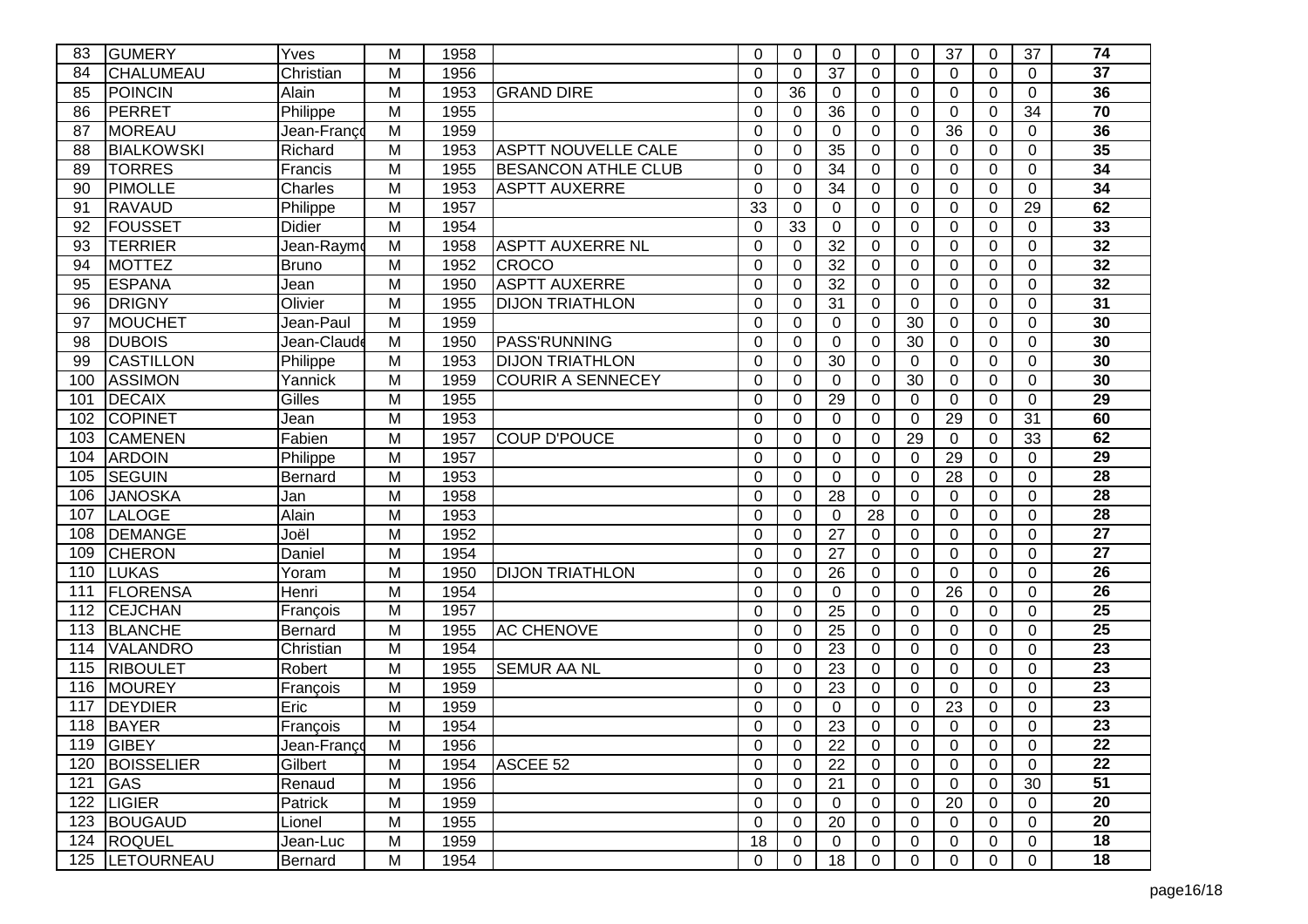| 126 | <b>ILALY</b>   | Gilbert     | м | 1956 |                     |   |    |   | ־י |    | 17 |
|-----|----------------|-------------|---|------|---------------------|---|----|---|----|----|----|
| 127 | <b>POTHIER</b> | Pascal      | м | 1959 |                     | U | 16 |   |    |    | 16 |
| 128 | <b>DELAGE</b>  | Hervé       | м | 1959 |                     | U | 12 |   |    |    | 12 |
| 129 | <b>ROUSSET</b> | Claude      | М | 1958 | <b>PASS'RUNNING</b> | U |    |   |    |    | 11 |
| 130 | <b>ROUGEOT</b> | Jean-Michel | м | 1959 |                     | υ |    |   |    | 54 | 65 |
| 131 | <b>MILLOT</b>  | Guy         | М | 1951 |                     | υ |    |   |    |    |    |
| 132 | SANSALONI      | Antoine     | М | 1953 | <b>AC CHENOVE</b>   | υ |    |   |    |    |    |
| 133 | <b>PERNIN</b>  | Dominique   | М | 1958 |                     | υ |    | ଳ |    |    |    |
| 134 | <b>PAYEN</b>   | Jacques     | М | 1958 |                     | 0 |    |   |    | 30 | 34 |

## **V3 M**

| 1              | <b>BREGAND</b>    | Alain       | M              | 1949 | <b>ACR DIJON</b>           | 50          | 57       | $\Omega$        | 45       | 42          | 47       | $\Omega$ | 44              | 285             |
|----------------|-------------------|-------------|----------------|------|----------------------------|-------------|----------|-----------------|----------|-------------|----------|----------|-----------------|-----------------|
| $\overline{2}$ | <b>BRIOT</b>      | Alain       | M              | 1945 |                            | 34          | 44       | 29              | $\Omega$ | 33          | $\Omega$ | 47       | 33              | 220             |
| 3              | <b>DAJNAK</b>     | Jean-Claude | $\overline{M}$ | 1948 | <b>AC TALANT</b>           | $\Omega$    | 50       | $\Omega$        | $\Omega$ | 0           | 35       | 49       | $\overline{37}$ | 171             |
| 4              | <b>VOULQUIN</b>   | Alain       | $\overline{M}$ | 1947 | <b>PLOMBIERES AS</b>       | $\Omega$    | 58       | 40              | 45       | $\Omega$    | $\Omega$ | $\Omega$ | 0               | 143             |
| 5              | <b>SAUVAGEOT</b>  | Bernard     | M              | 1947 | <b>AC TALANT</b>           | 0           | 0        | 40              | 39       | 37          | $\Omega$ | $\Omega$ | 0               | 116             |
| 6              | <b>DEMOLOMBE</b>  | Claude      | M              | 1946 |                            | $\Omega$    | $\Omega$ | 48              | $\Omega$ | $\Omega$    | $\Omega$ | 63       | 0               | 111             |
| $\overline{7}$ | <b>AFONSO</b>     | Raphaël     | M              | 1944 |                            | $\Omega$    | 53       | 40              | $\Omega$ | $\Omega$    | $\Omega$ | $\Omega$ | $\Omega$        | $\overline{93}$ |
| 8              | <b>GAUVRIT</b>    | Christian   | M              | 1948 | <b>ACR DIJON</b>           | $\Omega$    | 52       | $\Omega$        | $\Omega$ | 0           | 40       | $\Omega$ | 0               | $\overline{92}$ |
| 9              | <b>MARCHAL</b>    | Serge       | $\overline{M}$ | 1947 | <b>LACSHM LANGRES</b>      | $\Omega$    | 51       | $\overline{38}$ | $\Omega$ | $\mathbf 0$ | $\Omega$ | $\Omega$ | 0               | 89              |
| 10             | <b>CORON</b>      | Roger       | M              | 1944 | <b>AC TALANT</b>           | $\Omega$    | 35       | 22              | $\Omega$ | $\Omega$    | 21       | $\Omega$ | $\Omega$        | 78              |
| 11             | <b>CLUCHIER</b>   | Daniel      | M              | 1944 | <b>COURIR A SENNECEY</b>   | $\Omega$    | $\Omega$ | $\Omega$        | $\Omega$ | 30          | $\Omega$ | $\Omega$ | 29              | $\overline{59}$ |
| 12             | <b>BOULLERY</b>   | Bernard     | M              | 1949 | E A B MONTCEAU             | $\Omega$    | $\Omega$ | 50              | $\Omega$ | $\Omega$    | $\Omega$ | $\Omega$ | 0               | 50              |
| 13             | <b>VITRY</b>      | Alain       | M              | 1948 | <b>ASPTT AUXERRE</b>       | $\Omega$    | 0        | 47              | 0        | 0           | 0        | $\Omega$ | 0               | 47              |
| 14             | <b>AUDRY</b>      | Jean-Luc    | M              | 1948 | <b>DIJON UC</b>            | 0           | 40       | $\Omega$        | $\Omega$ | 0           | $\Omega$ | $\Omega$ | 0               | 40              |
| 15             | <b>LAPICQUE</b>   | André       | M              | 1947 | <b>ASC AIR PARIS</b>       | $\Omega$    | $\Omega$ | 38              | $\Omega$ | $\Omega$    | $\Omega$ | $\Omega$ | 0               | $\overline{38}$ |
| 16             | <b>BOUILLOT</b>   | Pierre      | M              | 1946 | <b>NUITS COURSE A PIED</b> | $\Omega$    | 34       | $\Omega$        | $\Omega$ | $\Omega$    | $\Omega$ | $\Omega$ | 0               | $\overline{34}$ |
| 17             | <b>RUBIO</b>      | Domingo     | $\overline{M}$ | 1940 | <b>SA AUTUN</b>            | $\Omega$    | $\Omega$ | 33              | $\Omega$ | $\Omega$    | 0        | $\Omega$ | $\Omega$        | 33              |
| 18             | <b>JADOT</b>      | Gérard      | M              | 1948 |                            | $\Omega$    | 33       | 0               | $\Omega$ | 0           | 0        | $\Omega$ | 0               | 33              |
| 19             | PELLETIER         | Daniel      | M              | 1946 |                            | $\mathbf 0$ | $\Omega$ | $\Omega$        | 32       | $\Omega$    | $\Omega$ | $\Omega$ | 0               | $\overline{32}$ |
| 20             | <b>PERRIN</b>     | Jean-Louis  | M              | 1947 | <b>GROUPAMA</b>            | $\Omega$    | 29       | $\Omega$        | $\Omega$ | $\Omega$    | $\Omega$ | $\Omega$ | $\Omega$        | 29              |
| 21             | <b>DAUTREY</b>    | Jany        | M              | 1946 |                            | $\Omega$    | $\Omega$ | 29              | $\Omega$ | $\Omega$    | 0        | $\Omega$ | 0               | 29              |
| 22             | <b>COSTANTINO</b> | Furio       | M              | 1949 |                            | $\Omega$    | $\Omega$ | 27              | $\Omega$ | $\Omega$    | $\Omega$ | $\Omega$ | $\Omega$        | $\overline{27}$ |
| 23             | <b>CUISANT</b>    | Lucien      | M              | 1941 |                            | 0           | 0        | 0               | $\Omega$ | 0           | 25       | $\Omega$ | $\Omega$        | $\overline{25}$ |
| 24             | <b>JARLAUD</b>    | Michel      | M              | 1944 |                            | $\Omega$    | $\Omega$ | $\Omega$        | 25       | $\Omega$    | $\Omega$ | $\Omega$ | 0               | $\overline{25}$ |
| 25             | <b>HORVILLER</b>  | Serge       | M              | 1942 |                            | $\Omega$    | $\Omega$ | 24              | $\Omega$ | $\Omega$    | $\Omega$ | $\Omega$ | $\Omega$        | 24              |
| 26             | <b>CORNUEL</b>    | Michel      | M              | 1940 |                            | $\Omega$    | $\Omega$ | 10              | $\Omega$ | 12          | $\Omega$ | $\Omega$ | 0               | $\overline{22}$ |
| 27             | <b>PASQUIS</b>    | Claude      | M              | 1948 | <b>SA AUTUN</b>            | $\Omega$    | $\Omega$ | 21              | $\Omega$ | $\Omega$    | 0        | $\Omega$ | 0               | 21              |
| 28             | <b>GILLES</b>     | Henri       | M              | 1949 |                            | $\Omega$    | $\Omega$ | 20              | $\Omega$ | $\Omega$    | $\Omega$ | $\Omega$ | 0               | 20              |
| 29             | <b>RENARD</b>     | Pierre      | M              | 1940 |                            | $\Omega$    | $\Omega$ | 9               | $\Omega$ | 9           | $\Omega$ | $\Omega$ | 0               | 18              |
| 30             | <b>VERPY</b>      | Jean        | M              | 1946 |                            | $\Omega$    | $\Omega$ | 0               | $\Omega$ | 0           | 17       | $\Omega$ | 0               | 17              |
| 31             | <b>TURPAIN</b>    | Jean-Pierre | M              | 1944 |                            | 0           | 0        | 16              | 0        | 0           | 0        | $\Omega$ | 0               | $\overline{16}$ |